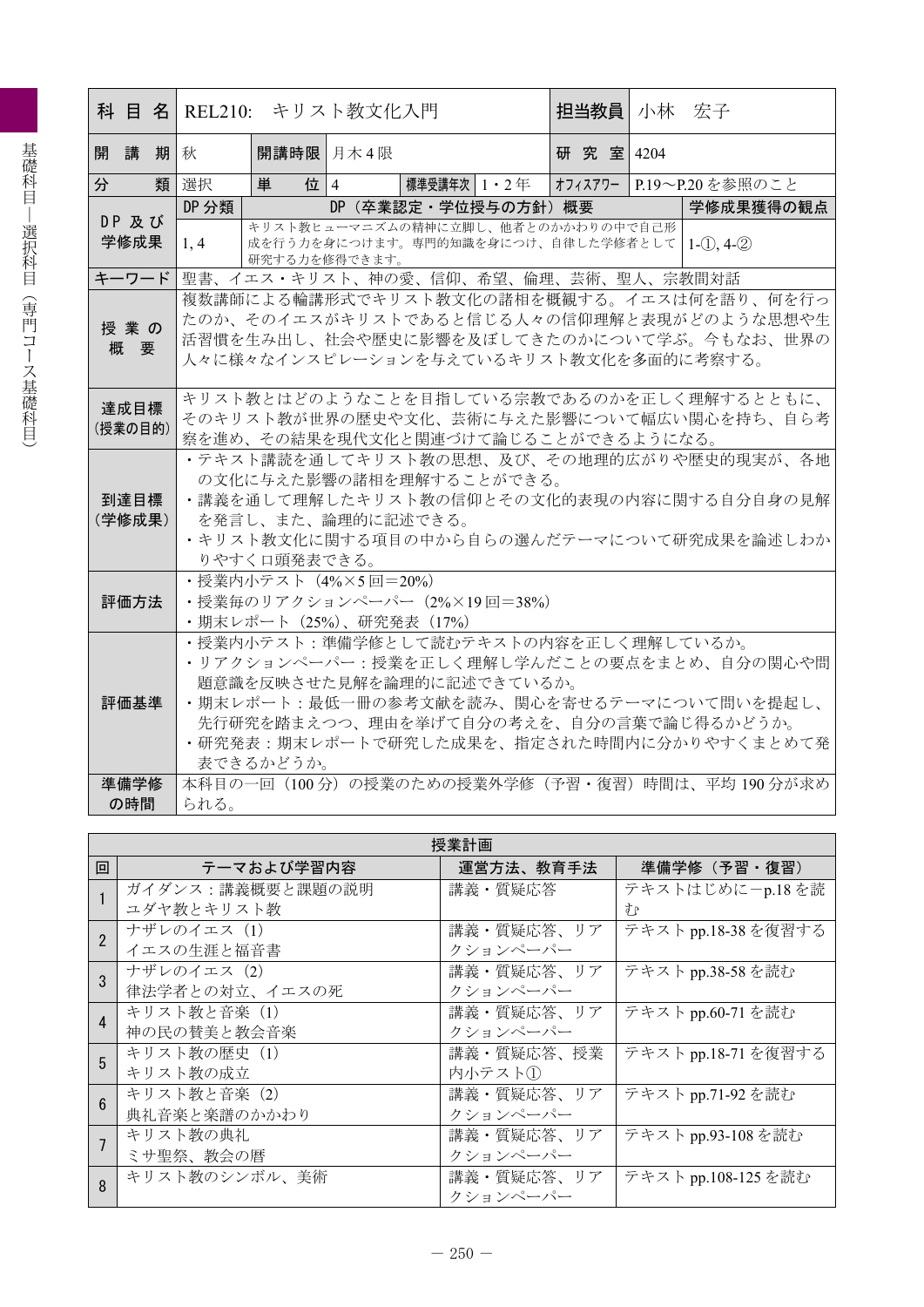|                | 授業計画                             |                        |                        |  |  |  |  |
|----------------|----------------------------------|------------------------|------------------------|--|--|--|--|
| 回              | テーマおよび学習内容                       | 運営方法、教育手法              | 準備学修(予習・復習)            |  |  |  |  |
| $\overline{9}$ | キリスト教の歴史 (2)                     | 講義・質疑応答、授業             | テキスト pp.71-125 を復習す    |  |  |  |  |
|                | キリスト教の発展と教会の分裂                   | 内小テスト2                 | Z                      |  |  |  |  |
| 10             | キリスト教と哲学 (1)                     | 講義・質疑応答、リア             | テキスト pp.128-154を読む     |  |  |  |  |
|                | 知解を求める信仰とその系譜                    | クションペーパー               |                        |  |  |  |  |
| 11             | 修道院の文化的貢献                        | 講義・質疑応答、リア             | テキストpp.108-111,137-154 |  |  |  |  |
|                |                                  | クションペーパー               | を読む                    |  |  |  |  |
| 12             | ローマ・カトリック教会                      | 講義・質疑応答、授業             | テキスト pp.128-154を復習す    |  |  |  |  |
|                |                                  | 内小テスト3                 | Z                      |  |  |  |  |
| 13             | キリスト教のヒューマニズム (1)                | 講義・質疑応答、リア             | テキスト pp.178-198 を読む    |  |  |  |  |
|                | イエズス会の宣教                         | クションペーパー               |                        |  |  |  |  |
| 14             | エキュメニズム運動の歴史と現在                  | 講義・質疑応答、リア             | テキスト pp.221-236を読む     |  |  |  |  |
|                | キリスト教のヒューマニズム (2)                | クションペーパー               | テキストpp.199-220を読む      |  |  |  |  |
| 15             | 東西の文化交流                          | 講義・質疑応答、リア<br>クションペーパー |                        |  |  |  |  |
|                | キリスト教のヒューマニズム (3)                | 講義·質疑応答、授業             | テキストpp.178-236を復習す     |  |  |  |  |
| 16             | イエズス会の教育                         | 内小テスト4                 |                        |  |  |  |  |
|                | キリスト教の倫理 (1)                     | 講義・質疑応答、リア             | テキストpp.156-176を読む      |  |  |  |  |
| 17             | 悪の問題                             | クションペーパー               |                        |  |  |  |  |
|                | 聖マリアについての伝承と祭り                   | 講義·質疑応答、授業             | テキスト pp.156-176を復習す    |  |  |  |  |
| 18             |                                  | 内小テスト5                 | $\zeta$                |  |  |  |  |
| 19             | キリスト教の倫理 (2)                     | 講義・質疑応答、リア             | テキスト pp.221-226を読む     |  |  |  |  |
|                | いのちと愛                            | クションペーパー               |                        |  |  |  |  |
| 20             | キリスト教の仏教 (1)                     | 講義・質疑応答、リア             | 期末レポートの準備              |  |  |  |  |
|                | 「十牛図」に見る己事究明                     | クションペーパー               |                        |  |  |  |  |
| 21             | キリスト教と仏教 (2) 宗教とは何か              | 講義・質疑応答、リア             | 期末レポートの準備              |  |  |  |  |
|                | 「問われた者」として生きる                    | クションペーパー               |                        |  |  |  |  |
| 22             | キリスト教と哲学 (2) 真理への愛、エディ           | 講義・質疑応答、リア             | 期末レポートの準備              |  |  |  |  |
|                | ット・シュタインの思想と生涯                   | クションペーパー               |                        |  |  |  |  |
| 23             | 時代の必要に応えた人びと (1)<br>アシジの聖フランチェスコ | 講義·質疑応答、リア<br>クションペーパー | 期末レポートの準備              |  |  |  |  |
|                | 時代の必要に応えた人びと (2)                 | 講義・質疑応答、リア             | 期末レポートの提出              |  |  |  |  |
| 24             | コルカタの聖テレサ (マザー・テレサ)              | クションペーパー               |                        |  |  |  |  |
|                | 研究発表 (1)                         | 発表と講評                  | 研究発表の準備                |  |  |  |  |
| 25             |                                  |                        |                        |  |  |  |  |
| 26             | 研究発表 (2)                         | 発表と講評                  | 研究発表の準備                |  |  |  |  |
|                |                                  |                        |                        |  |  |  |  |
|                | 定期試験を実施しない                       |                        |                        |  |  |  |  |
|                | 研究発表 (3)                         | 発表と講評                  | 研究発表の準備                |  |  |  |  |
| 27             |                                  |                        |                        |  |  |  |  |
| 28             | キリスト教と現代                         | 講義、レポート返却、             | テキスト pp.221-226を復習す    |  |  |  |  |
|                |                                  | 発表の講評                  | Z                      |  |  |  |  |
|                |                                  |                        |                        |  |  |  |  |

| テキスト        | 山我哲雄『キリスト教入門』(岩波ジュニア新書)        |
|-------------|--------------------------------|
| 参考書         | 宮越俊光『早わかりキリスト教』(日本実業出版社)       |
| その他<br>特記事項 | 講師の都合により授業内容及び順序に変更が生じる可能性がある。 |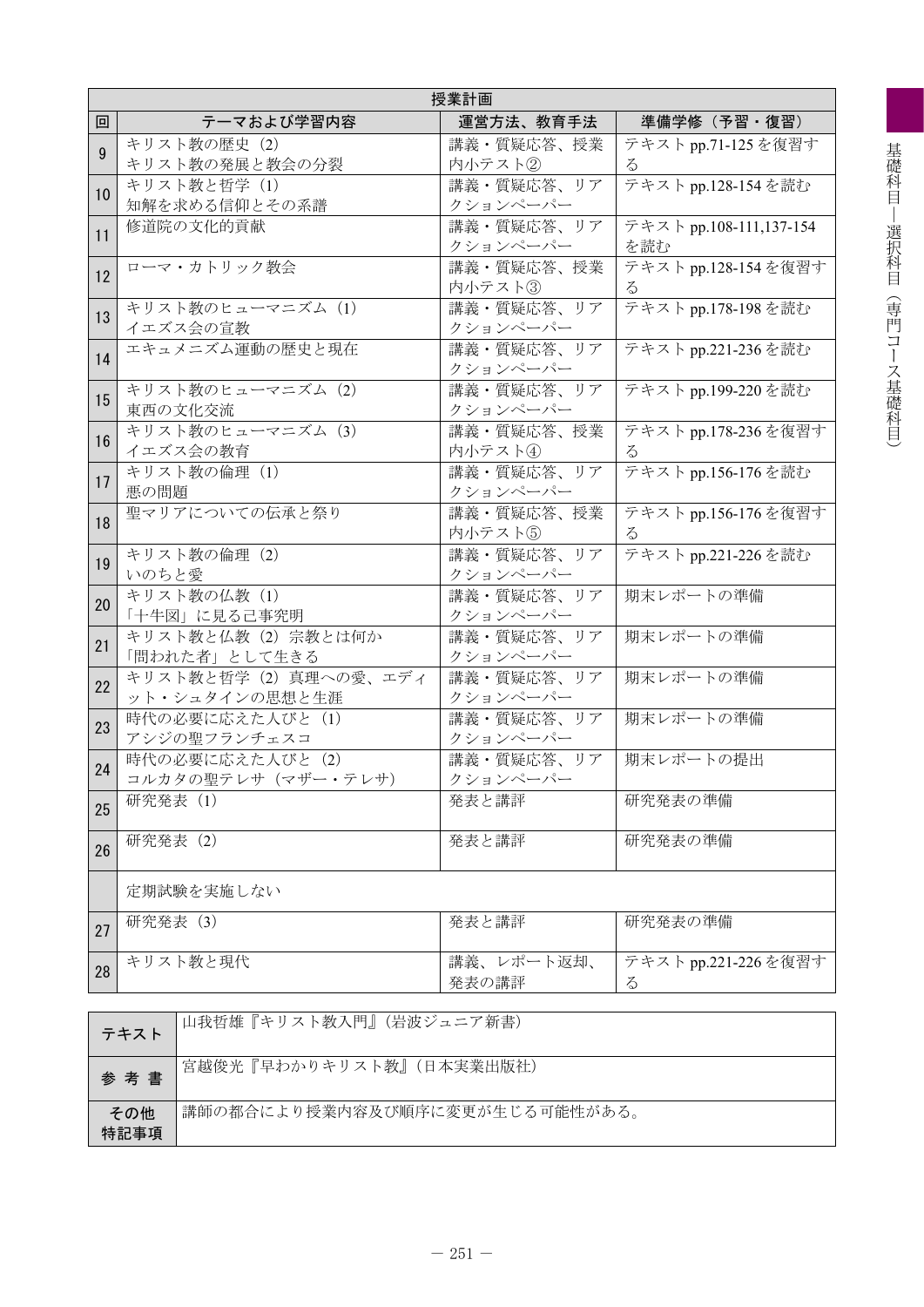| 科 | 目               | 名 | <b>IDS210:</b>                                                                                                                                                                                                                                                                                                                                                                                                                                                                                                                                                                                                                                                                                      |                                    | 異文化間コミュニケーション                                                                                                                                                                                                                                                                                                                                                                                                                                                                                 | 担当教員    | C. Oliver |                 |  |
|---|-----------------|---|-----------------------------------------------------------------------------------------------------------------------------------------------------------------------------------------------------------------------------------------------------------------------------------------------------------------------------------------------------------------------------------------------------------------------------------------------------------------------------------------------------------------------------------------------------------------------------------------------------------------------------------------------------------------------------------------------------|------------------------------------|-----------------------------------------------------------------------------------------------------------------------------------------------------------------------------------------------------------------------------------------------------------------------------------------------------------------------------------------------------------------------------------------------------------------------------------------------------------------------------------------------|---------|-----------|-----------------|--|
| 開 | 講               | 期 | 春                                                                                                                                                                                                                                                                                                                                                                                                                                                                                                                                                                                                                                                                                                   | 開講時限                               | 火金4限                                                                                                                                                                                                                                                                                                                                                                                                                                                                                          | 研究室     | 4205      |                 |  |
| 分 |                 | 類 | 選択                                                                                                                                                                                                                                                                                                                                                                                                                                                                                                                                                                                                                                                                                                  | 単<br>位                             | 標準受講年次 1 · 2年<br>$\overline{4}$                                                                                                                                                                                                                                                                                                                                                                                                                                                               | オフィスアワー |           | P.19~P.20を参照のこと |  |
|   |                 |   | DP 分類                                                                                                                                                                                                                                                                                                                                                                                                                                                                                                                                                                                                                                                                                               |                                    | DP (卒業認定·学位授与の方針) 概要                                                                                                                                                                                                                                                                                                                                                                                                                                                                          |         |           | 学修成果獲得の観点       |  |
|   | DP 及び<br>学修成果   |   | 3, 4                                                                                                                                                                                                                                                                                                                                                                                                                                                                                                                                                                                                                                                                                                | 得できます。                             | 自己発信力に重点を置いた英語力を身につけ、英語を実践的かつ学術的に運<br>用できます。専門的知識を身につけ、自律した学修者として研究する力を修                                                                                                                                                                                                                                                                                                                                                                                                                      |         |           | $3-(4), 4-(2)$  |  |
|   | キーワード           |   |                                                                                                                                                                                                                                                                                                                                                                                                                                                                                                                                                                                                                                                                                                     |                                    | intercultural communication, linguistics, social psychology, anthropology, critical thinking                                                                                                                                                                                                                                                                                                                                                                                                  |         |           |                 |  |
| 概 | 授業の<br>要        |   | This course provides an introduction to intercultural communication as an area of study. Readings and<br>lectures will cover basic definitions, concepts, and issues related to intercultural communication. As<br>regular homework, students will keep a record of their own intercultural communication experiences.<br>We will also carry out one lengthy intercultural simulation in class. Lectures, readings, homework, and<br>tests for this course will be in English.                                                                                                                                                                                                                      |                                    |                                                                                                                                                                                                                                                                                                                                                                                                                                                                                               |         |           |                 |  |
|   | 達成目標<br>(授業の目的) |   |                                                                                                                                                                                                                                                                                                                                                                                                                                                                                                                                                                                                                                                                                                     |                                    | Students will learn to understand "intercultural communication" (ICC) using concepts coming from<br>linguistics, social psychology, and anthropology; to describe and analyze their own experiences of ICC;<br>and to think critically about ICC in relation to problems in modern societies.                                                                                                                                                                                                 |         |           |                 |  |
|   | 到達目標<br>(学修成果)  |   |                                                                                                                                                                                                                                                                                                                                                                                                                                                                                                                                                                                                                                                                                                     |                                    | By the end of the semester, students will be able to understand key concepts related to ICC drawn from<br>linguistics, social psychology, and anthropology and how they apply to specific examples; factually<br>describe their own recent experiences of ICC and relate those experiences to concepts discussed in<br>class; and explain, in writing, ways in which specific situations of ICC found in the world today are<br>related to broader social and historical contexts and issues. |         |           |                 |  |
|   | 評価方法            |   | Participation 20%, Homework 40%, Tests 40%.                                                                                                                                                                                                                                                                                                                                                                                                                                                                                                                                                                                                                                                         |                                    |                                                                                                                                                                                                                                                                                                                                                                                                                                                                                               |         |           |                 |  |
|   | 評価基準            |   | • Participation: active participation in everyday class activities, including lectures and discussions;<br>responses in in-class writing activities that demonstrate engagement with class content.<br>· Homework: submitted on time and according to instructions, thoroughly completed, provides factual<br>description where required, demonstrates appropriate application of concepts covered in class.<br>• Tests: demonstrate ability to understand key concepts related to ICC and how they apply to specific<br>examples, demonstrate ability to explain ways that specific situations of intercultural communication<br>are related to broader social and historical contexts and issues. |                                    |                                                                                                                                                                                                                                                                                                                                                                                                                                                                                               |         |           |                 |  |
|   | 準備学修<br>の時間     |   |                                                                                                                                                                                                                                                                                                                                                                                                                                                                                                                                                                                                                                                                                                     | study (assignments, review, etc.). | For each 100-minute class session of this course, an average of 190 minutes is needed for out-of-class                                                                                                                                                                                                                                                                                                                                                                                        |         |           |                 |  |

|                 | 授業計画                                                    |                    |                                                             |  |  |  |
|-----------------|---------------------------------------------------------|--------------------|-------------------------------------------------------------|--|--|--|
| 回               | テーマおよび学習内容                                              | 運営方法、教育手法          | 準備学修 (予習·復習)                                                |  |  |  |
|                 | Course overview                                         | lecture            | Read course syllabus<br>thoroughly, review class notes      |  |  |  |
| $\overline{2}$  | Defining intercultural communication                    | lecture, pair work | Read p. 34, review syllabus &<br>class notes                |  |  |  |
| 3               | "Culture" in intercultural communication                | lecture, pair work | Read pp. 9-10, 12-13; skim pp.<br>13-27; review class notes |  |  |  |
| 4               | Features of human communication: basic<br>concepts      | lecture, pair work | Read pp. 54-57, 68-71;<br>review class notes                |  |  |  |
| 5               | Features of human communication: meaning and<br>context | lecture, pair work | Read pp. 54-57, 68-71; review<br>class notes                |  |  |  |
| $6\phantom{1}6$ | Communication and language: language and<br>thought     | lecture, pair work | Write "ICC Experience"<br>homework; read pp. 77-79, 83      |  |  |  |
| $\overline{1}$  | Communication and language: aspects of<br>meaning       | lecture, pair work | Read pp. 77-79, 83; review class<br>notes                   |  |  |  |
| 8               | Non-verbal communication: silence                       | lecture, pair work | Read pp. 86-87, 91-93; skim<br>other pages in Ch. 9         |  |  |  |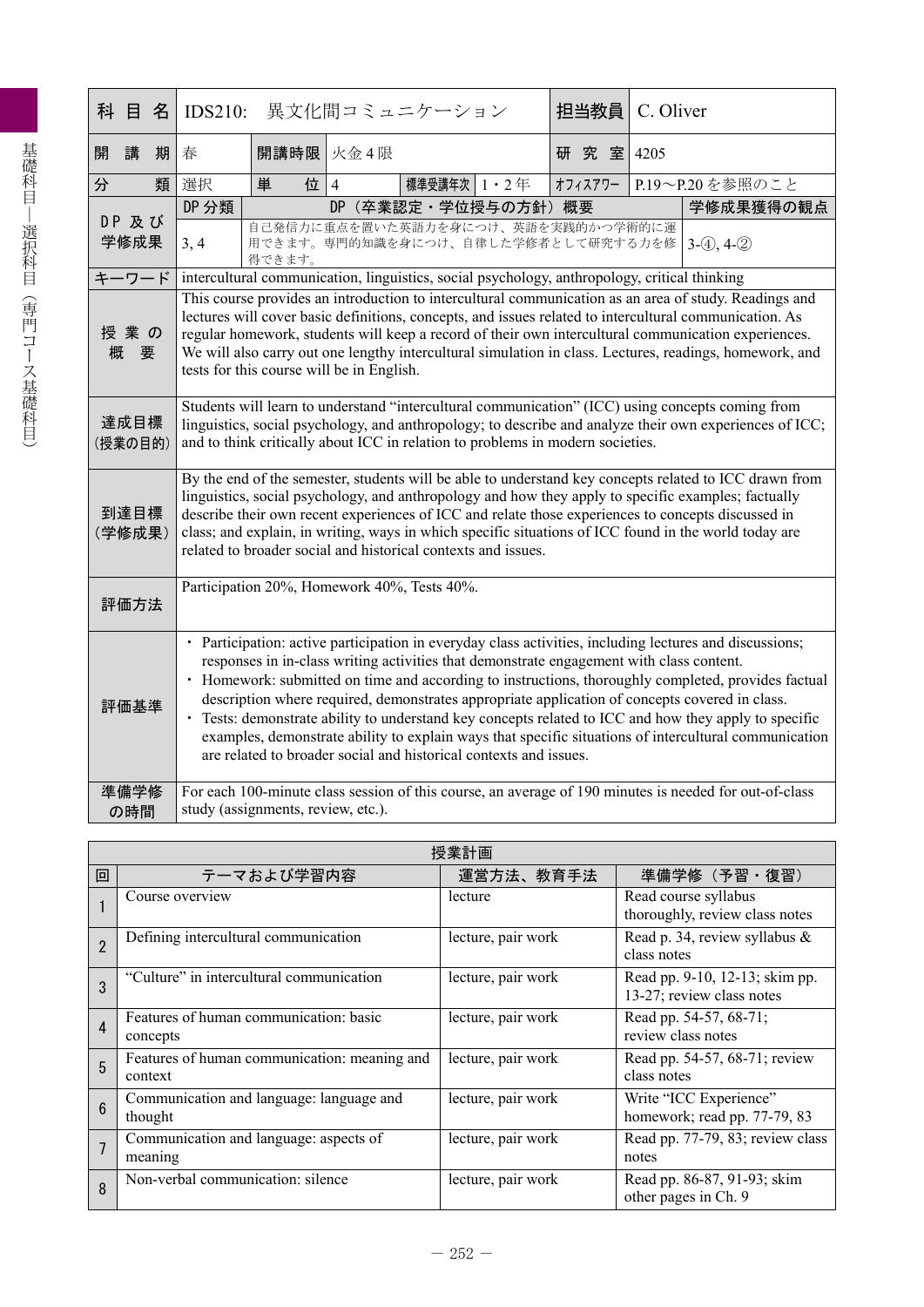|    | 授業計画                                                                                        |                                    |                                                             |  |  |  |
|----|---------------------------------------------------------------------------------------------|------------------------------------|-------------------------------------------------------------|--|--|--|
| 回  | テーマおよび学習内容                                                                                  | 運営方法、教育手法                          | 準備学修 (予習・復習)                                                |  |  |  |
| 9  | Non-verbal communication: functions                                                         | lecture, pair work                 | Read pp. 86-87, 91-93; skim<br>other pages in Ch. 9         |  |  |  |
| 10 | Edward T. Hall: the first interculturalist                                                  | lecture, pair work                 | Read pp. 49-50, 56, 96, 133;<br>Write "ICC Experience" HW   |  |  |  |
| 11 | Stereotypes: basic concepts                                                                 | lecture, pair work                 | Read pp. 152-153;<br>review class notes                     |  |  |  |
| 12 | Stereotypes: aspects and effects                                                            | lecture, pair work                 | Read pp. 152-153;<br>review class notes                     |  |  |  |
| 13 | Values: basic concepts                                                                      | lecture, pair work                 | Read pp. 16-19, 42-49;<br>review class notes                |  |  |  |
| 14 | Values: kinds of values                                                                     | lecture, pair work                 | Write "ICC Experience" HW &<br>"values" HW                  |  |  |  |
| 15 | Culture shock: definition, symptoms, varieties                                              | lecture, pair work                 | Read pp. 158-165;<br>review class notes                     |  |  |  |
| 16 | Communication "events": basic concepts;<br>preparation for Test #1                          | lecture, pair work                 | Write "culture shock"<br>homework; review class notes       |  |  |  |
| 17 | Review; Test #1                                                                             | lecture, written exam              | Study for test                                              |  |  |  |
| 18 | Communication "events": dimensions of norms                                                 | lecture, pair work                 | Write "ICC Experience"<br>homework; review class notes      |  |  |  |
| 19 | Intercultural training: principles and methods                                              | pair work, lecture                 | Read Ch. 16, especially pp. 186-<br>187; review class notes |  |  |  |
| 20 | Intercultural simulation: do in class                                                       | small-group discussion             | Read handouts about simulation                              |  |  |  |
| 21 | Intercultural simulation: follow-up discussion                                              | small-group discussion,<br>lecture | Review class notes                                          |  |  |  |
| 22 | Social and historical contexts of intercultural<br>communication: Quebec                    | lecture, pair work                 | Write "ICC Experience"<br>homework; review class notes      |  |  |  |
| 23 | Social and historical contexts of intercultural<br>communication: U.S. South                | lecture, pair work                 | Review class notes                                          |  |  |  |
| 24 | Return Test #1 and go over results;<br>preparation for Test #2                              | lecture, pair work                 | Review textbook pages covered,<br>handouts, class notes     |  |  |  |
| 25 | Social and historical contexts of intercultural<br>communication: American Indians          | lecture, pair work                 | Review class notes                                          |  |  |  |
| 26 | Practical implications for the study of ICC;<br>paths toward better understanding of others | lecture, small-group<br>discussion | Write "ICC Experience"<br>homework; review class notes      |  |  |  |
|    | 定期試験を実施しない Final Exam will not be held                                                      |                                    |                                                             |  |  |  |
| 27 | Review; Test #2                                                                             | lecture, written exam              | Study for test                                              |  |  |  |
| 28 | Return Test #2 and go over results;<br>semester recap, including course evaluation          | lecture, small-group<br>discussion | Write "ICC Experience"<br>homework                          |  |  |  |
|    |                                                                                             |                                    |                                                             |  |  |  |
|    | Hidasi Judit. Intercultural Communication: An Outline (三元社).<br>テキスト                        |                                    |                                                             |  |  |  |

| テキスト        | Hidasi Judit. Intercultural Communication: An Outline (三元社).                |
|-------------|-----------------------------------------------------------------------------|
|             | 石井 敏、久米 昭元、長谷川 典子、桜木 俊行、& 石黒 武人『はじめて学ぶ異文化コミュニケ<br>参考書   ニション』(有斐閣)          |
| その他<br>特記事項 | Lectures, readings, homework, and tests for this course will be in English. |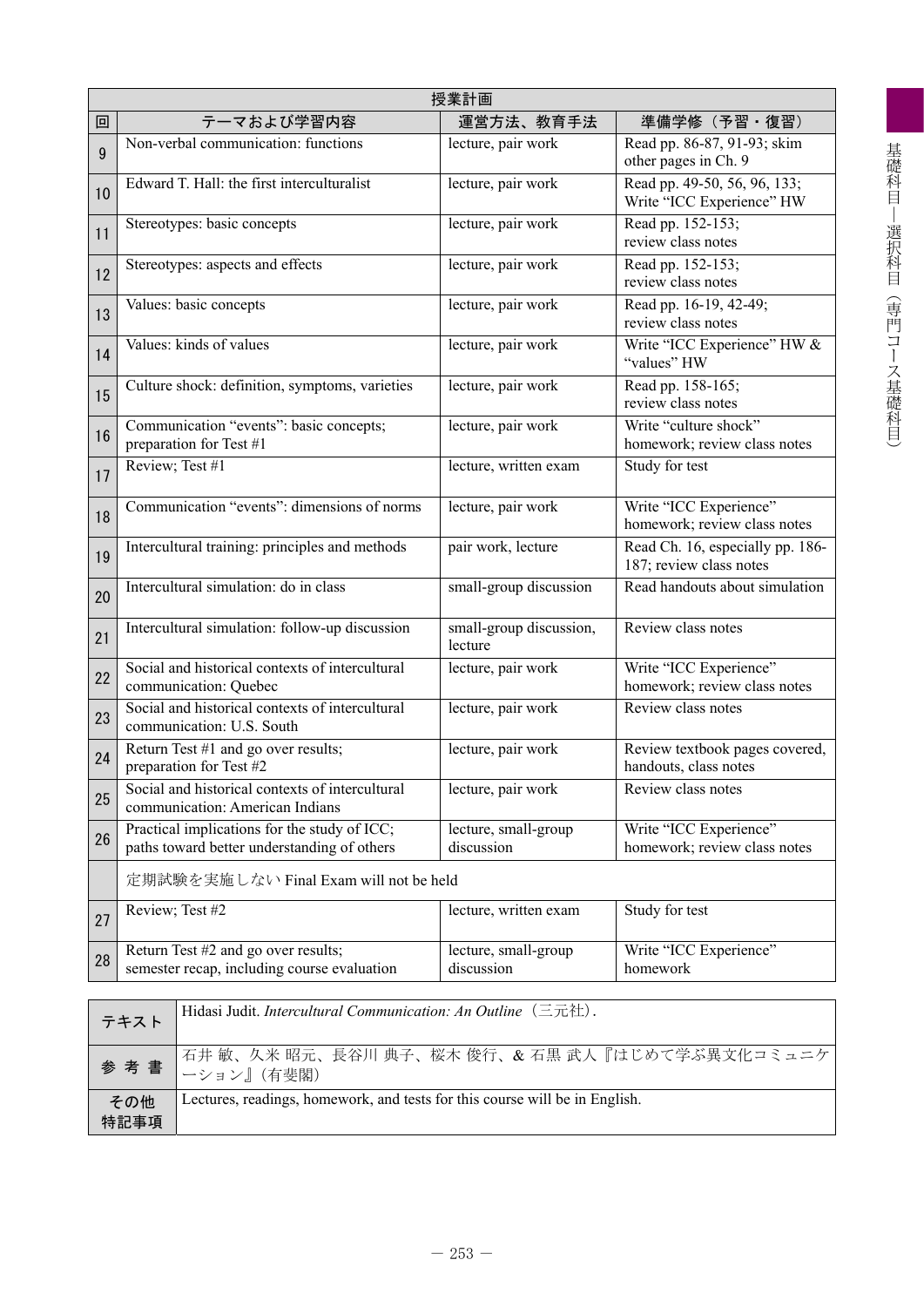|                 |                                                                                                                                                                              | 英文学概論<br>科 目 名 LIT201:                                                                                                                                                                                                |  |             |                      |  |  | 担当教員   飯田 | 純也      |                                                   |
|-----------------|------------------------------------------------------------------------------------------------------------------------------------------------------------------------------|-----------------------------------------------------------------------------------------------------------------------------------------------------------------------------------------------------------------------|--|-------------|----------------------|--|--|-----------|---------|---------------------------------------------------|
| 開講              | 期春/秋                                                                                                                                                                         | 開講時限 火金3限                                                                                                                                                                                                             |  |             |                      |  |  |           |         | 研究室 4号館2階 講師控室                                    |
| 分<br>類          | 選択                                                                                                                                                                           | 単<br>位 4                                                                                                                                                                                                              |  | 標準受講年次 1・2年 |                      |  |  |           |         | オフィスアワー   P.19~P.20 を参照のこと                        |
| DP及び            | DP 分類                                                                                                                                                                        |                                                                                                                                                                                                                       |  |             | DP (卒業認定·学位授与の方針) 概要 |  |  |           |         | 学修成果獲得の観点                                         |
| 学修成果            | 4                                                                                                                                                                            | 専門的知識を身につけ、自律した学修者として研究する力を修得できます。                                                                                                                                                                                    |  |             |                      |  |  |           | $4-(2)$ |                                                   |
| キーワード           |                                                                                                                                                                              | 物語、聖書、映画、物語、モラル、パラブル、歴史、社会、抑圧、貧困、暴力、女性                                                                                                                                                                                |  |             |                      |  |  |           |         |                                                   |
| 授業の<br>概要       |                                                                                                                                                                              | 文学の裾野を広げ、広義の物語を通して人間と社会の関係性を研究する。物語の意義は問題<br>提起にある。提起される問題は複数の学問領域に横断的に関わる。授業では、英語圏を代表<br>する小説を取り上げ、現代とのかかわりで、物語が描く人間と社会を批判的に分析する。準<br>備学習として、事前の指定 DVD 資料の視聴が求められる。小論文と期末レポートを書くため<br>には、準備学習と授業を通してまとめられたノートが重要になる。 |  |             |                      |  |  |           |         |                                                   |
| 達成目標<br>(授業の目的) | 物語論の視点から、文学研究の意義と方法を学び、文学研究を通じて英語文化圏の歴史や社<br>会を理解し、同時に文化を批判的に見る視座を獲得することを目標とする。さらに、毎回の<br>講義内容を基に、自らの意見を事前配布資料と照らし合わせながら、小論文にまとめる能力<br>を身につける。                               |                                                                                                                                                                                                                       |  |             |                      |  |  |           |         |                                                   |
| 到達目標<br>(学修成果)  | 1. 英語文化圏を代表する文学作品を物語として分析、批判、評価することができる<br>2. 作品が描く歴史的・社会的問題や課題を理解することができる<br>3.作品で扱われている諸問題を人文科学、社会科学の視点から考えることができる<br>4. 問題意識をもって文学作品を見る習慣ができる<br>5. 議論をまとめる能力を身につけることができる |                                                                                                                                                                                                                       |  |             |                      |  |  |           |         |                                                   |
| 評価方法            | ①小論文 (8/9回提出で計40%)では作品の背景を理解した上で、作品を分析、批判、評価で<br>きているか。②定期試験 (30%) では何が問題か理解できているか、問題を分析的·批判的<br>に、根拠を示し自分のことばで論述できるか。③シャトルカード (計 30%) では問題意識を<br>もって文学作品を見る習慣ができているか。       |                                                                                                                                                                                                                       |  |             |                      |  |  |           |         |                                                   |
| 評価基準            |                                                                                                                                                                              | 詳細は初回授業時に説明する。                                                                                                                                                                                                        |  |             |                      |  |  |           |         |                                                   |
| 準備学修<br>の時間     | られる。                                                                                                                                                                         |                                                                                                                                                                                                                       |  |             |                      |  |  |           |         | 本科目の一回 (100分) の授業のための授業外学修 (予習・復習) 時間は、平均 190分が求め |

|                        |                                | 授業計画       |                  |
|------------------------|--------------------------------|------------|------------------|
| 回                      | テーマおよび学習内容                     | 運営方法、教育手法  | 準備学修(予習・復習)      |
|                        | 授業紹介 ジャンルではなく物語                | 講義、質疑応答、ペア | 課題 DVD のリストを基に入  |
|                        | 研究倫理の説明                        | ワーク        | 手先を検討する          |
| $\overline{2}$         | 物語論:エンディングは問題提起 (1)            | 講義、質疑応答    | 課題 DVD 視聴、課題資料下  |
|                        | Citizen Kane (1941 movie)      |            | 調べ、筋と要点をノート      |
| $\mathcal{R}$          | 物語論:エンディングは問題提起 (2)            | 講義、質疑応答、グル | 課題 DVD 視聴、課題資料下  |
|                        | Black Orpheus (1959 movie)     | ープ討論       | 調べ、筋と要点をノート      |
| $\boldsymbol{\Lambda}$ | 物語論:エンディングは問題提起 (3)            | 講義、質疑応答、グル | 小論文 no.1の準備(提出は  |
|                        | A Man and a Woman (1966 movie) | ープ討論       | 次回授業時)           |
| 5                      | 聖書と文学                          | 講義、質疑応答    | 課題資料下調べ、筋と要点を    |
|                        | パラブルとは何か                       |            | ノート              |
|                        | 聖書のパラブル                        | 講義、質疑応答、グル | 小論文 no.2の準備(提出は  |
|                        | アブサローム物語 (英文)                  | ープ討論       | 次回授業時)           |
|                        | 暴力を繰り返す社会のパラブル (1)             | 講義、質疑応答    | 課題 DVD 視聴、課題資料下  |
|                        | Romeo and Juliet               |            | 調べ、筋と要点をノート      |
|                        | 暴力を繰り返す社会のパラブル (2)             | 講義、質疑応答、グル | 小論文 no.3 の準備(提出は |
|                        | Tristan and Isolde             | ープ討論       | 次回授業時)           |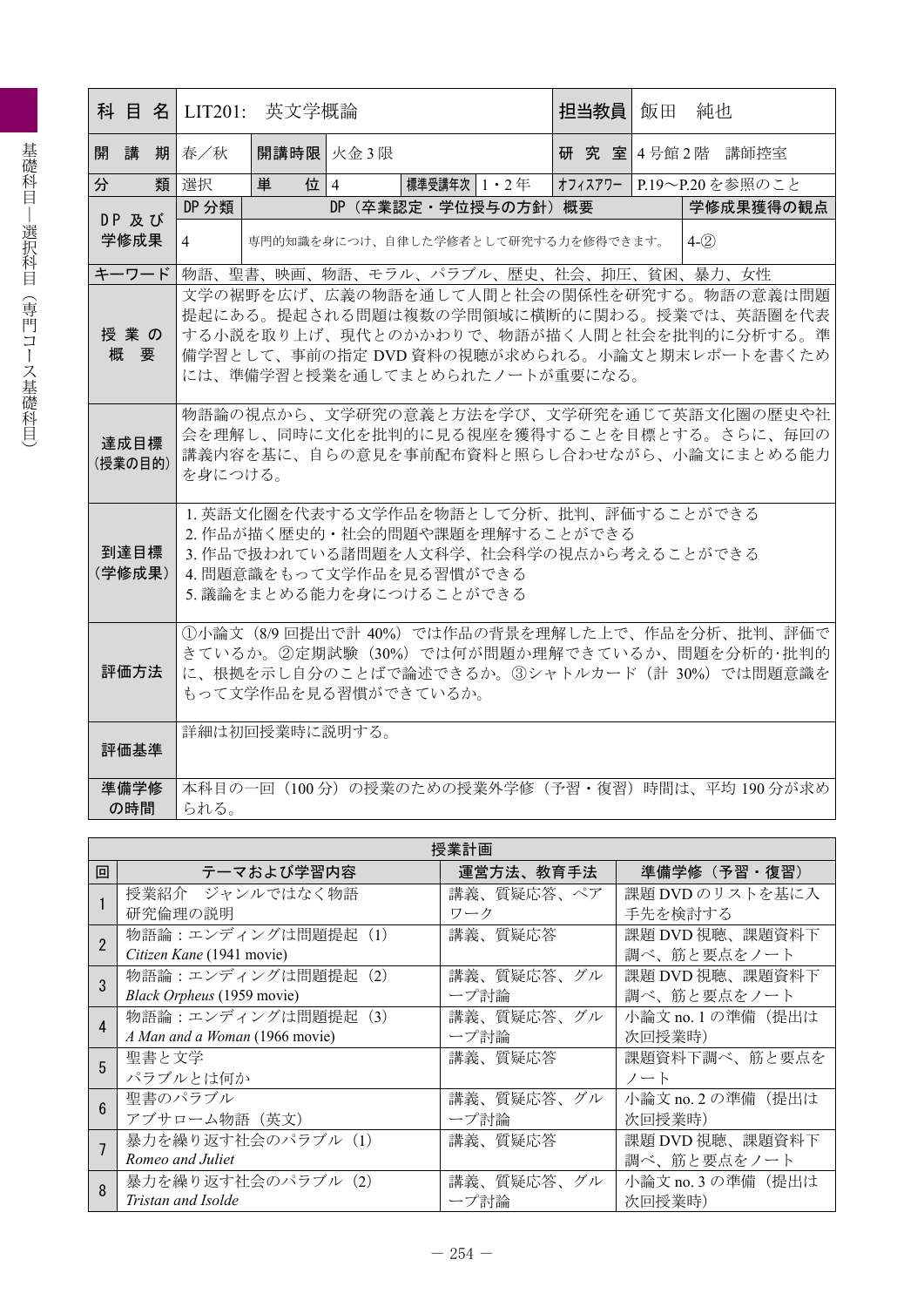|    | 授業計画                                                      |                       |                                |  |  |  |
|----|-----------------------------------------------------------|-----------------------|--------------------------------|--|--|--|
| 回  | テーマおよび学習内容                                                | 運営方法、教育手法             | 準備学修 (予習·復習)                   |  |  |  |
| 9  | 作品研究 A Passage to India (1)<br>分析の手がかり                    | 講義、質疑応答               | 課題 DVD 視聴、課題資料下<br>調べ、筋と要点をノート |  |  |  |
| 10 | 作品研究 A Passage to India (2)<br>討論                         | 質疑応答、グループ討<br>論       | 小論文 no. 4 の準備 (提出は<br>次回授業時)   |  |  |  |
| 11 | 作品研究 Vanity Fair (1)<br>分析の手がかり                           | 講義、質疑応答               | 課題 DVD 視聴、課題資料下<br>調べ、筋と要点をノート |  |  |  |
| 12 | 作品研究 Vanity Fair (2)<br>討論                                | 質疑応答、グループ討<br>論       | 小論文 no. 5 の準備 (提出は<br>次回授業時)   |  |  |  |
| 13 | 作品研究 Tess of the d'Urbervilles (1)<br>分析の手がかり             | 講義、質疑応答               | 課題 DVD 視聴、課題資料下<br>調べ、筋と要点をノート |  |  |  |
| 14 | 作品研究 Tess of the d'Urbervilles (2)<br>討論                  | 質疑応答、グループ討<br>論       | 小論文 no. 6 の準備 (提出は<br>次回授業時)   |  |  |  |
| 15 | 作家研究 Charles Dickens:<br>David Copperfield                | 講義、質疑応答               | 課題 DVD 視聴、課題資料下<br>調べ、筋と要点をノート |  |  |  |
| 16 | 作家研究 Charles Dickens:<br>Nicholas Nickleby                | 質疑応答、グループ討<br>論       | 課題 DVD 視聴、課題資料下<br>調べ、筋と要点をノート |  |  |  |
| 17 | 作家研究 Charles Dickens:<br>Oliver Twist                     | 講義、質疑応答               | 小論文 no. 7 の準備 (提出は<br>次回授業時)   |  |  |  |
| 18 | 作家研究 Jane Austen:<br>Sense and Sensibility                | 講義、質疑応答、グル<br>ープ討論    | 課題 DVD 視聴、課題資料下<br>調べ、筋と要点をノート |  |  |  |
| 19 | 作家研究 Jane Austen:<br>Pride and Prejudice                  | 講義、質疑応答、グル<br>ープ討論    | 課題 DVD 視聴、課題資料下<br>調べ、筋と要点をノート |  |  |  |
| 20 | 作家研究 Jane Austen:<br>Mansfield Park                       | 講義、質疑応答               | 小論文 no. 8 の準備 (提出は<br>次回授業時)   |  |  |  |
| 21 | 英国社会研究 (1)<br>奴隷貿易と Jane Eyre                             | 講義、質疑応答、グル<br>ープ討論    | 課題 DVD 視聴、課題資料下<br>調べ、筋と要点をノート |  |  |  |
| 22 | 英国社会研究 (2)<br>奴隷制度廃止運動と Wuthering Heights                 | 講義、質疑応答、グル<br>ープ討論    | 課題 DVD 視聴、課題資料下<br>調べ、筋と要点をノート |  |  |  |
| 23 | 米国社会研究 (1)<br>ピューリタン社会と The Scarlet Letter                | 講義、質疑応答               | 課題 DVD 視聴、課題資料下<br>調べ、筋と要点をノート |  |  |  |
| 24 | 米国社会研究 (2)<br>資本主義社会と The Great Gatsby                    | 講義、質疑応答、グル<br>ープ討論    | 課題 DVD 視聴、課題資料下<br>調べ、筋と要点をノート |  |  |  |
| 25 | 英米社会研究<br>プロテスタンティズムの世界観                                  | 講義、質疑応答               | 課題 DVD 視聴、課題資料下<br>調べ、筋と要点をノート |  |  |  |
| 26 | 英米社会研究<br>総論                                              | 講義、質疑応答、グル<br>ープ討論    | 小論文 no. 9の準備 (提出は<br>次回授業時)    |  |  |  |
|    | 定期試験を実施する Final Exam will be held                         |                       |                                |  |  |  |
| 27 | 文学研究の応用「学際 (interdisciplinary) と<br>は」「予型論 (typology) の罪」 | 講義、質疑応答、シャ<br>トルカード返却 | 課題資料下調べ、要点をノー<br>$\mathbb{R}$  |  |  |  |
| 28 | 定期試験の返却と講評                                                | 講義、グループ討論             | シャトルカードの読み返しと<br>学修内容の振り返り     |  |  |  |
|    |                                                           |                       |                                |  |  |  |

| テキスト        | テキストは特に使用しない。授業で扱う作品の英文資料(課題資料)を事前に配布する。                                                    |
|-------------|---------------------------------------------------------------------------------------------|
| 参考書         | Herman, David, ed. The Cambridge Companion to Narrative (Cambridge University Press, 2007). |
| その他<br>特記事項 | この授業では世界史の知識が前提となるので、特に 18世紀以降の英米を中心とする歴史を復<br>習すること。                                       |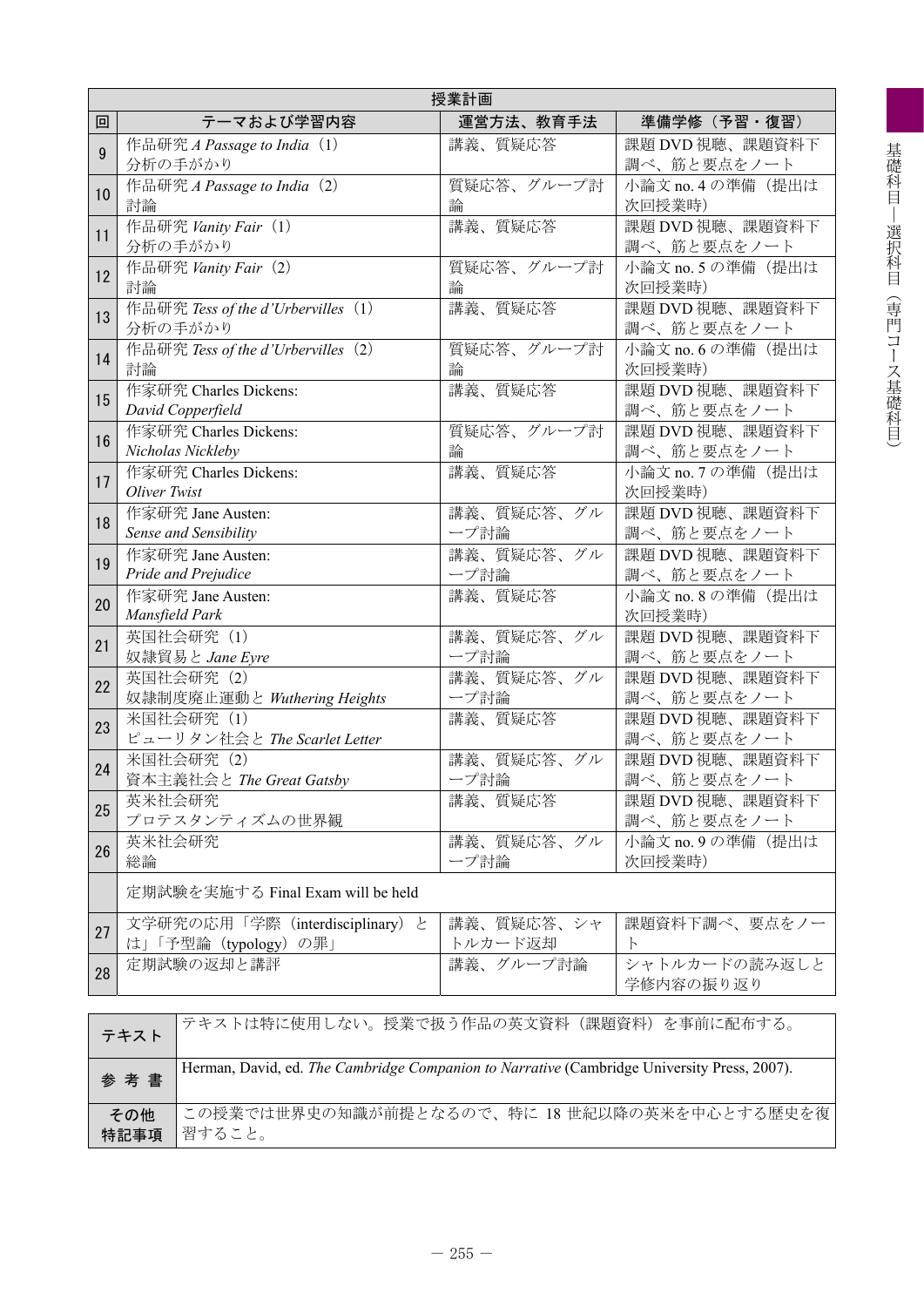|   |         |    |                | 科 目 名 LNG200: 言語学概論                                                                   |  |                      |  |          |  | 担当教員  神谷  雅仁 |                                                         |
|---|---------|----|----------------|---------------------------------------------------------------------------------------|--|----------------------|--|----------|--|--------------|---------------------------------------------------------|
| 開 | 講       | 期春 |                | 開講時限 火金3限                                                                             |  |                      |  | 研究室 4215 |  |              |                                                         |
| 分 |         | 類  | 選択             | 単<br>位   4                                                                            |  | 標準受講年次   1 ・ 2 年     |  |          |  |              | オフィスアワー P.19~P.20を参照のこと                                 |
|   | DP 及び   |    | DP 分類          |                                                                                       |  | DP (卒業認定·学位授与の方針) 概要 |  |          |  |              | 学修成果獲得の観点                                               |
|   | 学修成果    |    | $\overline{4}$ | 専門的知識を身につけ、自律した学修者として研究する力を修得できます。                                                    |  |                      |  |          |  |              | $4-(2)$                                                 |
|   | キーワード   |    |                |                                                                                       |  |                      |  |          |  |              | 言語とは、英語史、音素、語形成、生成文法、文/発話の意味、言語のバリエーション                 |
|   |         |    |                |                                                                                       |  |                      |  |          |  |              | 本講を通じて学生は普段何気なく使っている「ことば」を客観的に観察・分析することで、               |
|   | 授業の     |    |                |                                                                                       |  |                      |  |          |  |              | その本質を考察する。具体的には言語学の中心的なテーマである「言語構造」に関する内容               |
|   | 概要      |    |                |                                                                                       |  |                      |  |          |  |              | と、言語とその他の分野との接点を、指定テキストをまとめたレジュメと担当者の準備した               |
|   |         |    |                |                                                                                       |  |                      |  |          |  |              | ハンドアウト(練習問題を含む)をもとに講義形式で学んでいく。また理解促進のため毎授               |
|   |         |    |                | 業時に既習内容に関する review を行う。<br>本講は学生が対象言語となっている英語の音声・音韻の体系、語形成、文構造、文や発話の                  |  |                      |  |          |  |              |                                                         |
|   | 達成目標    |    |                |                                                                                       |  |                      |  |          |  |              | 意味といった基本的な言語構造、および歴史やことばのバリエーション、言語と文化の接点               |
|   | (授業の目的) |    |                |                                                                                       |  |                      |  |          |  |              | や言語習得といった関連分野に関する基本的概念・理論に触れ、その理解を深めることを目               |
|   |         |    | 標とする。          |                                                                                       |  |                      |  |          |  |              |                                                         |
|   |         |    |                |                                                                                       |  |                      |  |          |  |              | 学生は言語学という学問分野の中で音、語、句・文、談話、そして意味のそれぞれがどのよ               |
|   |         |    |                |                                                                                       |  |                      |  |          |  |              | うな体系/構造を有しているのかを理解し、それを自らの言語生活(母語、第二言語、およ               |
|   | 到達目標    |    |                |                                                                                       |  |                      |  |          |  |              | び学習言語)に照らし合わせ、考察することができるようになる。同様にその他の関連テー               |
|   | (学修成果)  |    |                |                                                                                       |  |                      |  |          |  |              | マについても内容の理解だけにとどまらず、そこから自らがどのように日々言語を使用し、               |
|   |         |    |                | また学んでいるのかについて様々な発見や気付きを得ることができる。さらに理解したこと<br>を整理立てて、用語の定義や言語例を含めたかたちで説明することができるようになる。 |  |                      |  |          |  |              |                                                         |
|   |         |    |                |                                                                                       |  |                      |  |          |  |              |                                                         |
|   | 評価方法    |    |                | ▶中間試験 (30%)、定期試験 (40%)、▶Book Report (20%)、▶授業参加度 (10%)                                |  |                      |  |          |  |              | ▶中間試験、および期末試験 (客観式):試験までの学修内容について、用語、概念、理論的             |
|   |         |    |                |                                                                                       |  |                      |  |          |  |              | 枠組みなどが言語例とともに理解され、定着しているかが問われる。特に記述形式の問題に               |
|   |         |    |                |                                                                                       |  |                      |  |          |  |              | ついては、用語/概念の定義に始まり、言語例を用いた説明がしっかりなされているか、そ               |
|   |         |    |                | して指示に従ったかたちで過不足なく論じられているかが問われる。                                                       |  |                      |  |          |  |              |                                                         |
|   |         |    |                |                                                                                       |  |                      |  |          |  |              | ▶Book Report : Booklist にある指定図書の中から一冊を読み、内容の要約(書かれている内容 |
|   | 評価基準    |    |                |                                                                                       |  |                      |  |          |  |              | を理解した上で、章や節ごとにしっかりとまとめられているか)と自分の見解(どのような               |
|   |         |    |                |                                                                                       |  |                      |  |          |  |              | 発見があったか、どのような疑問が浮かんできたか、どのような課題が見つかったかなどに               |
|   |         |    |                |                                                                                       |  |                      |  |          |  |              | ついて分析的、批判的に論述できているか)を含めたブックレポートとなっているか。                 |
|   |         |    |                |                                                                                       |  |                      |  |          |  |              | ▶授業参加度:授業内での発言、および各単元で学んだ内容を Unit Review という課題にまと       |
|   |         |    |                | め、期限内に提出できたかどうか。                                                                      |  |                      |  |          |  |              |                                                         |
|   | 準備学修    |    |                |                                                                                       |  |                      |  |          |  |              | 本科目の一回 (100分) の授業のための授業外学修 (予習・復習) 時間は、平均 190分が求め       |
|   | の時間     |    | られる。           |                                                                                       |  |                      |  |          |  |              |                                                         |

|                | 授業計画                                       |            |                    |  |  |  |  |  |
|----------------|--------------------------------------------|------------|--------------------|--|--|--|--|--|
| 回              | テーマおよび学習内容                                 | 運営方法、教育手法  | 準備学修(予習・復習)        |  |  |  |  |  |
|                | Course overview $\&$ the study of language | 講義、ディスカッショ | テキスト全体に目を通す        |  |  |  |  |  |
|                | 本講を概観する&言語を研究するとは?                         | ン、質疑応答     | 「はじめに」を読む          |  |  |  |  |  |
| $\overline{2}$ | What is Language?                          | 講義、ビデオ視聴、デ | テキストを読む (ch.1-2)、レ |  |  |  |  |  |
|                | 人間にとって言語とは何か?                              | イスカッション    | ジュメの予習・復習          |  |  |  |  |  |
|                | What is Language?                          | 講義、ビデオ視聴、デ | テキストを読む (ch.1-2)、レ |  |  |  |  |  |
|                | 言語の定義                                      | イスカッション    | ジュメの予習・復習          |  |  |  |  |  |
|                | What is Language?                          | 講義、ディスカッショ | レジュメの予習・復習、        |  |  |  |  |  |
|                | 言語の特性                                      | ン、質疑応答     | Unit Review の作成    |  |  |  |  |  |
| 5              | What is Linguistics?                       | 講義、ディスカッショ | レジュメの予習・復習、        |  |  |  |  |  |
|                | 言語学という分野                                   | ン、質疑応答     | Unit Review の作成    |  |  |  |  |  |
| $6\phantom{a}$ | History of English                         | 講義、ディスカッショ | テキストを読む (ch.3-5)、レ |  |  |  |  |  |
|                | 英語の歴史:古英語                                  | ン、質疑応答     | ジュメの予習・復習          |  |  |  |  |  |
|                | History of English                         | 講義、ディスカッショ | テキストを読む (ch.3-5)、レ |  |  |  |  |  |
|                | 英語の歴史:中英語                                  | ン、質疑応答     | ジュメの予習・復習          |  |  |  |  |  |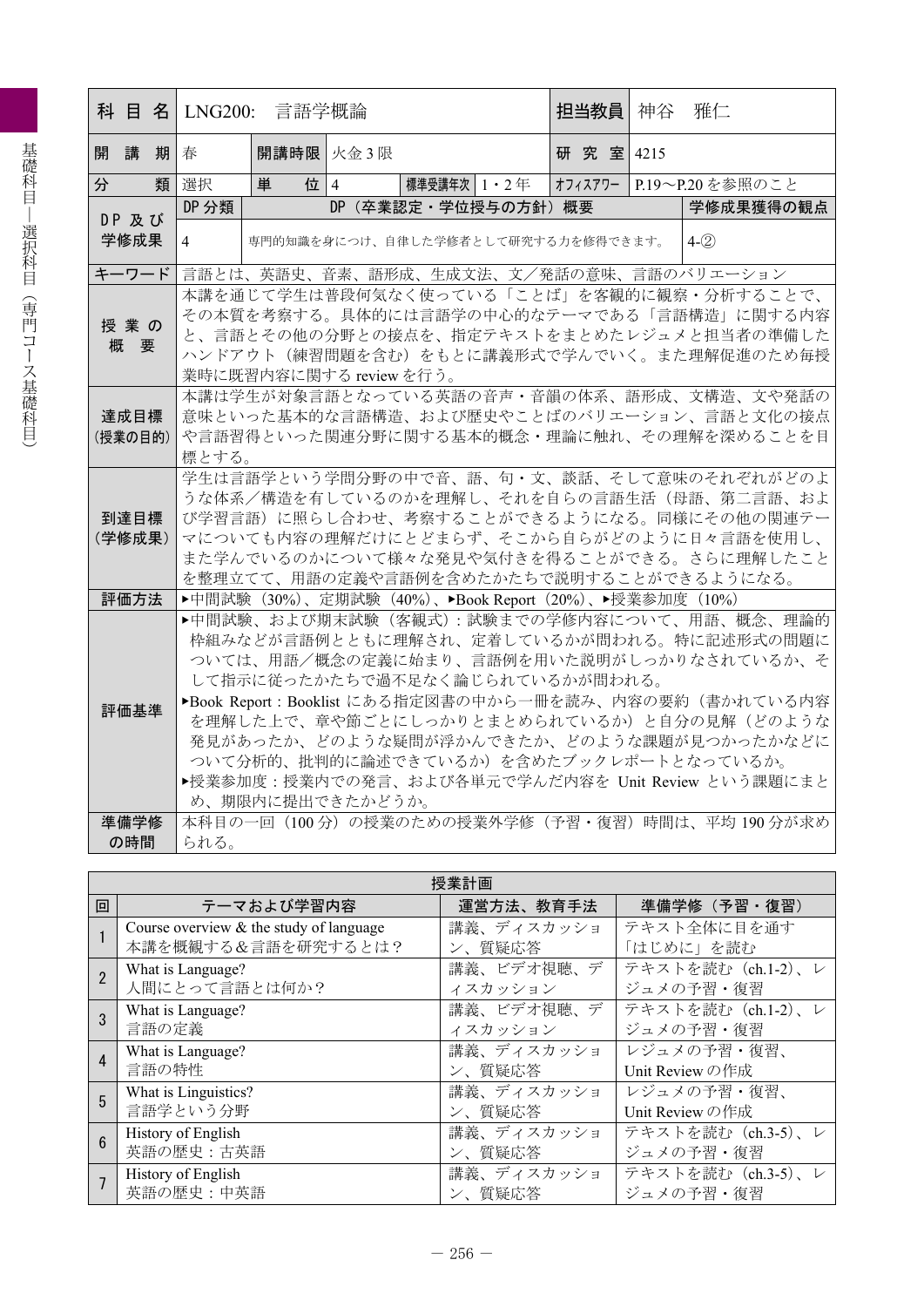|    | 授業計画                                               |                      |                     |  |  |  |  |  |
|----|----------------------------------------------------|----------------------|---------------------|--|--|--|--|--|
| 回  | テーマおよび学習内容                                         | 運営方法、教育手法            | 準備学修(予習・復習)         |  |  |  |  |  |
| 8  | History of English                                 | 講義、ディスカッショ           | レジュメの予習・復習、         |  |  |  |  |  |
|    | 英語の歴史:近代英語                                         | ン、質疑応答               | Unit Review の作成     |  |  |  |  |  |
| 9  | Phonetics                                          | 講義、ディスカッショ           | テキストを読む (ch.8-9)、レ  |  |  |  |  |  |
|    | 音声学:言語音の分類                                         | ン、質疑応答               | ジュメの予習・復習           |  |  |  |  |  |
| 10 | Phonology                                          | 講義、ディスカッショ           | テキストを読む (ch.8-9)、レ  |  |  |  |  |  |
|    | 音韻論:音素                                             | ン、質疑応答               | ジュメの予習・復習           |  |  |  |  |  |
| 11 | Phonology                                          | 講義、ディスカッショ           | 練習問題をやる、レジュメの       |  |  |  |  |  |
|    | 音韻論:音節                                             | ン、質疑応答               | 予習・復習               |  |  |  |  |  |
| 12 | Phonology                                          | <b>講義、ディスカッショ</b>    | レジュメの予習・復習、前半       |  |  |  |  |  |
|    | 音韻論:超分節音素 Review 前半のまとめ                            | ン、質疑応答               | 内容の見直し、テスト準備        |  |  |  |  |  |
| 13 | Mid-term Test 中間試験                                 | 試験実施、講義、質疑           | 前半内容の復習、テキストを       |  |  |  |  |  |
|    | Morphology 形態論:形態素とは                               | 応答                   | 読む (ch.10)          |  |  |  |  |  |
| 14 | Test review 試験結果の返却、および解説                          | 講義、ディスカッショ           | テキストを読む (ch.10)、レ   |  |  |  |  |  |
|    | Morphology 形態論:異形態                                 | ン、質疑応答               | ジュメの予習・復習、          |  |  |  |  |  |
| 15 | Morphology                                         | 講義、ディスカッショ           | レジュメの予習・復習、         |  |  |  |  |  |
|    | 形態論:語形成                                            | ン、質疑応答               | Unit Review の作成     |  |  |  |  |  |
| 16 | Syntax 1 統語論 1                                     | 講義、ディスカッショ           | テキストを読む (ch.11-12)、 |  |  |  |  |  |
|    | 伝統文法と構造主義言語学                                       | ン、質疑応答               | レジュメの予習・復習          |  |  |  |  |  |
| 17 | Syntax 2 統語論 2                                     | 講義、ディスカッショ           | テキストを読む (ch.11-12)、 |  |  |  |  |  |
|    | 生成変形文法:基本的概念/言語観                                   | ン、質疑応答               | レジュメの予習・復習          |  |  |  |  |  |
| 18 | Syntax 2 統語論 2                                     | 講義、ディスカッショ           | 練習問題をやる、レジュメの       |  |  |  |  |  |
|    | 生成変形文法:句構造規則                                       | ン、質疑応答               | 予習・復習               |  |  |  |  |  |
| 19 | Syntax 2 統語論 2                                     | 講義、ディスカッショ           | レジュメの予習・復習、         |  |  |  |  |  |
|    | 生成変形文法: 変形規則                                       | ン、質疑応答               | Unit Review の作成     |  |  |  |  |  |
| 20 | Semantics                                          | 講義、ディスカッショ           | テキストを読む (ch.13-16)、 |  |  |  |  |  |
|    | 意味論:言語学における意味とは                                    | ン、質疑応答               | レジュメの予習・復習          |  |  |  |  |  |
| 21 | Semantics                                          | 講義、ディスカッショ           | 練習問題をやる、Unit Review |  |  |  |  |  |
|    | 意味論:語の意味                                           | ン、質疑応答               | の作成                 |  |  |  |  |  |
| 22 | Pragmatics 語用論                                     | 講義、ディスカッショ           | テキストを読む (ch.17-20)、 |  |  |  |  |  |
|    | 語用論とは:基本概念                                         | ン、質疑応答               | レジュメの予習・復習          |  |  |  |  |  |
| 23 | Pragmatics 語用論                                     | 講義、ディスカッショ           | 練習問題をやる、Unit Review |  |  |  |  |  |
|    | 発話行為、会話の含意                                         | ン、質疑応答               | の作成                 |  |  |  |  |  |
| 24 | Communication and culture                          | 講義、ディスカッショ           | テキストを読む (ch.21-22)、 |  |  |  |  |  |
|    | 文化と文脈、コミュニケーション                                    | ン、質疑応答               | レジュメの予習・復習          |  |  |  |  |  |
| 25 | Sociolinguistics 社会言語学                             | 講義、ディスカッショ           | テキストを読む (ch.6 & 23- |  |  |  |  |  |
|    | 言語のバリエーション・言語政策/計画                                 | ン、質疑応答               | 24)、Book Report の作成 |  |  |  |  |  |
| 26 | Second Language Acquisition 第二言語習得                 | 講義、ディスカッショ           | テキストを読む (ch.25)、後   |  |  |  |  |  |
|    | 外国語教授法 Review 後半のまとめ                               | ン、質疑応答               | 半内容の見直し、テスト準備       |  |  |  |  |  |
|    | 定期試験を実施する Final Exam will be held                  |                      |                     |  |  |  |  |  |
| 27 | Think about language and human mind<br>言語と心について考える | 講義、ディスカッショ<br>ン、質疑応答 | 言語に関連する配布物の予習       |  |  |  |  |  |
| 28 | Test review 定期試験の返却、および解説<br>Course review 全体のまとめ  | 講義、質疑応答              | テスト問題の見直し           |  |  |  |  |  |
|    |                                                    |                      |                     |  |  |  |  |  |

| テキスト        | 「長谷川瑞穂(編著)『はじめての英語学』(研究社)                            |
|-------------|------------------------------------------------------|
| 参考書         | 黒田龍之介『はじめての言語学』(講談社現代新書)<br>大津由紀雄『探検!ことばの世界』(ひつじ書房)  |
| その他<br>特記事項 | 本講は言語研究領域に属する専門科目、および言語系のゼミナール受講への基礎知識を与え<br>るものである。 |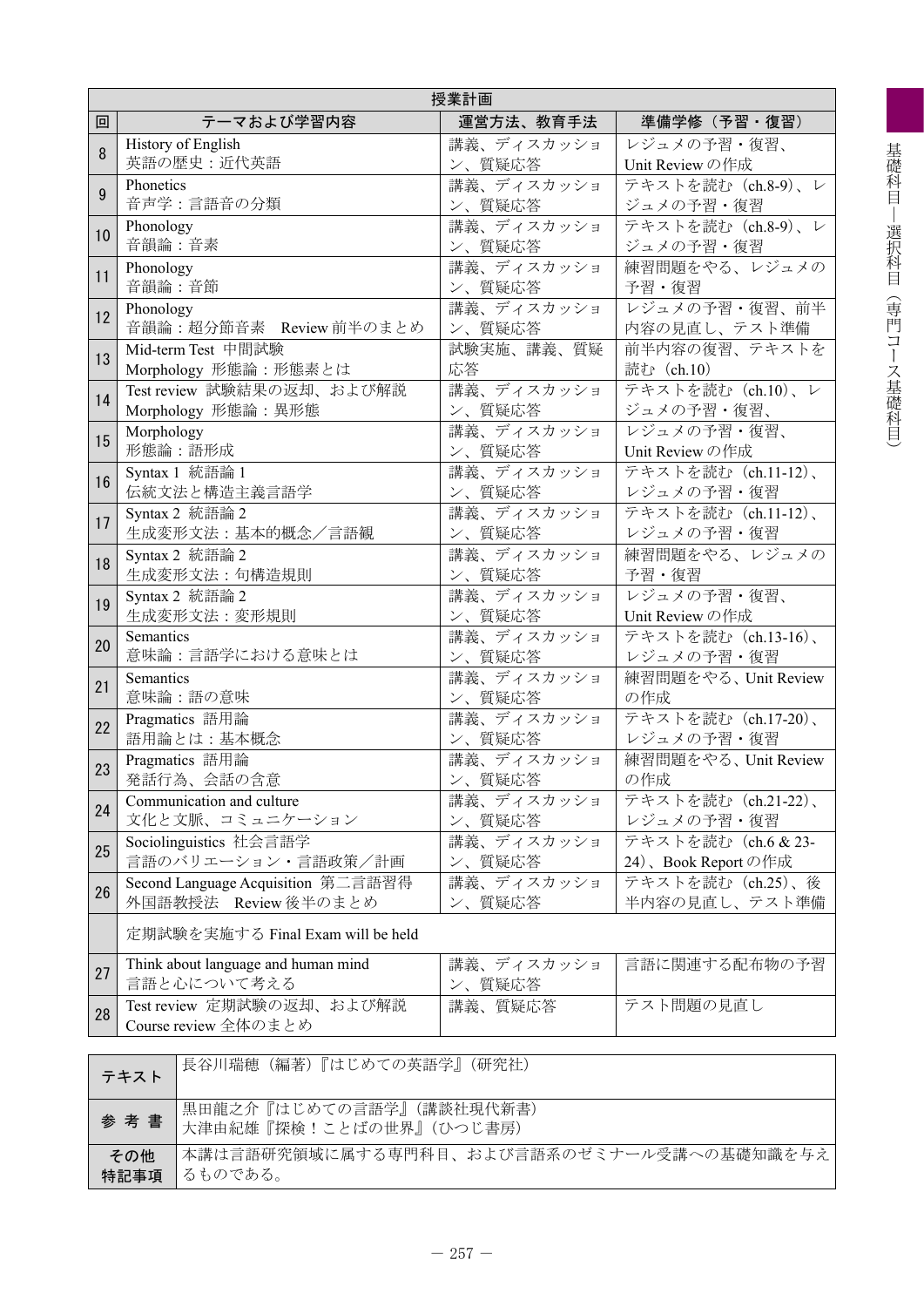|   |                 |     |                                                                                                                                                                                                                                                                                                                                                                           | 科 目 名  LNG200: 言語学概論 |  |                                                   | 担当教員                                    | 近藤 | 佐智子                                                                                    |  |
|---|-----------------|-----|---------------------------------------------------------------------------------------------------------------------------------------------------------------------------------------------------------------------------------------------------------------------------------------------------------------------------------------------------------------------------|----------------------|--|---------------------------------------------------|-----------------------------------------|----|----------------------------------------------------------------------------------------|--|
|   | 開講              | 期】秋 |                                                                                                                                                                                                                                                                                                                                                                           | 開講時限 月木 3 限          |  |                                                   | 研究室 4208                                |    |                                                                                        |  |
| 分 |                 | 類   | 選択                                                                                                                                                                                                                                                                                                                                                                        | 位   4<br>単           |  | 標準受講年次│1・2年 │オフィスアワー│P.19〜P.20 を参照のこと             |                                         |    |                                                                                        |  |
|   | DP 及び           |     | DP 分類                                                                                                                                                                                                                                                                                                                                                                     |                      |  | DP(卒業認定・学位授与の方針)概要                                |                                         |    | 学修成果獲得の観点                                                                              |  |
|   | 学修成果            |     | 4                                                                                                                                                                                                                                                                                                                                                                         |                      |  | 専門的知識を身につけ、自律した学修者として研究する力を修得できます。                |                                         |    | $4-(2)$                                                                                |  |
|   | キーワード           |     |                                                                                                                                                                                                                                                                                                                                                                           |                      |  |                                                   | 言語とは、英語史、音素、語形成、生成文法、文/発話の意味、言語のバリエーション |    |                                                                                        |  |
|   | 授業の<br>概要       |     | 本講を通じて学生は普段何気なく使っている「ことば」を客観的に観察・分析することで、<br>その本質を考察する。具体的には言語学の中心的なテーマである「言語構造」に関する内容<br>と、言語とその他の分野との接点を、指定テキストと担当者の準備した資料(様々な練習問<br>題を含む)をもとに講義およびディスカッション形式で学んでいく。また理解促進のため毎<br>授業時に既習内容に関する復習を質疑応答の形で行う。                                                                                                                                                             |                      |  |                                                   |                                         |    |                                                                                        |  |
|   | 達成目標<br>(授業の目的) |     |                                                                                                                                                                                                                                                                                                                                                                           |                      |  | の接点や言語習得といった関連分野に関する基本的概念・理論の理解を深めることである          |                                         |    | 本講の目標は学生が対象言語となっている英語の音声・音韻の体系、語形成、文構造、文や<br>発話の意味といった基本的な言語構造、および歴史やことばのバリエーション、言語と文化 |  |
|   | 到達目標<br>(学修成果)  |     | 学生は言語学という学問分野の中で音、語、句・文、談話、そして意味のそれぞれがどのよ<br>うな体系/構造を有しているのかを理解し、それを自らの言語生活(母語と外国語)に照ら<br>し合わせ、考察することができるようになる。同様にその他の関連テーマについても内容の<br>理解だけにとどまらず、そこから自らがどのように日々言語を使用し、また学んでいるのか<br>について様々な発見や気付きを得ることができる。                                                                                                                                                               |                      |  |                                                   |                                         |    |                                                                                        |  |
|   | 評価方法            |     |                                                                                                                                                                                                                                                                                                                                                                           |                      |  | 理解度テスト (25%) 定期試験 (45%) ブックレポート (20%) 授業参加度 (10%) |                                         |    |                                                                                        |  |
|   | 評価基準            |     | ・理解度テスト (25%) : 学期の3分の1の内容についての理解と定着度を確認する。<br>・定期試験(45%): 理解度テスト以降の内容についての理解と定着度を確認する。<br>・ブックレポート(20%): ブックリストにある指定図書の中から一冊を読み、内容の要約<br>(記述内容を理解した上で、要点がまとめられているかどうか)と自分の見解(本から学ん<br>だことを踏まえ、どのよう新たな発見があったか、どのような疑問が浮かんできたか、ど<br>のような課題が見つかったかなどについて論述できているかどうか)を含めたブックレポ<br>ートを作成する。<br>・授業参加度(10%): 授業内(復習時、グループディスカッション)での発言回数と内容、<br>ブックレポートの口頭発表で分かりやすく伝えることができたか。 |                      |  |                                                   |                                         |    |                                                                                        |  |
|   | 準備学修<br>の時間     |     | られる。                                                                                                                                                                                                                                                                                                                                                                      |                      |  |                                                   |                                         |    | 本科目の一回(100分)の授業のための授業外学修(予習・復習)時間は、平均 190分が求め                                          |  |
|   |                 |     |                                                                                                                                                                                                                                                                                                                                                                           |                      |  |                                                   |                                         |    |                                                                                        |  |

|   | 授業計画                                                            |                      |                    |  |  |  |  |  |  |
|---|-----------------------------------------------------------------|----------------------|--------------------|--|--|--|--|--|--|
| 回 | テーマおよび学習内容                                                      | 運営方法、教育手法            | 準備学修(予習・復習)        |  |  |  |  |  |  |
|   | Course overview $&$ the study of language<br>本講を概観する&言語を研究するとは? | 講義、ディスカッショ<br>ン、質疑応答 | テキスト全体に目を通す        |  |  |  |  |  |  |
|   | What is Language?                                               | 講義、ビデオ視聴、デ           | テキスト (ch. 1-2)、レジュ |  |  |  |  |  |  |
|   | 人間にとって言語とは何か?                                                   | イスカッション              | メの予習・復習            |  |  |  |  |  |  |
|   | What is Language?                                               | 講義、ディスカッショ           | テキスト (ch. 1-2)、レジュ |  |  |  |  |  |  |
|   | 言語の定義・特性                                                        | ン、質疑応答               | メの予習・復習            |  |  |  |  |  |  |
|   | What is Linguistics?                                            | 講義、ディスカッショ           | テキスト (ch. 1-2)、レジュ |  |  |  |  |  |  |
|   | 言語学という分野                                                        | ン、質疑応答               | メの予習・復習            |  |  |  |  |  |  |
| 5 | History of English                                              | 講義、ディスカッショ           | テキスト (ch. 3-5)、レジュ |  |  |  |  |  |  |
|   | 英語の歴史:古英語                                                       | ン、質疑応答               | メの予習・復習            |  |  |  |  |  |  |
|   | History of English                                              | 講義、ディスカッショ           | テキスト (ch. 3-5)、レジュ |  |  |  |  |  |  |
|   | 英語の歴史:中英語                                                       | ン、質疑応答               | メの予習・復習            |  |  |  |  |  |  |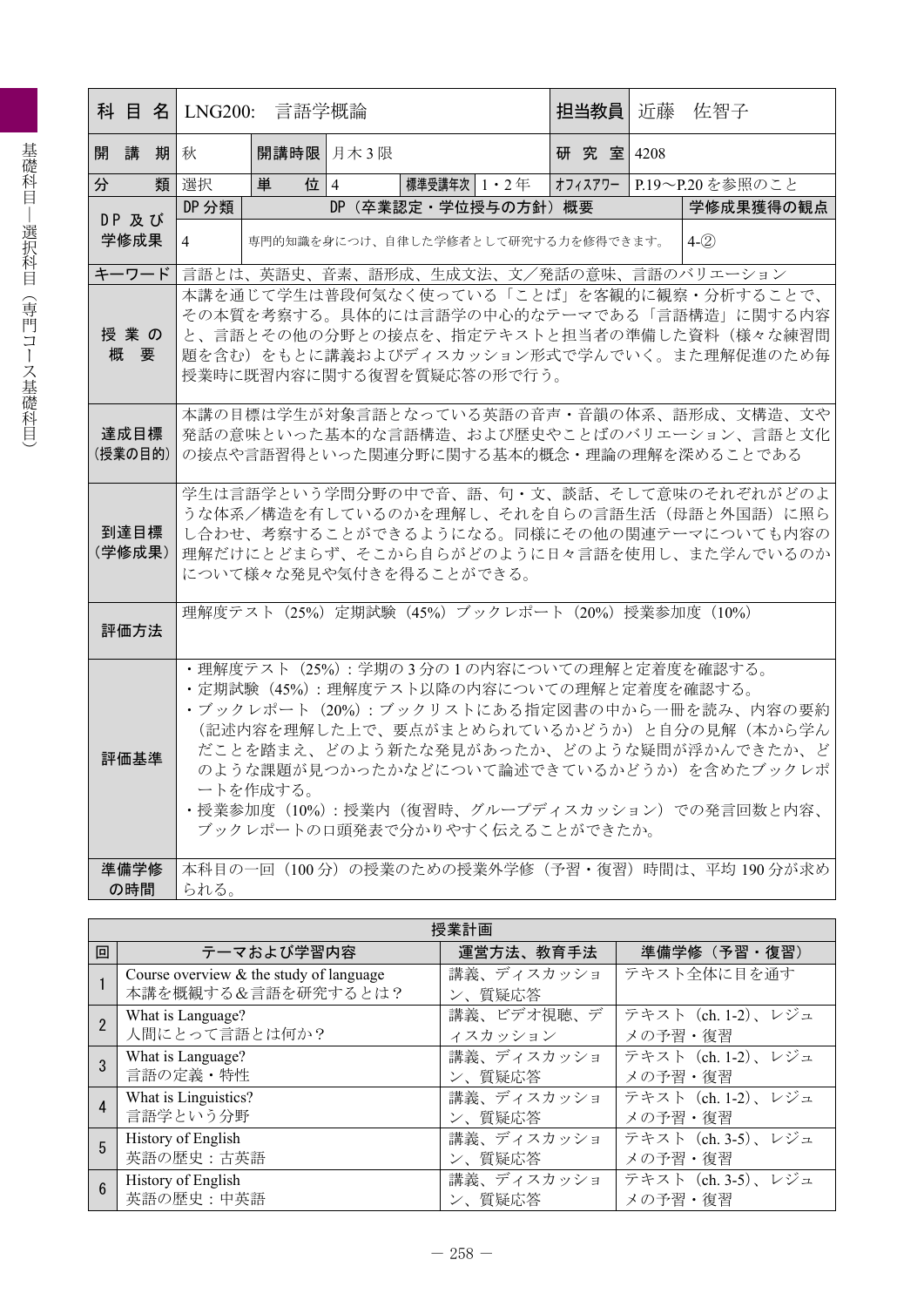| 授業計画           |                                                            |                      |                        |  |  |  |  |  |
|----------------|------------------------------------------------------------|----------------------|------------------------|--|--|--|--|--|
| 回              | テーマおよび学習内容                                                 | 運営方法、教育手法            | 準備学修(予習・復習)            |  |  |  |  |  |
| $\overline{7}$ | History of English                                         | 講義、ディスカッショ           | テキスト (ch. 3-5)、レジュ     |  |  |  |  |  |
|                | 英語の歴史:近代英語                                                 | ン、質疑応答               | メの予習・復習                |  |  |  |  |  |
| 8              | Phonetics                                                  | 講義、ディスカッショ           | テキスト (ch. 8-9)、レジュ     |  |  |  |  |  |
|                | 音声学:言語音                                                    | ン、質疑応答               | メの予習・復習                |  |  |  |  |  |
| 9              | Phonology                                                  | 講義、ディスカッショ           | テキスト (ch. 8-9)、レジュ     |  |  |  |  |  |
|                | 音韻論:音素                                                     | ン、質疑応答               | メの予習・復習                |  |  |  |  |  |
| 10             | Phonology                                                  | 講義、ディスカッショ           | テキスト (ch. 8-9)、レジュ     |  |  |  |  |  |
| 11             | 音韻論:超分節音素                                                  | ン、質疑応答               | メの予習・復習                |  |  |  |  |  |
|                | Morphology                                                 | 講義、ディスカッショ           | テキスト (ch. 10)、レジュメ     |  |  |  |  |  |
| 12             | 形態論:形態素とは?                                                 | ン、質疑応答               | の予習・復習                 |  |  |  |  |  |
|                | Morphology                                                 | 講義、ディスカッショ           | テキスト (ch. 10)、レジュメ     |  |  |  |  |  |
|                | 形態論:語形成                                                    | ン、質疑応答               | の予習・復習                 |  |  |  |  |  |
|                | In-Class Test 理解度テスト (40分)、ブック                             | テスト実施                | テキスト (ch. 1-10)、レジュ    |  |  |  |  |  |
| 13             | レポートの書き方、復習 (60分)                                          | 講義、質疑応答              | メの予習・復習、テスト準備          |  |  |  |  |  |
| 14             | Syntax 1 統語論 1                                             | 講義、ディスカッショ           | テキスト (ch. 11-12)、レジ    |  |  |  |  |  |
|                | 伝統文法、アメリカ構造主義言語学                                           | ン、質疑応答               | ュメの予習・復習               |  |  |  |  |  |
| 15             | Syntax 2 統語論 2 生成変形文法:言語観·                                 | 講義、ディスカッショ           | テキスト (ch. 11-12)、レジ    |  |  |  |  |  |
|                | アプローチ、テストの返却と講評                                            | ン、質疑応答               | ュメの予習・復習               |  |  |  |  |  |
| 16             | Syntax 2 統語論 2                                             | 講義、ディスカッショ           | テキスト (ch. 11-12)、レジ    |  |  |  |  |  |
|                | 生成変形文法:句構造規則と変形規則                                          | ン、質疑応答               | ュメの予習・復習               |  |  |  |  |  |
| 17             | Semantics                                                  | 講義、ディスカッショ           | テキスト (ch. 13-16)、レジ    |  |  |  |  |  |
|                | 意味論:語の意味                                                   | ン、質疑応答               | ュメの予習・復習               |  |  |  |  |  |
| 18             | Semantics                                                  | 講義、ディスカッショ           | テキスト (ch. 13-16)、レジ    |  |  |  |  |  |
|                | 意味論:句・文の意味                                                 | ン、質疑応答               | ュメの予習・復習               |  |  |  |  |  |
| 19             | Pragmatics 語用論                                             | 講義、ディスカッショ           | テキスト (ch. 17-20)、レジ    |  |  |  |  |  |
|                | 語用論とは:基本概念                                                 | ン、質疑応答               | ュメの予習・復習               |  |  |  |  |  |
| 20             | Pragmatics 語用論                                             | 講義、ディスカッショ           | テキスト (ch. 17-20)、レジ    |  |  |  |  |  |
|                | 発話行為、会話の含意、ポライトネス                                          | ン、質疑応答               | ュメの予習・復習               |  |  |  |  |  |
| 21             | Communication and culture                                  | 講義、ディスカッショ           | テキスト (ch. 21-22)、レジ    |  |  |  |  |  |
|                | 文化と文脈、コミュニケーション                                            | ン、質疑応答               | ュメの予習・復習               |  |  |  |  |  |
| 22             | Sociolinguistics 社会言語学                                     | 講義、ディスカッショ           | テキスト (ch. 6 & 23-24)、レ |  |  |  |  |  |
|                | 言語のバリエーション                                                 | ン、質疑応答               | ジュメの予習・復習              |  |  |  |  |  |
| 23             | Sociolinguistics 社会言語学                                     | 講義、ディスカッショ           | テキスト (ch. 23-24)、レジ    |  |  |  |  |  |
|                | 言語政策                                                       | ン、質疑応答               | ュメの予習・復習               |  |  |  |  |  |
|                | Second Language Acquisition 第二言語習得                         | 講義、ディスカッショ           | テキスト (ch. 25)、レジュメ     |  |  |  |  |  |
| 24             | 様々な第二言語習得理論                                                | ン、質疑応答               | の復習、テスト準備              |  |  |  |  |  |
|                | Second Language Acquisition 第二言語習得                         | 講義、ディスカッショ           | テキスト (ch. 25)、レジュメ     |  |  |  |  |  |
| 25             | 外国語教授法                                                     | ン、質疑応答               | の予習・復習                 |  |  |  |  |  |
| 26             | Review 定期試験範囲の総復習                                          | 講義、ディスカッショ<br>ン、質疑応答 | 試験範囲の復習                |  |  |  |  |  |
|                | 定期試験を実施する Final Exam will be held                          |                      |                        |  |  |  |  |  |
| 27             | Presentation ブックレポートロ頭発表                                   | 口頭発表<br>ディスカッション     | ブックレポート提出              |  |  |  |  |  |
| 28             | Presentation ブックレポートロ頭発表<br>Test review 定期試験の返却、および解説      | 口頭発表<br>講義、質疑応答      | 試験問題の復習                |  |  |  |  |  |
|                |                                                            |                      |                        |  |  |  |  |  |
|                | 長谷川瑞穂 (編著)『はじめての英語学』(研究社)<br>テキスト                          |                      |                        |  |  |  |  |  |
|                | 黒田龍之介『はじめての言語学』(講談社現代新書)<br>参考書<br>大津由紀雄『探検!ことばの世界』(ひつじ書房) |                      |                        |  |  |  |  |  |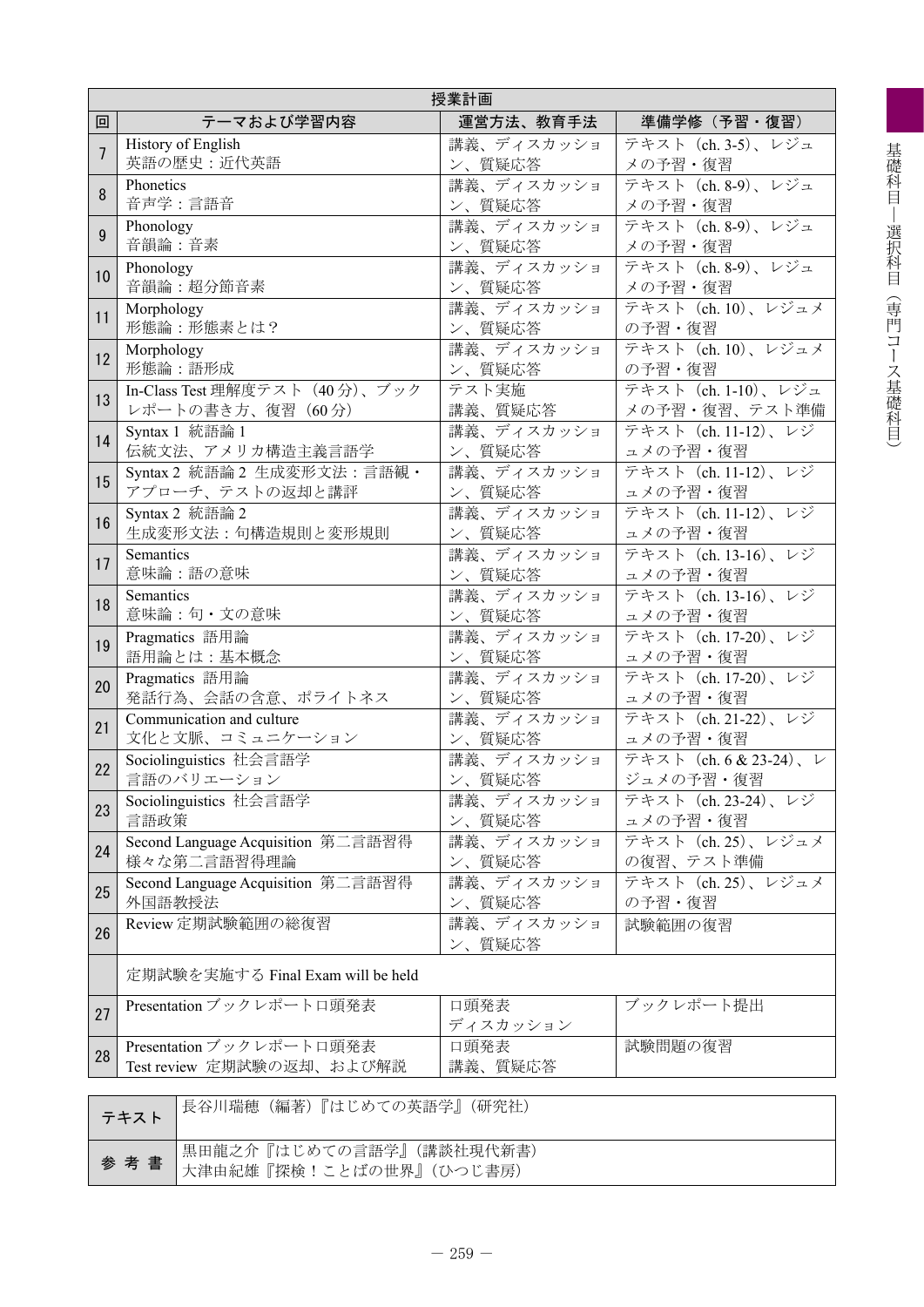|         |      |  |                                                                                    | 科 目 名 EDU205: 児童英語教育概説                    |  |            | 担当教員丨                | 狩野 | 晶子                                                                     |  |                                                  |
|---------|------|--|------------------------------------------------------------------------------------|-------------------------------------------|--|------------|----------------------|----|------------------------------------------------------------------------|--|--------------------------------------------------|
| 開講期」春   |      |  |                                                                                    |                                           |  | 開講時限 月木 5限 |                      |    | 研究室 4203                                                               |  |                                                  |
| 分       |      |  | 類 選択                                                                               | 単                                         |  | 位 4        | 標準受講年次 1・2 年         |    |                                                                        |  | オフィスアワー P.19~P.20を参照のこと                          |
| DP 及び   |      |  | DP 分類                                                                              |                                           |  |            | DP (卒業認定・学位授与の方針) 概要 |    |                                                                        |  | 学修成果獲得の観点                                        |
|         | 学修成果 |  | 4, 5                                                                               |                                           |  |            |                      |    | 専門的知識を身につけ、自律した学修者として研究する力を修得できます。<br>地球市民的意識を形成し、多文化共生の実現のための実践ができます。 |  | $4-2, 5-2$                                       |
| キーワード   |      |  |                                                                                    |                                           |  |            |                      |    | 児童英語教育、小学校外国語活動・外国語(英語)、第二言語習得、実践                                      |  |                                                  |
|         |      |  |                                                                                    |                                           |  |            |                      |    |                                                                        |  | 児童英語教育に関連する様々な専門分野(児童心理学、言語習得理論、教育学、社会学、英        |
|         | 授業の  |  |                                                                                    | 語教授法など)に触れながら、児童英語と小学校英語の背景や基礎について学ぶ。授業では |  |            |                      |    |                                                                        |  |                                                  |
|         | 概要   |  |                                                                                    | グループワーク、発表を通し、学習した内容を実践・体験する。             |  |            |                      |    |                                                                        |  |                                                  |
|         |      |  |                                                                                    |                                           |  |            |                      |    |                                                                        |  |                                                  |
|         |      |  |                                                                                    |                                           |  |            |                      |    |                                                                        |  | 児童英語教育の基本的知識を学び、児童英語教育の位置づけや児童期の特性を理解しながら        |
|         | 達成目標 |  |                                                                                    |                                           |  |            |                      |    |                                                                        |  | 児童期にふさわしい教授法について学ぶ。授業の中で指導の練習や実践を積み、児童英語指        |
| (授業の目的) |      |  | 導者としての基礎力を身に付ける。                                                                   |                                           |  |            |                      |    |                                                                        |  |                                                  |
|         |      |  |                                                                                    |                                           |  |            |                      |    |                                                                        |  | 児童英語の教授法の基礎知識と応用アクティビティを実践する体験を通して、指導の際の実        |
|         | 到達目標 |  |                                                                                    |                                           |  |            |                      |    |                                                                        |  |                                                  |
| (学修成果)  |      |  | 際の観点を知る。さらに学生相互の実践演習を通じて、効果的な実践方法を体験的に学び、<br>児童英語教育において実際の指導に活かすことができるような基本的知識を得る。 |                                           |  |            |                      |    |                                                                        |  |                                                  |
|         |      |  |                                                                                    |                                           |  |            |                      |    |                                                                        |  |                                                  |
|         |      |  |                                                                                    |                                           |  |            |                      |    |                                                                        |  | ①授業への積極的な参加 (20%) ②授業時に課すコメントシート (20%) ③実践発表の準備と |
|         | 評価方法 |  | 成果 (30%) 4レポートなどの課題 (30%)                                                          |                                           |  |            |                      |    |                                                                        |  |                                                  |
|         |      |  |                                                                                    |                                           |  |            |                      |    |                                                                        |  | 1グループ・ワークなども含め自発的に授業に取り組んでいるか。2学習した内容を踏ま         |
|         |      |  |                                                                                    |                                           |  |            |                      |    |                                                                        |  | え、自身の言葉で考えを述べているか。③実践発表の準備、練習が十分になされ、協同的に        |
|         | 評価基準 |  |                                                                                    |                                           |  |            |                      |    |                                                                        |  | 取り組んでいるか。④提示された課題に即した適切な内容であり、自分の言葉で具体的に表        |
|         |      |  | 現しているか。                                                                            |                                           |  |            |                      |    |                                                                        |  |                                                  |
|         |      |  |                                                                                    |                                           |  |            |                      |    |                                                                        |  |                                                  |
|         | 準備学修 |  |                                                                                    |                                           |  |            |                      |    |                                                                        |  | 本科目の一回(100分)の授業のための授業外学修(予習・復習)時間は、平均 190 分が求め   |
|         | の時間  |  | られる。                                                                               |                                           |  |            |                      |    |                                                                        |  |                                                  |

|                  | 授業計画                               |            |                        |  |  |  |  |  |  |
|------------------|------------------------------------|------------|------------------------|--|--|--|--|--|--|
| 回                | テーマおよび学習内容                         | 運営方法、教育手法  | 準備学修(予習・復習)            |  |  |  |  |  |  |
|                  | 児童英語教育が目指すものとは                     | 講義、コメントシート | 復習:ポイントを整理理解           |  |  |  |  |  |  |
|                  |                                    |            |                        |  |  |  |  |  |  |
| $\overline{2}$   | 外国語の指導法①:学習指導要領、小中連                | 講義、グループワー  | 予習:pp.10-18            |  |  |  |  |  |  |
|                  | 携、児童や学校の多様性(Unit1-3)               | ク、コメントシート  | 復習:ポイントを整理理解           |  |  |  |  |  |  |
|                  | 外国語の指導法②:言語習得とインプッ                 | 講義、グループワー  | 予習: pp.22-26           |  |  |  |  |  |  |
|                  | ト、コミュニケーションの目的 (Unit4-5)           | ク、コメントシート  | 復習:ポイントを整理理解           |  |  |  |  |  |  |
| Δ                | 外国語の指導法③:音声から文字へ、国語                | 講義、グループワー  | 予習:pp.30-34            |  |  |  |  |  |  |
|                  | 教育との連携(Unit6-7)                    | ク、コメントシート  | 復習:ポイントを整理理解           |  |  |  |  |  |  |
| 5                | 外国語の指導法4: Classroom English, small | 講義、グループワー  | 予習:pp.38-46            |  |  |  |  |  |  |
|                  | talk、文字言語、題材選定 (Unit8-10)          | ク、コメントシート  | 復習:ポイントを整理理解           |  |  |  |  |  |  |
|                  | 外国語の指導法⑤: ALT、ICT 等の活用、            | 講義、グループワー  | 予習:pp.58-66            |  |  |  |  |  |  |
|                  | 学習状況の評価(Unit13-15)                 | ク、コメントシート  | 復習:ポイントを整理理解           |  |  |  |  |  |  |
|                  | 外国語に関する専門的事項①:児童文学                 | 講義、グループワー  | 予習: pp.96-100, 186-189 |  |  |  |  |  |  |
|                  | (Unit7-8、第三部 Unit14)               | ク、コメントシート  | 復習:ポイントを整理理解           |  |  |  |  |  |  |
| 8                | 理論と実践: storybook reading①          | 講義、学生指導実践発 | 絵本選択、実践準備・練習           |  |  |  |  |  |  |
|                  | 第一回レポートについて提示                      | 表、相互評価     |                        |  |  |  |  |  |  |
| q                | 理論と実践: storybook reading2          | 講義、学生指導実践発 | 絵本選択、実践準備・練習           |  |  |  |  |  |  |
|                  |                                    | 表、相互評価     |                        |  |  |  |  |  |  |
| 10 <sup>10</sup> | 外国語に関する専門的事項②:音声、発音                | 講義、グループワー  | 予習:pp.76-88            |  |  |  |  |  |  |
|                  | と綴り、文構造、文法(Unit2-5)                | ク、コメントシート  | 復習:ポイントを整理理解           |  |  |  |  |  |  |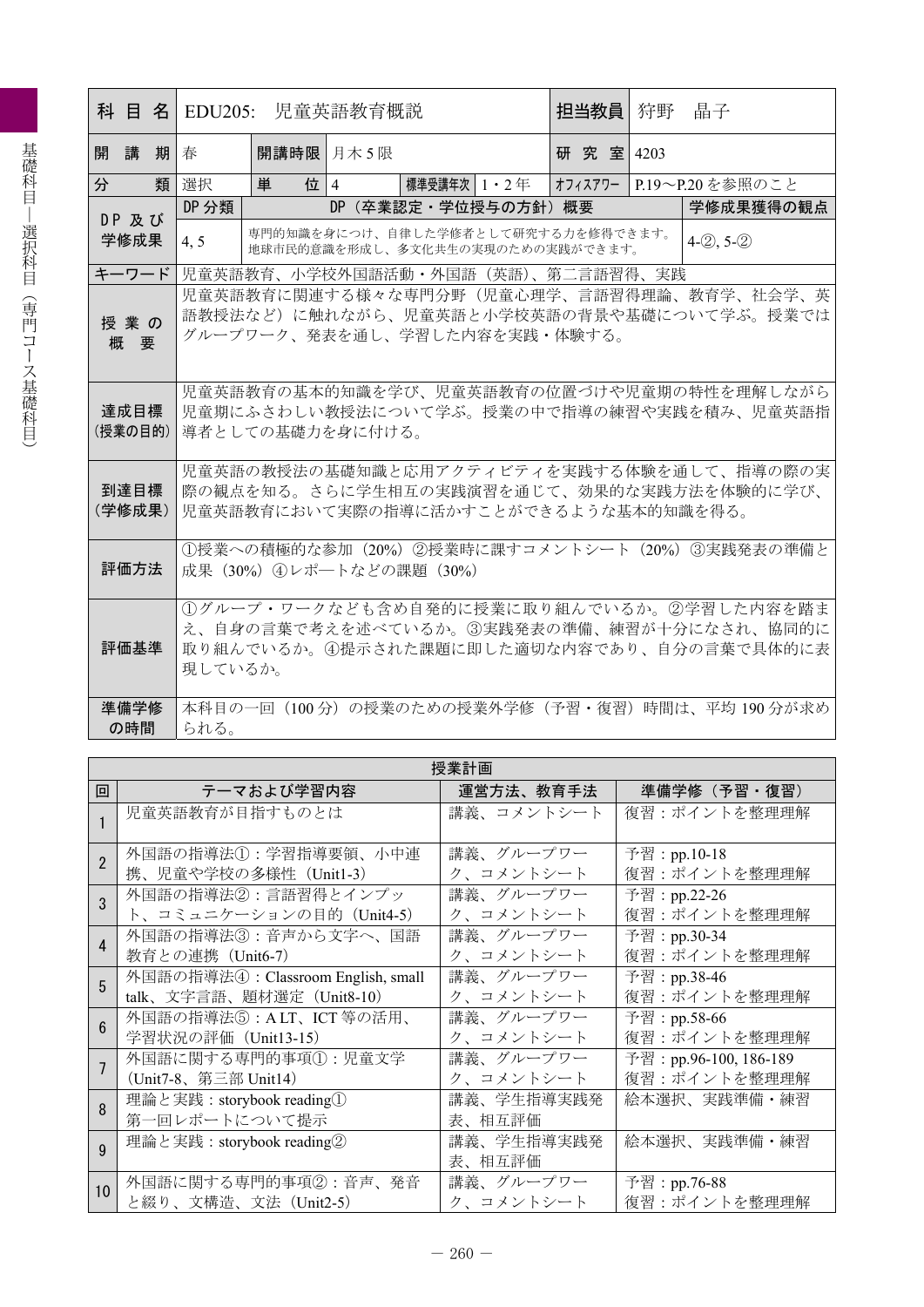|    | 授業計画                                                                 |                               |                         |  |  |  |  |  |
|----|----------------------------------------------------------------------|-------------------------------|-------------------------|--|--|--|--|--|
| 回  | テーマおよび学習内容                                                           | 運営方法、教育手法                     | 準備学修(予習・復習)             |  |  |  |  |  |
| 11 | 外国語に関する専門的事項3:第二言語習                                                  | 講義、グループワー                     | 予習: pp.92-95, 104-107   |  |  |  |  |  |
|    | 得、異文化理解 (Unit6, 9)                                                   | ク、コメントシート                     | 復習:ポイントを整理理解            |  |  |  |  |  |
| 12 | 外国語に関する専門的事項42:コミュニケ                                                 | 講義、グループワー                     | 予習: pp.112-128          |  |  |  |  |  |
|    | ーション4技能、領域統合 (Unit11-15)                                             | ク、コメントシート                     | 復習:ポイントを整理理解            |  |  |  |  |  |
| 13 | 外国語活動の指導法1:発達心理学、児童                                                  | 講義、グループワー                     | 予習: pp.142-145, 150-153 |  |  |  |  |  |
|    | の認知・情緒発達 (Unit3, 5)                                                  | ク、コメントシート                     | 復習:ポイントを整理理解            |  |  |  |  |  |
| 14 | 外国語活動の指導法2:学級担任と外部指                                                  | 講義、グループワー                     | 予習: pp.154-157          |  |  |  |  |  |
|    | 導者 (Unit6)                                                           | ク、コメントシート                     | 復習:ポイントを整理理解            |  |  |  |  |  |
| 15 | アクティビティのポイントとは                                                       | 講義、グループワー                     | 予習: pp.166-182          |  |  |  |  |  |
|    |                                                                      | ク、コメントシート                     | 復習:ポイントを整理理解            |  |  |  |  |  |
| 16 | 理論と実践:アクティビティ①                                                       | 講義、学生指導実践発<br>表、相互評価          | 実践準備・練習                 |  |  |  |  |  |
|    | 理論と実践:アクティビティ②                                                       | 講義、学生指導実践発                    | 実践準備・練習                 |  |  |  |  |  |
| 17 |                                                                      | 表、相互評価                        |                         |  |  |  |  |  |
|    | 理論と実践:アクティビティ3                                                       | 講義、学生指導実践発                    | 実践準備・練習                 |  |  |  |  |  |
| 18 |                                                                      | 表、相互評価                        |                         |  |  |  |  |  |
|    | 理論と実践:アクティビティ4                                                       | 講義、学生指導実践発                    | 実践準備・練習                 |  |  |  |  |  |
| 19 |                                                                      | 表、相互評価                        |                         |  |  |  |  |  |
| 20 | これまでの復習・まとめ                                                          | 講義、グループワー                     | 復習:ポイントを整理理解            |  |  |  |  |  |
|    | 中間課題について提示                                                           | ク、コメントシート                     |                         |  |  |  |  |  |
| 21 | レッスンプラン作成方法・ポイント                                                     | 講義、グループワー                     | 復習:ポイントを整理理解            |  |  |  |  |  |
|    |                                                                      | ク、コメントシート                     |                         |  |  |  |  |  |
| 22 | 理論と実践:アクティビティ改訂版1                                                    | 講義、学生指導実践発                    | 実践準備・練習                 |  |  |  |  |  |
|    | 理論と実践:アクティビティ改訂版2                                                    | 表<br>講義、学生指導実践発               | 実践準備・練習                 |  |  |  |  |  |
| 23 |                                                                      | 表                             |                         |  |  |  |  |  |
|    | 理論と実践:アクティビティ改訂版3                                                    | 講義、学生指導実践発                    | 実践準備・練習                 |  |  |  |  |  |
| 24 |                                                                      | 表                             |                         |  |  |  |  |  |
|    | 理論と実践:アクティビティ改訂版4                                                    | 講義、学生指導実践発                    | 実践準備・練習                 |  |  |  |  |  |
| 25 |                                                                      | 表                             |                         |  |  |  |  |  |
| 26 | これからの児童英語教育まとめ:児童期の                                                  | 講義、グループワー                     | 復習:ポイントを整理理解            |  |  |  |  |  |
|    | 特性、第二言語習得理論などの視点から                                                   | ク、コメントシート                     |                         |  |  |  |  |  |
|    | 定期試験を実施しない Final Exam will not be held                               |                               |                         |  |  |  |  |  |
|    | グループディスカッション・質疑応答・省                                                  | 講義、グループワー                     | 復習:ポイントを整理理解            |  |  |  |  |  |
| 27 | 察                                                                    |                               |                         |  |  |  |  |  |
| 28 | 全体のまとめ・振り返り                                                          | <u>ク、コメントシート</u><br>講義、グループワー | 全体の復習                   |  |  |  |  |  |
|    | 最終課題について提示                                                           | ク、コメントシート                     |                         |  |  |  |  |  |
|    |                                                                      |                               |                         |  |  |  |  |  |
|    | 小川隆夫・東仁美 (著)、吉田研作 (監修)『小学校英語はじめる教科書外国語科・外国語活<br>テキスト                 |                               |                         |  |  |  |  |  |
|    | 動指導者養成のために』(mpi 松香フォニックス)                                            |                               |                         |  |  |  |  |  |
|    | 上智大学 C LTプロジェクト編『コミュニカティブな英語教育を考える:日本の教育現場に役<br>参考書<br>☆△理科も中止』(マルカ) |                               |                         |  |  |  |  |  |

| ■ <sup>■</sup> ■  立つ理論と実践』 (アルク)              |  |
|-----------------------------------------------|--|
| その他 この科目は小学校での英語指導を行うサービスラーニング活動への参加と連動した「児童英 |  |
| √特記事項   語教育演習 A/B」の前提科目である。                   |  |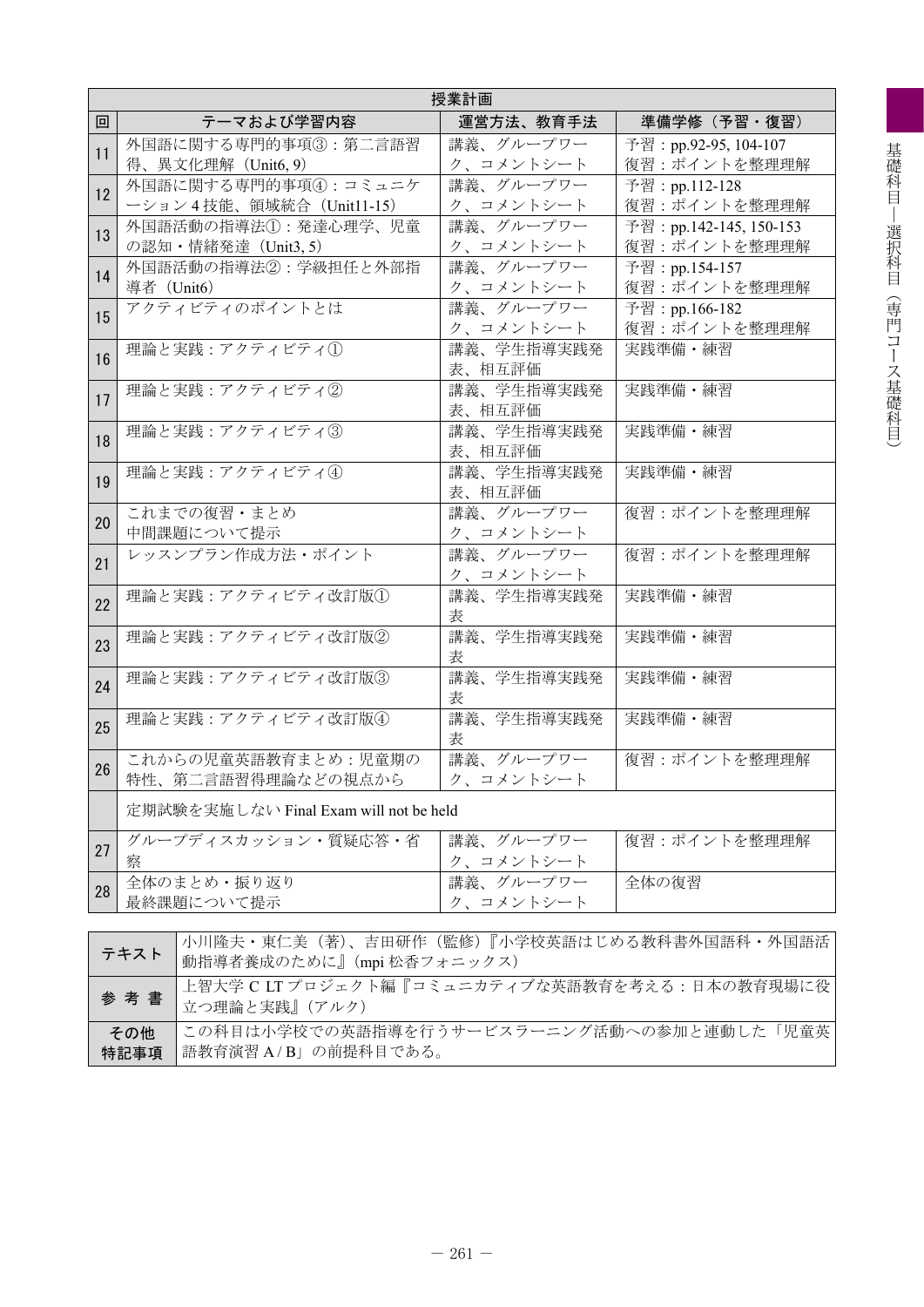| 科 目 名  GMN101: ドイツ語 I |                                                       |                                    |                                               | 担当教員 |  | 工藤 花野                   |  |  |
|-----------------------|-------------------------------------------------------|------------------------------------|-----------------------------------------------|------|--|-------------------------|--|--|
| 開講<br>期               | 春/秋                                                   | 開講時限                               | (春) 月木4限<br>(秋) 月木3限                          |      |  | 研究室 4号館 2階 講師控室         |  |  |
| 類<br>分                | 選択                                                    | 単<br>位 $ 2 $                       | 標準受講年次 1・2 年                                  |      |  | オフィスアワー P.19~P.20を参照のこと |  |  |
| DP 及び                 | DP 分類                                                 |                                    | DP (卒業認定·学位授与の方針) 概要                          |      |  | 学修成果獲得の観点               |  |  |
| 学修成果                  | $\overline{4}$                                        | 専門的知識を身につけ、自律した学修者として研究する力を修得できます。 | $4-(1)$                                       |      |  |                         |  |  |
| キーワード                 |                                                       |                                    | 基礎ドイツ語、初級ドイツ語文法                               |      |  |                         |  |  |
|                       |                                                       |                                    | 初心者にとっての「読む・書く・聞く・話す」力の基礎となる文法を中心に、丁寧に時間を     |      |  |                         |  |  |
| 授業の                   |                                                       |                                    | かけて進めていきます。対話文やドリルを用いた「読む・書く」練習や、ペアワーク等によ     |      |  |                         |  |  |
| 概要                    | る会話形式の「聞く・話す」練習を通じて、総合的な基礎力を身につけます。                   |                                    |                                               |      |  |                         |  |  |
|                       |                                                       |                                    |                                               |      |  |                         |  |  |
| 達成目標                  | 「読む・書く・聞く・話す」力の総合的な訓練により、ドイツ語の発音、基礎的文法力、基礎            |                                    |                                               |      |  |                         |  |  |
| (授業の目的)               | 的表現力を合理的に身につける。                                       |                                    |                                               |      |  |                         |  |  |
|                       |                                                       |                                    |                                               |      |  |                         |  |  |
|                       | ・ドイツ語の読みと発音がきちんとできる。<br>・文の構造と動詞の活用の仕組み・名詞の格の働きを理解する。 |                                    |                                               |      |  |                         |  |  |
| 到達目標                  | ・簡単な会話や文章を理解し、作文できる。                                  |                                    |                                               |      |  |                         |  |  |
| (学修成果)                | ・日常で用いる基本的な語彙を身につける。                                  |                                    |                                               |      |  |                         |  |  |
|                       |                                                       |                                    |                                               |      |  |                         |  |  |
| 評価方法                  |                                                       |                                    | 授業参加の積極性(15%)、授業毎の課題提出(15%)、授業内試験(35%)、定期試験   |      |  |                         |  |  |
|                       | (35%)                                                 |                                    |                                               |      |  |                         |  |  |
|                       |                                                       |                                    | • 授業参加 (個人やペア等での発表により、表現・発音・聞き取る力を確認する)       |      |  |                         |  |  |
| 評価基準                  |                                                       |                                    | ・課題提出(授業毎の短い課題提出により、授業内容・文法事項・新出語彙を確認する)      |      |  |                         |  |  |
|                       |                                                       |                                    | ・試験(授業内試験と定期試験により、文法・読み・書きの力を確認する)            |      |  |                         |  |  |
| 準備学修                  |                                                       |                                    | 本科目の一回(100分)の授業のための授業外学修(予習・復習)時間は、平均 45 分が求め |      |  |                         |  |  |
| の時間                   | られる。                                                  |                                    |                                               |      |  |                         |  |  |

|                        | 授業計画                    |            |                   |  |  |  |  |  |  |
|------------------------|-------------------------|------------|-------------------|--|--|--|--|--|--|
| 回                      | テーマおよび学習内容              | 運営方法、教育手法  | 準備学修(予習・復習)       |  |  |  |  |  |  |
|                        | 導入、授業概要の説明              | 演習 (発音)    | テキスト (以下略) S.7-9の |  |  |  |  |  |  |
|                        | アルファベットと発音・挨拶・数字        |            | 整理、次回提出用課題準備1     |  |  |  |  |  |  |
| $\mathfrak{p}$         | [Lektion 1] 出会いと自己紹介    | 演習(発音、ペアワー | S.10, 13の整理       |  |  |  |  |  |  |
|                        | 動詞の現在人称変化 (語順1)         | ク、ドリル、作文)  | 次回提出用課題準備2        |  |  |  |  |  |  |
| $\overline{3}$         | [Lektion 1] 出会いと自己紹介    | 演習(発音、ペアワー | S.11, 13の整理       |  |  |  |  |  |  |
|                        | sein の現在人称変化            | ク、ドリル、作文)  | 次回提出用課題準備3        |  |  |  |  |  |  |
| $\boldsymbol{\Lambda}$ | [Lektion 1] 出会いと自己紹介    | 演習(発音、ペアワー | S.12, 13, 76の整理   |  |  |  |  |  |  |
|                        | 会話と作文・会話表現1 (自己紹介)      | ク、ドリル、作文)  | 次回提出用課題準備 4       |  |  |  |  |  |  |
| 5                      | [Lektion 2] 家族について尋ねる   | 演習(発音、ペアワー | S.14, 17の整理       |  |  |  |  |  |  |
|                        | 名詞の性と定冠詞の格変化            | ク、ドリル、作文)  | 次回提出用課題準備 5       |  |  |  |  |  |  |
| 6                      | [Lektion 2] 家族について尋ねる   | 演習(発音、ペアワー | S.15, 17の整理       |  |  |  |  |  |  |
|                        | 不定冠詞の格変化と haben の現在人称変化 | ク、ドリル、作文)  | 次回提出用課題準備6        |  |  |  |  |  |  |
|                        | [Lektion 2] 家族について尋ねる   | 演習(発音、ペアワー | S.16, 17の整理       |  |  |  |  |  |  |
|                        | 会話と作文                   | ク、ドリル、作文)  | 次回提出用課題準備7        |  |  |  |  |  |  |
| $\mathsf{R}$           | 「Lektion 3] 明日の予定を尋ねる   | 演習(発音、ペアワー | S.18, 21の整理       |  |  |  |  |  |  |
|                        | 不規則動詞の現在人称変化            | ク、ドリル、作文)  | 次回提出用課題準備 8       |  |  |  |  |  |  |
| $\mathbf{Q}$           | [Lektion 3] 明日の予定を尋ねる   | 演習(発音、ペアワー | S.19, 21 の整理      |  |  |  |  |  |  |
|                        | 命令形                     | ク、ドリル、作文)  | 次回提出用課題準備9        |  |  |  |  |  |  |
| 10                     | [Lektion 3] 明日の予定を尋ねる   | 演習(発音、ペアワー | S.20, 21の整理       |  |  |  |  |  |  |
|                        | 会話と作文                   | ク、ドリル、作文)  | 次回提出用課題準備 10      |  |  |  |  |  |  |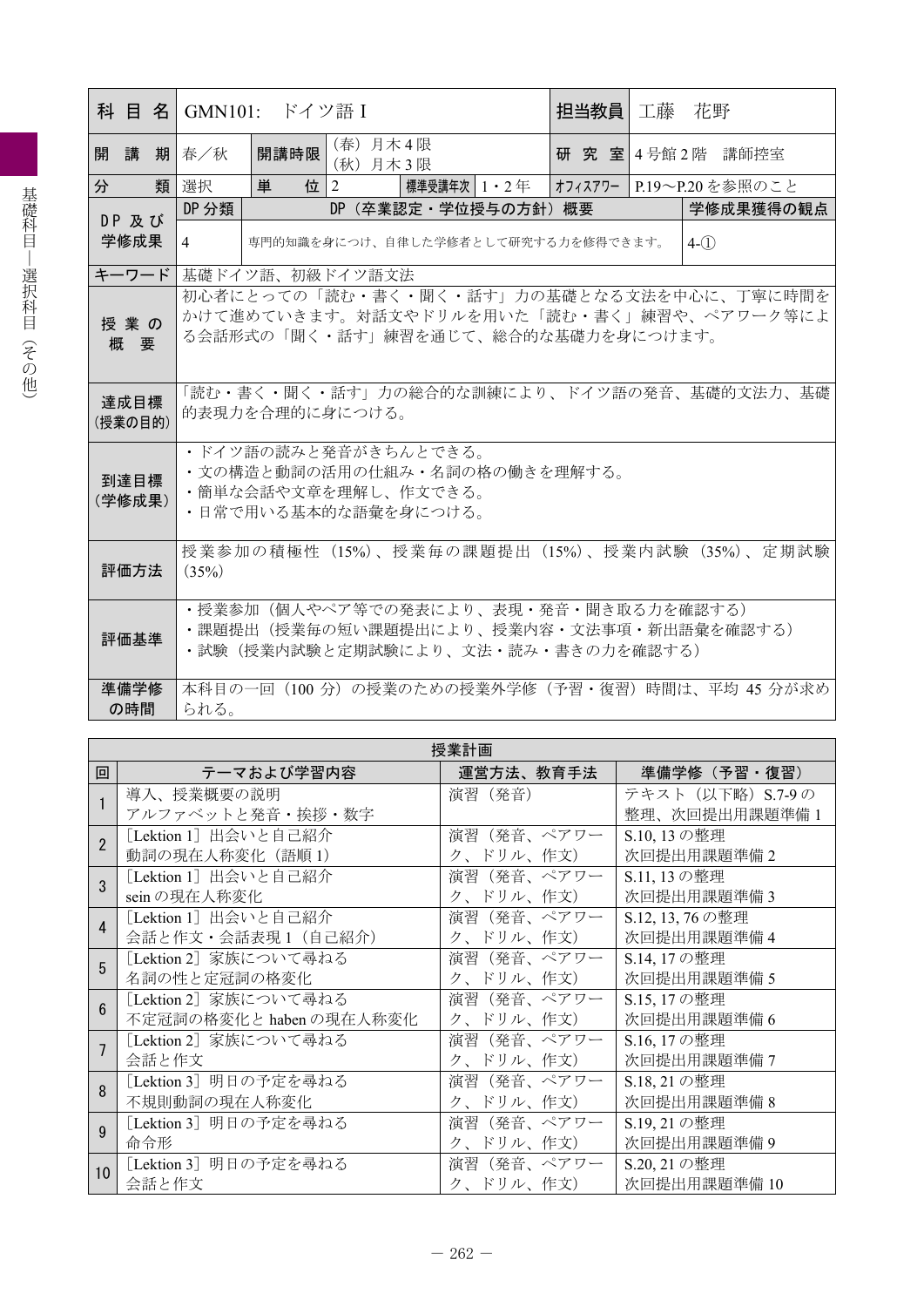|    | 授業計画                                                                    |            |                         |  |  |  |  |  |  |
|----|-------------------------------------------------------------------------|------------|-------------------------|--|--|--|--|--|--|
| 回  | テーマおよび学習内容                                                              | 運営方法、教育手法  | 準備学修(予習・復習)             |  |  |  |  |  |  |
| 11 | [Lektion 4] 買い物に行く (1)                                                  | 演習(発音、ペアワー | S.22.25の整理              |  |  |  |  |  |  |
|    | 定冠詞類                                                                    | ク、ドリル、作文)  | 次回提出用課題準備 11            |  |  |  |  |  |  |
| 12 | [Lektion 4] 買い物に行く (1)                                                  | 演習(発音、ペアワー | S.23, 25 の整理            |  |  |  |  |  |  |
|    | 不定冠詞類·所有冠詞·否定冠詞                                                         | ク、ドリル、作文)  | 次回提出用課題準備 12            |  |  |  |  |  |  |
| 13 | [Lektion 4] 買い物に行く (1)                                                  | 演習(発音、ペアワー | S.24, 25, 76の整理         |  |  |  |  |  |  |
|    | 会話と作文・会話表現2 (趣味と家族)                                                     | ク、ドリル、作文)  | 試験準備 (S.7-25, 76, 77)   |  |  |  |  |  |  |
| 14 | Lektion 1-4 の総括 · 質疑応答 (30分)                                            | 質疑応答       | S.7-25, 76, 77の整理       |  |  |  |  |  |  |
|    | 授業内試験 (60分)                                                             | 試験         |                         |  |  |  |  |  |  |
| 15 | Lektion 1-4 の総括・試験解答                                                    | 試験解答、試験返却、 | S.26, 29の整理             |  |  |  |  |  |  |
|    | [Lektion 5] 買い物に行く (2) 複数形                                              | 演習         | 次回提出用課題準備 13            |  |  |  |  |  |  |
| 16 | [Lektion 5] 買い物に行く (2)                                                  | 演習(発音、ペアワー | S.27, 29の整理             |  |  |  |  |  |  |
|    | 人称代名詞の格変化・3格と4格の語順                                                      | ク、ドリル、作文)  | 次回提出用課題準備 14            |  |  |  |  |  |  |
| 17 | [Lektion 5] 買い物に行く (2)                                                  | 演習(発音、ペアワー | S.28, 29, 42, 43, 78の整理 |  |  |  |  |  |  |
|    | 会話と作文·会話表現3 (数字と買い物)                                                    | ク、ドリル、作文)  | 次回提出用課題準備 15            |  |  |  |  |  |  |
| 18 | [Lektion 6] 週末の予定を尋ねる                                                   | 演習(発音、ペアワー | S.30, 33 の整理            |  |  |  |  |  |  |
|    | 2格・3格・4格支配の前置詞                                                          | ク、ドリル、作文)  | 次回提出用課題準備 16            |  |  |  |  |  |  |
| 19 | 「Lektion 6] 週末の予定を尋ねる                                                   | 演習(発音、ペアワー | S.31, 33 の整理            |  |  |  |  |  |  |
|    | 3・4格支配の前置詞・定冠詞との融合形                                                     | ク、ドリル、作文)  | 次回提出用課題準備 17            |  |  |  |  |  |  |
| 20 | [Lektion 6] 週末の予定を尋ねる                                                   | 演習(発音、ペアワー | S.32, 33, 78, 79の整理     |  |  |  |  |  |  |
|    | 会話と作文・会話表現4 (予定)                                                        | ク、ドリル、作文)  | 次回提出用課題準備 18            |  |  |  |  |  |  |
| 21 | [Lektion 7] 趣味について尋ねる                                                   | 演習(発音、ペアワー | S.34, 37の整理             |  |  |  |  |  |  |
|    | 形容詞の格変化 (無冠詞型)                                                          | ク、ドリル、作文)  | 次回提出用課題準備 19            |  |  |  |  |  |  |
| 22 | [Lektion 7] 趣味について尋ねる                                                   | 演習(発音、ペアワー | S.35, 37 の整理            |  |  |  |  |  |  |
|    | 形容詞の格変化 (定冠詞・不定冠詞)                                                      | ク、ドリル、作文)  | 次回提出用課題準備 20            |  |  |  |  |  |  |
| 23 | [Lektion 7] 趣味について尋ねる                                                   | 演習(発音、ペアワー | S.36, 37の整理             |  |  |  |  |  |  |
|    | 会話と作文                                                                   | ク、ドリル、作文)  | 次回提出用課題準備 21            |  |  |  |  |  |  |
| 24 | [Lektion 8] 昼食を食べに行く                                                    | 演習(発音、ペアワー | S.44, 47 の整理            |  |  |  |  |  |  |
|    | 話法の助動詞と現在人称変化                                                           | ク、ドリル、作文)  | 次回提出用課題準備 22            |  |  |  |  |  |  |
| 25 | [Lektion 8] 昼食を食べに行く                                                    | 演習(発音、ペアワー | S.45, 47の整理             |  |  |  |  |  |  |
|    | 話法の助動詞の構文 (語順2)                                                         | ク、ドリル、作文)  | 次回提出用課題準備 23            |  |  |  |  |  |  |
| 26 | [Lektion 8] 昼食を食べに行く                                                    | 演習(発音、ペアワー | S.46, 47, 80の整理         |  |  |  |  |  |  |
|    | 会話と作文・会話表現5 (食事)                                                        | ク、ドリル、作文)  | 試験準備 (S.26-37, 44-47)   |  |  |  |  |  |  |
|    | 定期試験を実施する Final Exam will be held                                       |            |                         |  |  |  |  |  |  |
|    | Lektion 5-8 の総括・試験解答                                                    | 試験解答、試験返却、 | S.40, 42, 43, 78, 79の整理 |  |  |  |  |  |  |
| 27 | 時刻と日付の表現                                                                | 演習         | 次回提出用課題準備 24            |  |  |  |  |  |  |
|    | 道案内の表現                                                                  | 演習(発音、ペアワー | S.41, 79 及び配布物の整理       |  |  |  |  |  |  |
| 28 |                                                                         | ク、ドリル、作文)  |                         |  |  |  |  |  |  |
|    |                                                                         |            |                         |  |  |  |  |  |  |
|    | 上野成利・本田雅也『パノラマ初級ドイツ語ゼミナール [三訂版] (CD付)』 (白水社)<br>テキスト                    |            |                         |  |  |  |  |  |  |
|    | 橋本政義・橋本淑恵・Heike Pinnau『CD 付き 使ってみよう!ドイツ語 文法+4技能のトレ<br>参考書<br>ーニング』(三修社) |            |                         |  |  |  |  |  |  |
|    | 初学者、初級者向けであり、この言語を母語とする学生、および日常会話ができるレベルに<br>履修条件、                      |            |                         |  |  |  |  |  |  |
|    | 達している学生の履修は原則、不可とする。<br>前提科目                                            |            |                         |  |  |  |  |  |  |
|    | できるだけ余裕をもって進行に努めるが、欠席が続くと習得度が下がる上、ペアワークやグ<br>その他                        |            |                         |  |  |  |  |  |  |

特記事項 ループワークが滞るので毎回の出席が望ましい。また、辞書の持参を推奨する。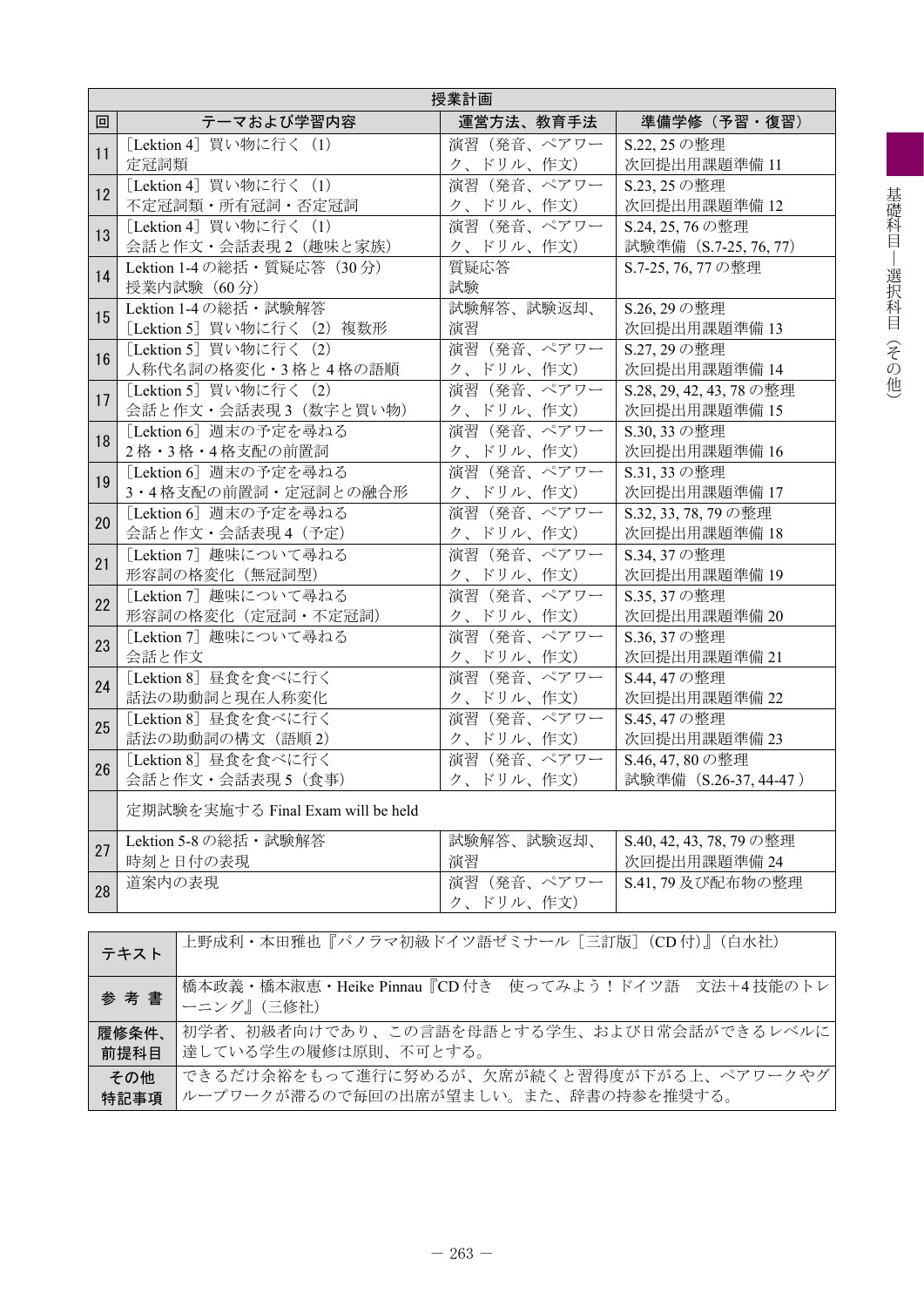| 科 目 名  GMN102: ドイツ語Ⅱ |                                                                                                                           |                    |        |                                                                                    |  | 担当教員   工藤 花野 |  |                                                                                                                                      |
|----------------------|---------------------------------------------------------------------------------------------------------------------------|--------------------|--------|------------------------------------------------------------------------------------|--|--------------|--|--------------------------------------------------------------------------------------------------------------------------------------|
| 開講期春                 |                                                                                                                           | 開講時限 月木3限          |        |                                                                                    |  |              |  | 研究室 4号館2階 講師控室                                                                                                                       |
| 類<br>分               | 選択                                                                                                                        | 単                  | 位 $ 2$ | 標準受講年次   1 ・ 2 年                                                                   |  |              |  | オフィスアワー   P.19~P.20 を参照のこと                                                                                                           |
| DP 及び                | DP 分類                                                                                                                     |                    |        | DP (卒業認定・学位授与の方針) 概要                                                               |  |              |  | 学修成果獲得の観点                                                                                                                            |
| 学修成果                 | $\overline{4}$                                                                                                            |                    |        | 専門的知識を身につけ、自律した学修者として研究する力を修得できます。                                                 |  |              |  | $4-(1)$                                                                                                                              |
| キーワード                |                                                                                                                           | 基礎ドイツ語、基礎ドイツ語文法の完成 |        |                                                                                    |  |              |  |                                                                                                                                      |
| 授業の<br>概要            |                                                                                                                           | り複雑な表現方法を修得します。    |        |                                                                                    |  |              |  | ドイツ語Iに引き続き、「読む・書く・聞く・話す」力の基礎となる文法を中心に、丁寧に時<br>間をかけて進めていきます。対話文やドリルを用いた「読む・書く」練習や、ペアワーク等<br>による会話形式の「聞く・話す」練習を通じて、バランスのとれた基礎力を鍛えながら、よ |
| 達成目標<br>(授業の目的)      |                                                                                                                           | 的表現力の完成を目指す。       |        |                                                                                    |  |              |  | ドイツ語Iで習得した語彙力・文法力を再確認しながら、さらに学習を進めて、ドイツ語の<br>「書く・読む・聞く・話す」力の総合的な訓練により、ドイツ語の発音、基礎的文法力、基礎                                              |
| 到達目標<br>(学修成果)       |                                                                                                                           | ・新出語彙を身につける。       |        | ・ドイツ語の読み方と発音がきちんとできる。<br>・文の構造と動詞の仕組み・名詞の格の働きを理解する。<br>・より複雑な構文の文章を理解し、作文することができる。 |  |              |  |                                                                                                                                      |
| 評価方法                 | (35%)                                                                                                                     |                    |        |                                                                                    |  |              |  | 授業参加の積極性(15%)、授業毎の課題提出(15%)、授業内試験(35%)、定期試験                                                                                          |
| 評価基準                 | • 授業参加 (個人やペア等での発表により、表現・発音・聞き取る力を確認する)<br>・課題提出(授業毎の短い課題提出により、授業内容・文法事項・新出語彙を確認する)<br>・試験(授業内試験と定期試験により、文法・読み・書きの力を確認する) |                    |        |                                                                                    |  |              |  |                                                                                                                                      |
| 準備学修<br>の時間          | られる。                                                                                                                      |                    |        |                                                                                    |  |              |  | 本科目の一回 (100 分) の授業のための授業外学修 (予習・復習) 時間は、平均 45 分が求め                                                                                   |

|                | 授業計画                       |            |                     |  |  |  |  |  |
|----------------|----------------------------|------------|---------------------|--|--|--|--|--|
| 回              | テーマおよび学習内容                 | 運営方法、教育手法  | 準備学修(予習・復習)         |  |  |  |  |  |
|                | ドイツ語 I を振り返る [Lektion 1-4] | 演習(発音、ペアワー | テキスト (以下略) S.10-25の |  |  |  |  |  |
|                | 動詞の活用と語順・冠詞と冠詞類の格変化        | ク、ドリル、作文)  | 整理、次回提出用課題準備 1      |  |  |  |  |  |
| $\mathfrak{p}$ | ドイツ語 I を振り返る [Lektion 5-6] | 演習(発音、ペアワー | S.26-33 の整理         |  |  |  |  |  |
|                | 複数形・人称代名詞の格・前置詞の格支配        | ク、ドリル、作文)  | 次回提出用課題準備2          |  |  |  |  |  |
| 3              | ドイツ語 I を振り返る [Lektion 7-8] | 演習(発音、ペアワー | S.34-47の整理          |  |  |  |  |  |
|                | 形容詞・話法の助動詞と未来形の構文          | ク、ドリル、作文)  | 次回提出用課題準備3          |  |  |  |  |  |
| $\Delta$       | [Lektion 9] 駅の窓口で尋ねる       | 演習(発音、ペアワー | S.48, 51の整理         |  |  |  |  |  |
|                | 分離動詞・非分離動詞と分離動詞の構文         | ク、ドリル、作文)  | 次回提出用課題準備 4         |  |  |  |  |  |
| 5              | [Lektion 9] 駅の窓口で尋ねる       | 演習(発音、ペアワー | S.49, 51の整理         |  |  |  |  |  |
|                | 従属接続詞と複文                   | ク、ドリル、作文)  | 次回提出用課題準備 5         |  |  |  |  |  |
| 6              | [Lektion 9] 駅の窓口で尋ねる       | 演習(発音、ペアワー | S.50, 51の整理         |  |  |  |  |  |
|                | 会話と作文                      | ク、ドリル、作文)  | 次回提出用課題準備6          |  |  |  |  |  |
|                | [Lektion 10] 休暇の計画を尋ねる     | 演習(発音、ペアワー | S.52, 55 の整理        |  |  |  |  |  |
|                | zu不定詞                      | ク、ドリル、作文)  | 次回提出用課題準備7          |  |  |  |  |  |
| $\mathsf{R}$   | [Lektion 10] 休暇の計画を尋ねる     | 演習(発音、ペアワー | S.53, 55 の整理        |  |  |  |  |  |
|                | 再帰代名詞・再帰動詞                 | ク、ドリル、作文)  | 次回提出用課題準備 8         |  |  |  |  |  |
| Q              | [Lektion 10] 休暇の計画を尋ねる     | 演習(発音、ペアワー | S.54, 55, 80の整理     |  |  |  |  |  |
|                | 会話と作文・会話表現6 (計画)           | ク、ドリル、作文)  | 次回提出用課題準備9          |  |  |  |  |  |
|                | [Lektion 11] 旅の体験を語る (1)   | 演習(発音、ペアワー | S.56,59の整理          |  |  |  |  |  |
| 10             | 動詞の3基本形                    | ク、ドリル、作文)  | 次回提出用課題準備 10        |  |  |  |  |  |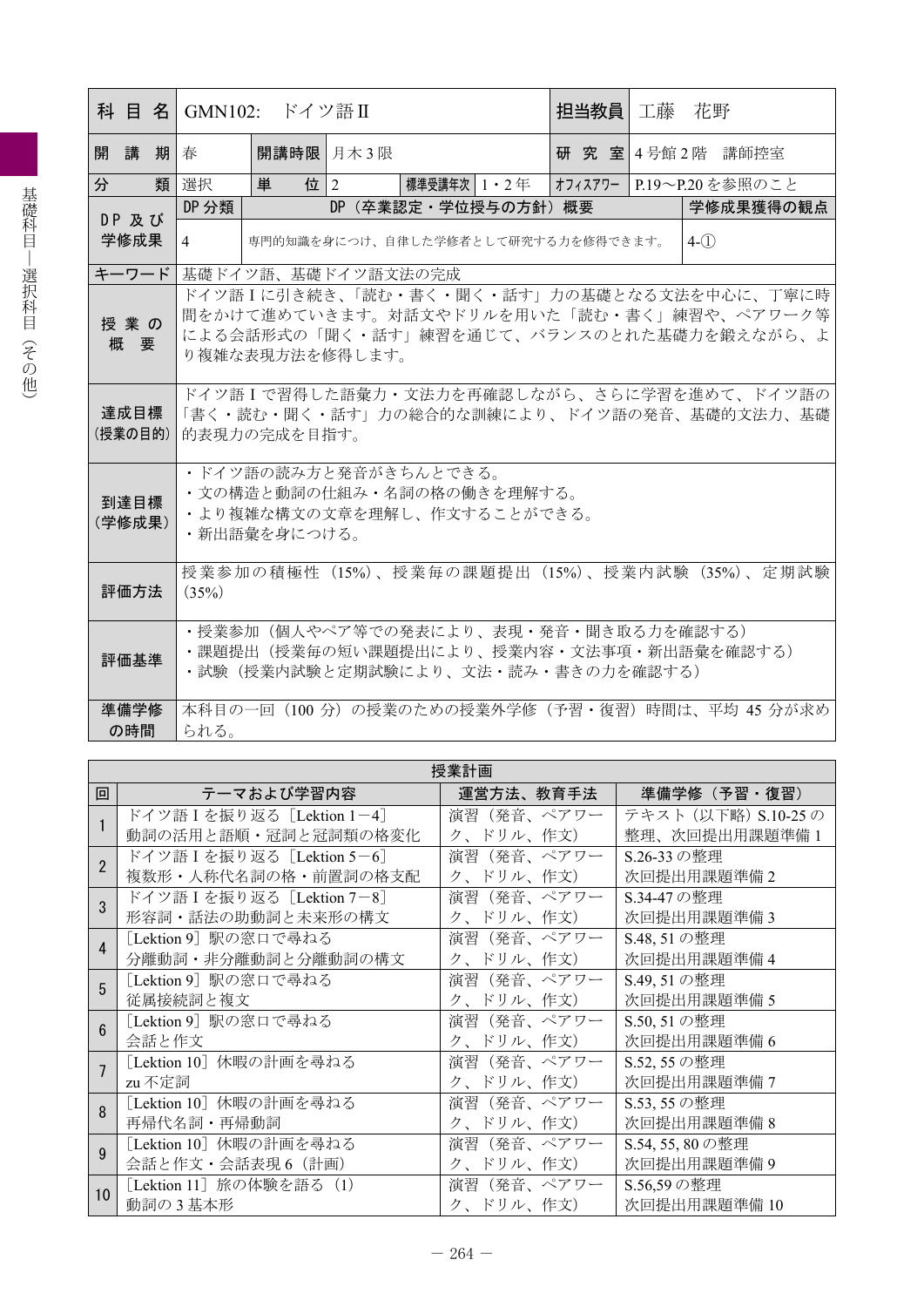|    | 授業計画                                                                                                    |                                                       |                                           |  |  |  |  |  |  |
|----|---------------------------------------------------------------------------------------------------------|-------------------------------------------------------|-------------------------------------------|--|--|--|--|--|--|
| 回  | テーマおよび学習内容                                                                                              | 運営方法、教育手法                                             | 準備学修(予習・復習)                               |  |  |  |  |  |  |
| 11 | [Lektion 11] 旅の体験を語る (1)                                                                                | 演習(発音、ペアワー                                            | S.57, 59の整理                               |  |  |  |  |  |  |
|    | 動詞の過去人称変化・分離動詞の過去形                                                                                      | ク、ドリル、作文)                                             | 次回提出用課題準備 11                              |  |  |  |  |  |  |
| 12 | [Lektion 11] 旅の体験を語る (1)                                                                                | 演習 (発音、ペアワー                                           | S.58, 59の整理                               |  |  |  |  |  |  |
|    | 会話と作文                                                                                                   | ク、ドリル、作文)                                             | 次回提出用課題準備 12                              |  |  |  |  |  |  |
| 13 | [Lektion 12] 旅の体験を語る (2)                                                                                | 演習(発音、ペアワー                                            | S.60, 63 の整理                              |  |  |  |  |  |  |
|    | 現在完了形・他動詞と自動詞                                                                                           | ク、ドリル、作文)                                             | 次回提出用課題準備 13                              |  |  |  |  |  |  |
| 14 | [Lektion 12] 旅の体験を語る (2)                                                                                | 演習(発音、ペアワー                                            | S.61, 63 の整理                              |  |  |  |  |  |  |
|    | 非人称表現                                                                                                   | ク、ドリル、作文)                                             | 次回提出用課題準備 14                              |  |  |  |  |  |  |
| 15 | [Lektion 12] 旅の体験を語る (2)                                                                                | 演習(発音、ペアワー                                            | S.62, 63, 81の整理                           |  |  |  |  |  |  |
|    | 会話と作文・会話表現7 (体験)                                                                                        | ク、ドリル、作文)                                             | 試験準備 (S.48-63, 80, 81)                    |  |  |  |  |  |  |
| 16 | Lektion 9-12 の総括・質疑応答 (30分)<br>授業内試験 (60分)                                                              | 質疑応答<br>試験                                            | S.48-63, 80, 81の整理                        |  |  |  |  |  |  |
| 17 | Lektion 9-12の総括・試験解答                                                                                    | 試験解答、試験返却、                                            | S.64, 67 の整理                              |  |  |  |  |  |  |
|    | [Lektion 13] 意見を交換する (1) 受動態                                                                            | 演習                                                    | 次回提出用課題準備 15                              |  |  |  |  |  |  |
| 18 | [Lektion 13] 意見を交換する (1)                                                                                | 演習(発音、ペアワー                                            | S.65, 67 の整理                              |  |  |  |  |  |  |
|    | 形容詞と副詞の比較級                                                                                              | ク、ドリル、作文)                                             | 次回提出用課題準備 16                              |  |  |  |  |  |  |
| 19 | [Lektion 13] 意見を交換する (1)                                                                                | 演習(発音、ペアワー                                            | S.66, 67 の整理                              |  |  |  |  |  |  |
|    | 会話と作文                                                                                                   | ク、ドリル、作文)                                             | 次回提出用課題準備 17                              |  |  |  |  |  |  |
| 20 | [Lektion 14] 意見を交換する (2)                                                                                | 演習(発音、ペアワー                                            | S.68, 71の整理                               |  |  |  |  |  |  |
|    | 定関係代名詞・関係文の構文                                                                                           | ク、ドリル、作文)                                             | 次回提出用課題準備 18                              |  |  |  |  |  |  |
| 21 | [Lektion 14] 意見を交換する (2)<br>不定関係代名詞・関係副詞                                                                | 演習(発音、ペアワー<br>S.69.71の整理<br>次回提出用課題準備 19<br>ク、ドリル、作文) |                                           |  |  |  |  |  |  |
| 22 | [Lektion 14] 意見を交換する (2)                                                                                | 演習(発音、ペアワー                                            | S.70, 71の整理                               |  |  |  |  |  |  |
|    | 会話と作文                                                                                                   | ク、ドリル、作文)                                             | 次回提出用課題準備 20                              |  |  |  |  |  |  |
| 23 | [Lektion 15] 別れと再会の約束                                                                                   | 演習(発音、ペアワー                                            | S.72, 75 の整理                              |  |  |  |  |  |  |
|    | 接続法I式の形態と用法                                                                                             | ク、ドリル、作文)                                             | 次回提出用課題準備 21                              |  |  |  |  |  |  |
| 24 | [Lektion 15] 別れと再会の約束                                                                                   | 演習(発音、ペアワー                                            | S.73, 75 の整理                              |  |  |  |  |  |  |
|    | 接続法II式の形態と用法                                                                                            | ク、ドリル、作文)                                             | 次回提出用課題準備 22                              |  |  |  |  |  |  |
| 25 | [Lektion 15] 別れと再会の約束                                                                                   | 演習(発音、ペアワー                                            | S.74, 75, 81の整理                           |  |  |  |  |  |  |
|    | 会話と作文・会話表現8 (意見交換)                                                                                      | ク、ドリル、作文)                                             | 次回提出用課題準備 23                              |  |  |  |  |  |  |
| 26 | 受動態・関係文・接続法の練習問題                                                                                        | 演習(発音、ペアワー<br>ク、ドリル、作文)                               | S.64-75,81 · 配布物の整理<br>試験準備 (S.64-75, 81) |  |  |  |  |  |  |
|    | 定期試験を実施する Final Exam will be held                                                                       |                                                       |                                           |  |  |  |  |  |  |
| 27 | Lektion 13-15 の総括・試験解答                                                                                  | 試験解答、試験返却、                                            | 配布物の整理                                    |  |  |  |  |  |  |
|    | 受動文・関係文・接続法の練習問題                                                                                        | 演習                                                    | 次回提出用課題準備 24                              |  |  |  |  |  |  |
| 28 | 再帰動詞の練習問題                                                                                               | 演習(発音、ペアワー<br>ク、ドリル、作文)                               | 配布物の整理                                    |  |  |  |  |  |  |
|    | 上野成利・本田雅也『パノラマ初級ドイツ語ゼミナール「三訂版] (CD付)』(白水社)<br>テキスト                                                      |                                                       |                                           |  |  |  |  |  |  |
|    | 橋本政義・橋本淑恵・Heike Pinnau『CD 付き 使ってみよう!ドイツ語 文法+4技能のトレ<br>参考書<br>ーニング』(三修社)                                 |                                                       |                                           |  |  |  |  |  |  |
|    | ドイツ語Iの単位を修得済みであるか、またはそれと同等のレベルであること。ただし、こ<br>履修条件、<br>の言語を母語とする学生、および日常会話ができるレベルに達している学生の履修は原則、<br>前坦利日 |                                                       |                                           |  |  |  |  |  |  |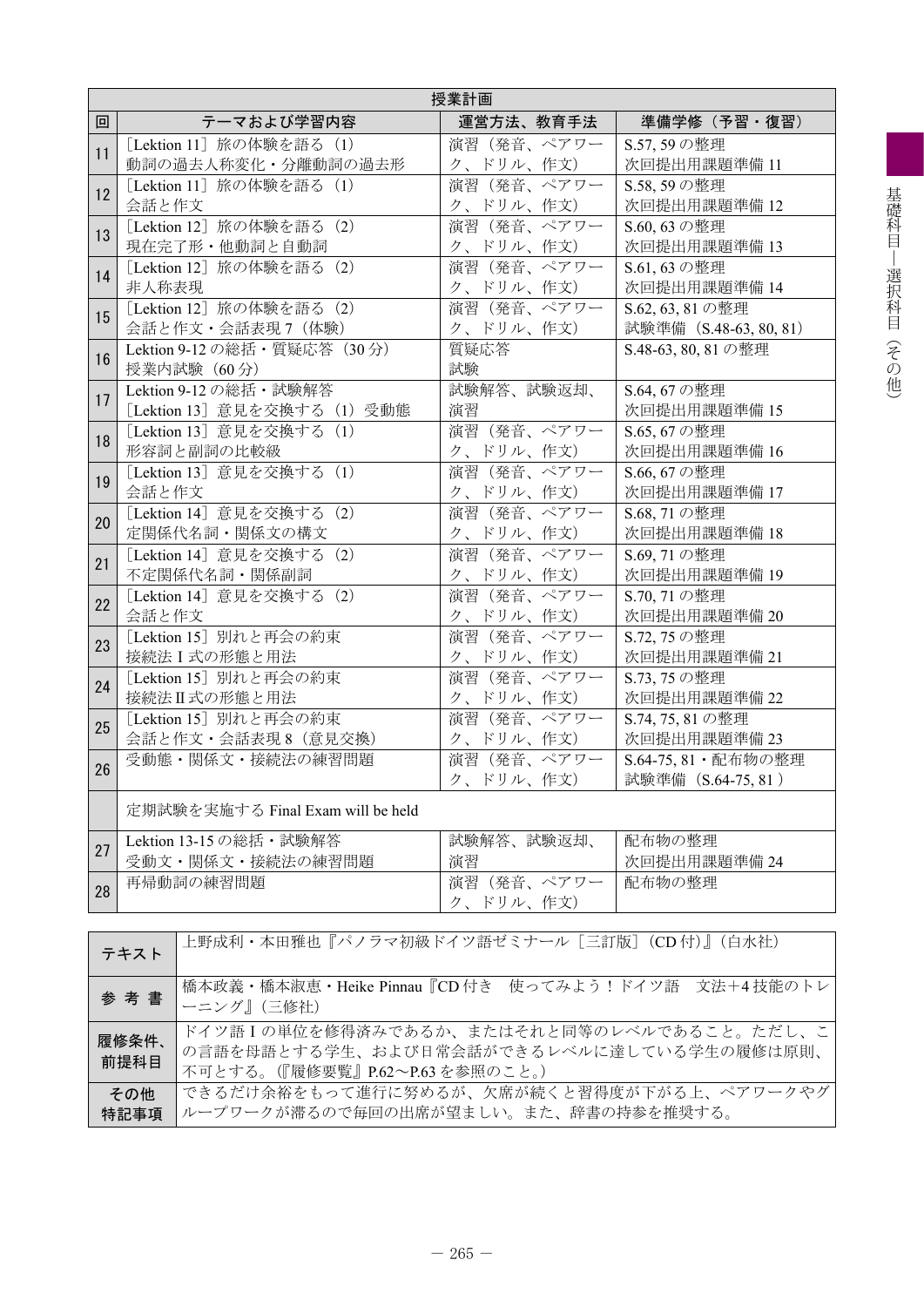|                 |                                                                                                                                            | 科 目 名  FRN101: フランス語 I                                                                           |                      |                      |  | 担当教員                               | 塩谷 | 優衣                                                                                                                                 |  |
|-----------------|--------------------------------------------------------------------------------------------------------------------------------------------|--------------------------------------------------------------------------------------------------|----------------------|----------------------|--|------------------------------------|----|------------------------------------------------------------------------------------------------------------------------------------|--|
| 開講              | 期春/秋                                                                                                                                       | 開講時限                                                                                             | (春) 月木4限<br>(秋) 月木3限 |                      |  |                                    |    | 研究室 4号館2階 講師控室                                                                                                                     |  |
| 類<br>分          | 選択                                                                                                                                         | 単                                                                                                | 位 2                  | 標準受講年次   1 ・ 2 年     |  |                                    |    | オフィスアワー P.19~P.20を参照のこと                                                                                                            |  |
| DP及び            | DP 分類                                                                                                                                      |                                                                                                  |                      | DP (卒業認定·学位授与の方針) 概要 |  |                                    |    | 学修成果獲得の観点                                                                                                                          |  |
| 学修成果            | $\overline{4}$                                                                                                                             |                                                                                                  |                      |                      |  | 専門的知識を身につけ、自律した学修者として研究する力を修得できます。 |    | $4-(1)$                                                                                                                            |  |
| キーワード           | フランス語入門                                                                                                                                    |                                                                                                  |                      |                      |  |                                    |    |                                                                                                                                    |  |
| 授業の<br>概要       | う。                                                                                                                                         |                                                                                                  |                      |                      |  |                                    |    | 本科目はフランス語入門者を対象とする。発音とつづり字の関係、名詞の性と数、動詞の活<br>用等の基本要素と基礎的な文法を学び、フランス語を聞き、話し、読み、書く練習をする。<br>教材は原則テキストを用いるが、進捗状況に応じてシャンソン等のテキスト外の資料も扱 |  |
| 達成目標<br>(授業の目的) |                                                                                                                                            | より難度の高いフランス語を運用するために必要となる基礎力を養う。                                                                 |                      |                      |  |                                    |    | フランス語の基本要素と基礎的な文法を、聞き、話し、読み、書く練習を通して習得する。                                                                                          |  |
| 到達目標<br>(学修成果)  | 1) 簡単な単語、文をフランス語らしく発音することができる。<br>② 簡単な単語、基本的な動詞の活用形を正しくつづることができる。<br>3 自分や自分の周囲の事柄について短い作文をすることができる。<br>4 基礎的な文法を用いた文を読んで正しく理解し、書くことができる。 |                                                                                                  |                      |                      |  |                                    |    |                                                                                                                                    |  |
| 評価方法            |                                                                                                                                            | (1) 授業中に行うグループワークへの参加、発表 (15%)<br>② 小テスト (20%)<br>3 仏作文 (15%)<br>④ 第1回授業内試験 (20%)、第2回授業内試験 (30%) |                      |                      |  |                                    |    |                                                                                                                                    |  |
| 評価基準            |                                                                                                                                            | 発音できているか。<br>② 学んだ単語や動詞の活用形を正しいつづりで書くことができているか。<br>3 学んだことを基に正しいつづり、文法で作文することができているか。            |                      |                      |  |                                    |    | 1) 他の学生と協力し、積極的に練習に参加しているか。発表文を暗記し、フランス語らしく<br>4 学んだことを定着させ、それを基に文を正しく理解し、書くことができているか。                                             |  |
| 準備学修<br>の時間     | られる。                                                                                                                                       |                                                                                                  |                      |                      |  |                                    |    | 本科目の一回 (100 分) の授業のための授業外学修 (予習・復習) 時間は、平均 45 分が求め                                                                                 |  |

|                  | 授業計画                |            |                   |  |  |  |  |  |  |
|------------------|---------------------|------------|-------------------|--|--|--|--|--|--|
| 回                | テーマおよび学習内容          | 運営方法、教育手法  | 準備学修(予習・復習)       |  |  |  |  |  |  |
|                  | 授業概要の説明             | 講義、グループワーク | Leçon 0 練習問題の復習、小 |  |  |  |  |  |  |
|                  | Leçon 0挨拶、アルファベ     |            | テストの準備            |  |  |  |  |  |  |
|                  | 小テスト                | 講義、グループワーク | Leçon 0 練習問題の復習、小 |  |  |  |  |  |  |
|                  | Leçon 0 発音とつづり、数字   |            | テストの準備            |  |  |  |  |  |  |
| 3                | 小テスト                | 講義、グループワーク | Leçon 1 練習問題の復習、小 |  |  |  |  |  |  |
|                  | Leçon 1 前置詞、強勢形     |            | テストの準備            |  |  |  |  |  |  |
| $\overline{4}$   | 小テスト                | 講義、グループワーク | Leçon 2 練習問題の復習、小 |  |  |  |  |  |  |
|                  | Leçon 2 疑問文         |            | テストの準備            |  |  |  |  |  |  |
| 5                | 小テスト                | 講義、グループワーク | Leçon 2 練習問題の復習、小 |  |  |  |  |  |  |
|                  | Leçon 2 否定文、副詞      |            | テストの準備            |  |  |  |  |  |  |
| $6 \overline{6}$ | 小テスト                | 講義、グループワーク | Leçon 3 練習問題の復習、小 |  |  |  |  |  |  |
|                  | Leçon 3 疑問詞 où、d'où |            | テストの準備            |  |  |  |  |  |  |
| $\overline{7}$   | 小テスト                | 講義、グループワーク | Leçon 4 練習問題の復習、小 |  |  |  |  |  |  |
|                  | Leçon 4 動詞 être の活用 |            | テストの準備            |  |  |  |  |  |  |
| 8                | 小テスト                | 講義、グループワーク | ペア発表の練習           |  |  |  |  |  |  |
|                  | ペア発表の準備             |            |                   |  |  |  |  |  |  |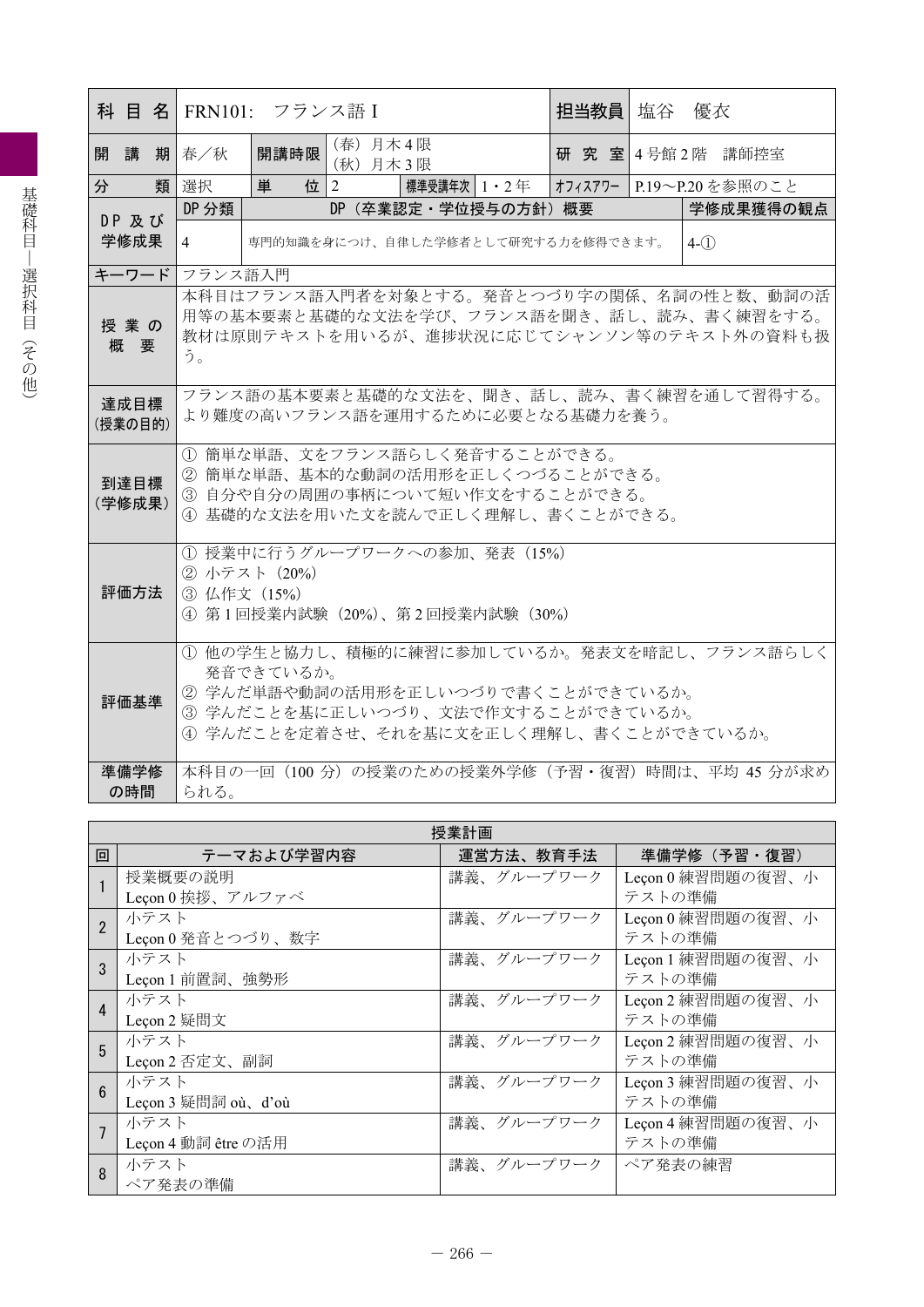|    | 授業計画                                                              |                      |                                 |  |  |  |  |  |  |
|----|-------------------------------------------------------------------|----------------------|---------------------------------|--|--|--|--|--|--|
| 回  | テーマおよび学習内容                                                        | 運営方法、教育手法            | 準備学修(予習・復習)                     |  |  |  |  |  |  |
| 9  | ペア発表 (1)<br>Leçon 4 形容詞、国籍                                        | 学生の発表、講義、グ<br>ループワーク | Leçon 4 練習問題の復習、小<br>テストの準備     |  |  |  |  |  |  |
| 10 | 小テスト ペア発表 (2)<br>Leçon 5 名詞の性と数                                   | 学生の発表、講義、グ<br>ループワーク | Leçon 5 練習問題の復習、小<br>テストの準備     |  |  |  |  |  |  |
| 11 | 小テスト<br>Leçon 5 名詞の指示と所有                                          | 講義、グループワーク           | Leçon 5 練習問題の復習、小<br>テストの準備     |  |  |  |  |  |  |
| 12 | 小テスト<br>Leçon 6 定冠詞、縮約                                            | 講義、グループワーク           | Leçon 6 練習問題の復習                 |  |  |  |  |  |  |
| 13 | Lecon 0~6 定冠詞の縮約までのまとめ                                            | 講義                   | Leçon 0~6 定冠詞の縮約まで<br>の復習       |  |  |  |  |  |  |
| 14 | 第1回授業内試験<br>シャンソンを聴く                                              | 講義、グループワーク           | シャンソンの歌詞の復習                     |  |  |  |  |  |  |
| 15 | 試験の返却、解説<br>Leçon 6 動詞 aimer の活用                                  | 講義、グループワーク           | 試験と Leçon 6 練習問題の復<br>習、小テストの準備 |  |  |  |  |  |  |
| 16 | 小テスト<br>好きなもの、嫌いなものについて書く                                         | 講義、仏作文、グルー<br>プワーク   | 仏作文の復習、小テストの準<br>備              |  |  |  |  |  |  |
| 17 | 小テスト<br>Leçon 7 不定冠詞、部分冠詞                                         | 講義、グループワーク           | Leçon 7 練習問題の復習、小<br>テストの準備     |  |  |  |  |  |  |
| 18 | 小テスト<br>Leçon 7 動詞 avoir の活用、ゼロ冠詞                                 | 講義、グループワーク           | Leçon 7 練習問題の復習、小<br>テストの準備     |  |  |  |  |  |  |
| 19 | 小テスト<br>Leçon 8 er 動詞の活用 (1)                                      | 講義、グループワーク           | Leçon 8 練習問題の復習、小<br>テストの準備     |  |  |  |  |  |  |
| 20 | 小テスト<br>Leçon 9 er 動詞の活用 (2)                                      | 講義、グループワーク           | Leçon 9 練習問題の復習、小<br>テストの準備     |  |  |  |  |  |  |
| 21 | 小テスト<br>Leçon 10 ir 動詞の活用                                         | 講義、グループワーク           | Leçon 10 練習問題の復習、小<br>テストの準備    |  |  |  |  |  |  |
| 22 | 小テスト<br>Leçon 10 メッセージを読む                                         | 講義、グループワーク           | Leçon 10 メッセージ文の復<br>習、小テストの準備  |  |  |  |  |  |  |
| 23 | 小テスト<br>Leçon 11 re 動詞の活用 (1) faire, dire                         | 講義、グループワーク           | Leçon 11 練習問題の復習、小<br>テストの準備    |  |  |  |  |  |  |
| 24 | 小テスト<br>Leçon 11 re 動詞の活用 (2) その他の動詞                              | 講義、グループワーク           | Leçon 11 練習問題の復習、小<br>テストの準備    |  |  |  |  |  |  |
| 25 | 小テスト<br>Leçon $0 \sim 11$ のまとめ                                    | 講義、グループワーク           | Leçon 0~11の復習                   |  |  |  |  |  |  |
| 26 | 第2回授業内試験<br>自己紹介文を書く                                              | 仏作文                  | 自己紹介文の作成                        |  |  |  |  |  |  |
|    | 定期試験を実施しない Final Exam will not be held                            |                      |                                 |  |  |  |  |  |  |
| 27 | 試験の返却、解説<br>自己紹介文の修正、発表練習                                         | 講義、グループワーク           | 試験の復習、自己紹介の練習                   |  |  |  |  |  |  |
| 28 | 自己紹介<br>総括                                                        | 学生の発表、講義             | 授業のふりかえり                        |  |  |  |  |  |  |
|    |                                                                   |                      |                                 |  |  |  |  |  |  |
|    | 白石嘉治、西川葉澄、谷口清彦『トラントラン:初級フランス語・かんたんなことをコツコ<br>テキスト<br>ツやろう』(朝日出版社) |                      |                                 |  |  |  |  |  |  |
|    | 田島宏編『コレクションフランス語①入門』、『コレクションフランス語②初級』(白水社)<br>参考書                 |                      |                                 |  |  |  |  |  |  |

達している学生の履修は原則、不可とする。

初学者、初級者向けであり、この言語を母語とする学生、および日常会話ができるレベルに

履修条件、 前提科目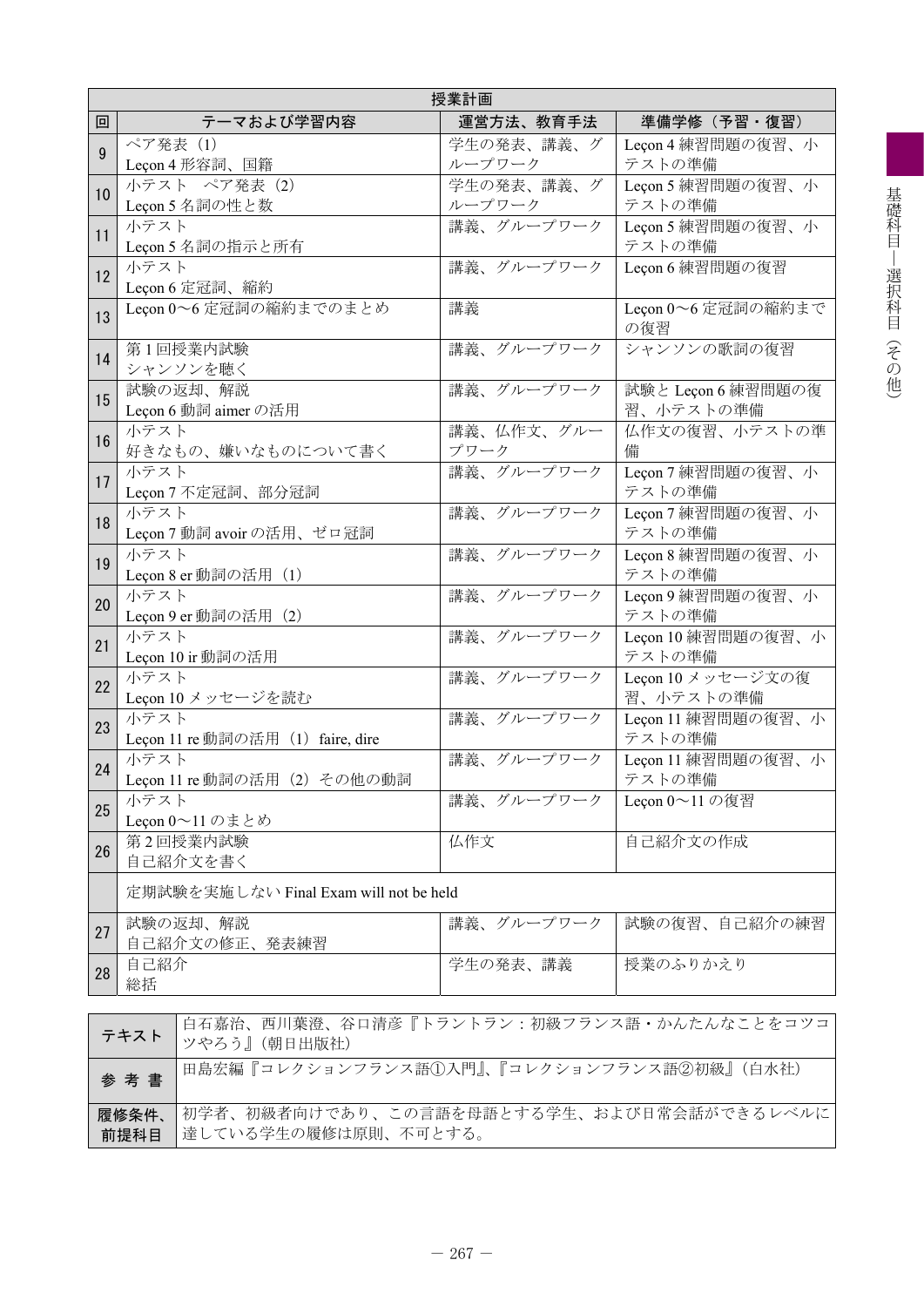|   |         |    |                                                          | 科 目 名  FRN102: フランス語Ⅱ |  |                                               |  | 担当教員  塩谷 優衣 |  |                         |           |
|---|---------|----|----------------------------------------------------------|-----------------------|--|-----------------------------------------------|--|-------------|--|-------------------------|-----------|
|   | 開講      | 期春 |                                                          | 開講時限 月木 5限            |  |                                               |  |             |  | 研究室 4号館 2階 講師控室         |           |
| 分 |         |    | 類 選択                                                     | 単<br>位 $ 2 $          |  | 標準受講年次   1・2 年                                |  |             |  | オフィスアワー P.19~P.20を参照のこと |           |
|   | DP 及び   |    | DP 分類                                                    |                       |  | DP (卒業認定・学位授与の方針) 概要                          |  |             |  |                         | 学修成果獲得の観点 |
|   | 学修成果    |    | 4                                                        |                       |  | 専門的知識を身につけ、自律した学修者として研究する力を修得できます。            |  |             |  | $4-(1)$                 |           |
|   | キーワード   |    | フランス語初級                                                  |                       |  |                                               |  |             |  |                         |           |
|   |         |    |                                                          |                       |  | 本科目は「フランス語I」履修者を主な対象とする。「フランス語I」で学んだ基本要素を理    |  |             |  |                         |           |
|   | 授業の     |    |                                                          |                       |  | 解していることを前提に初級文法を学ぶ。フランス語を聞き、話し、読み、書く練習を行う     |  |             |  |                         |           |
|   | 概要      |    |                                                          | が、とりわけ読み、書く練習に重点を置く。  |  |                                               |  |             |  |                         |           |
|   |         |    |                                                          |                       |  |                                               |  |             |  |                         |           |
|   | 達成目標    |    |                                                          |                       |  | 「フランス語Ⅰ」で学んだ基本要素を定着させ、より複雑な構文を読み、書き、聞き、話す能    |  |             |  |                         |           |
|   | (授業の目的) |    | 力を養う。フランス語検定5級に相当するフランス語力を獲得する。                          |                       |  |                                               |  |             |  |                         |           |
|   |         |    |                                                          |                       |  |                                               |  |             |  |                         |           |
|   |         |    | 1)はじめて聞く/読む単語や文を、学んだことを手がかりに主体的に理解しようとする姿勢<br>をもつことができる。 |                       |  |                                               |  |             |  |                         |           |
|   | 到達目標    |    |                                                          |                       |  | ② 基本的な単語と動詞の活用形を正しくつづることができる。                 |  |             |  |                         |           |
|   | (学修成果)  |    |                                                          |                       |  | 3 初級文法を用いた文を読んで正しく理解し、書くことができる。               |  |             |  |                         |           |
|   |         |    |                                                          |                       |  |                                               |  |             |  |                         |           |
|   |         |    |                                                          |                       |  | (1) 授業中に行うグループワークへの参加 (10%)                   |  |             |  |                         |           |
|   | 評価方法    |    | ② 小テスト (20%)                                             |                       |  |                                               |  |             |  |                         |           |
|   |         |    |                                                          |                       |  | ③ 第1回授業内試験 (30%)、第2回授業内試験 (40%)               |  |             |  |                         |           |
|   |         |    |                                                          |                       |  | 1 他の学生と協力し、積極的に活動に参加しているか。                    |  |             |  |                         |           |
|   | 評価基準    |    |                                                          |                       |  | ② 学んだ単語や動詞の活用形を正しいつづりで書くことができているか。            |  |             |  |                         |           |
|   |         |    |                                                          |                       |  | ③ 学んだことを定着させ、それを基に文を正しく理解し、書くことができているか。       |  |             |  |                         |           |
|   | 準備学修    |    |                                                          |                       |  | 本科目の一回(100分)の授業のための授業外学修(予習・復習)時間は、平均 45 分が求め |  |             |  |                         |           |
|   | の時間     |    | られる。                                                     |                       |  |                                               |  |             |  |                         |           |

|                        | 授業計画                             |            |                     |  |  |  |  |  |  |  |
|------------------------|----------------------------------|------------|---------------------|--|--|--|--|--|--|--|
| 回                      | テーマおよび学習内容                       | 運営方法、教育手法  | 準備学修(予習・復習)         |  |  |  |  |  |  |  |
|                        | フランス語 I の復習 (1)                  | 講義、グループワーク | Leçon 0~4 練習問題の復習   |  |  |  |  |  |  |  |
|                        | 前置詞と強勢形、疑問と否定、être と形容詞          |            |                     |  |  |  |  |  |  |  |
| $\overline{2}$         | フランス語 I の復習 (2)                  | 講義、グループワーク | Leçon 5~7 練習問題の復習   |  |  |  |  |  |  |  |
|                        | 名詞の指示と所有、冠詞                      |            |                     |  |  |  |  |  |  |  |
| 3                      | フランス語 I の復習 (3)                  | 講義、グループワーク | Leçon 8, 9 練習問題の復習、 |  |  |  |  |  |  |  |
|                        | er 動詞                            |            | 小テストの準備             |  |  |  |  |  |  |  |
| $\boldsymbol{\Lambda}$ | 小テスト                             | 講義、グループワーク | Leçon 10 練習問題の復習、小  |  |  |  |  |  |  |  |
|                        | Leçon 10 ir 動詞の活用                |            | テストの準備              |  |  |  |  |  |  |  |
| 5                      | 小テスト                             | 講義、グループワーク | Leçon 10 メッセージ文の復   |  |  |  |  |  |  |  |
|                        | Leçon 10 メッセージを読む                |            | 習、小テストの準備           |  |  |  |  |  |  |  |
| $6\overline{6}$        | 小テスト                             | 講義、グループワーク | Leçon 11 練習問題の復習、小  |  |  |  |  |  |  |  |
|                        | Leçon 11 re 動詞の活用 (1) faire、dire |            | テストの準備              |  |  |  |  |  |  |  |
|                        | 小テスト                             | 講義、グループワーク | Leçon 11 練習問題の復習、小  |  |  |  |  |  |  |  |
|                        | Leçon 11 re 動詞の活用 (2) その他の動詞     |            | テストの準備              |  |  |  |  |  |  |  |
| $\mathsf{R}$           | 小テスト                             | 講義、グループワーク | Leçon 12 練習問題の復習、小  |  |  |  |  |  |  |  |
|                        | Leçon 12 oir動詞の活用、11~20の数        |            | テストの準備              |  |  |  |  |  |  |  |
| $\mathbf{Q}$           | 小テスト                             | 講義、グループワーク | Leçon 12 練習問題の復習、小  |  |  |  |  |  |  |  |
|                        | Leçon 12 非人称の il                 |            | テストの準備              |  |  |  |  |  |  |  |
| 10                     | 小テスト                             | 講義、グループワーク | Leçon 13 練習問題の復習、小  |  |  |  |  |  |  |  |
|                        | Leçon 13 中性代名詞 y、le              |            | テストの準備              |  |  |  |  |  |  |  |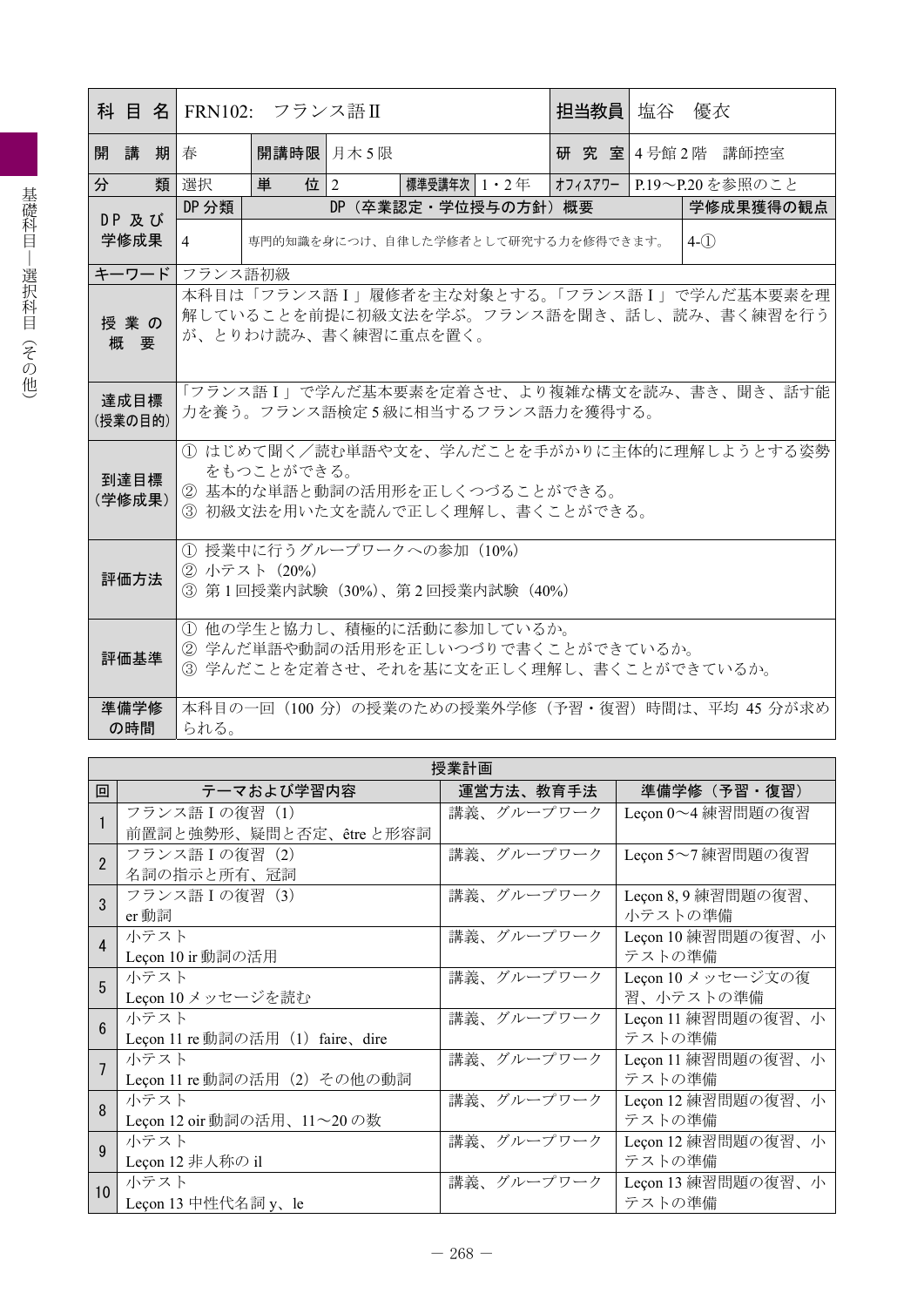|    | 授業計画                                                                                                                                       |            |                                  |  |  |  |  |  |
|----|--------------------------------------------------------------------------------------------------------------------------------------------|------------|----------------------------------|--|--|--|--|--|
| 回  | テーマおよび学習内容                                                                                                                                 | 運営方法、教育手法  | 準備学修(予習・復習)                      |  |  |  |  |  |
| 11 | 小テスト<br>Leçon13 中性代名詞 en                                                                                                                   | 講義、グループワーク | Leçon 13 練習問題の復習、小<br>テストの準備     |  |  |  |  |  |
| 12 | 小テスト<br>Leçon 10~13のまとめ                                                                                                                    | 講義、グループワーク | Leçon 10~13の復習                   |  |  |  |  |  |
| 13 | 第1回授業内試験<br>20 以上の数                                                                                                                        | 講義、グループワーク | 数の復習                             |  |  |  |  |  |
| 14 | 試験の返却、解説<br>Leçon 14 人称代名詞 (1) 直接目的語                                                                                                       | 講義、グループワーク | 試験と Leçon 14 練習問題の<br>復習、小テストの準備 |  |  |  |  |  |
| 15 | 小テスト<br>Leçon 14 人称代名詞 (2) 間接目的語                                                                                                           | 講義、グループワーク | Leçon 14 練習問題の復習、小<br>テストの準備     |  |  |  |  |  |
| 16 | 小テスト<br>Leçon 15 比較 (1) 副詞、形容詞                                                                                                             | 講義、グループワーク | Leçon 15 練習問題の復習、小<br>テストの準備     |  |  |  |  |  |
| 17 | 小テスト<br>Leçon 15 $\&$ $\&$ (2) beaucoup, bien, bon                                                                                         | 講義、グループワーク | Leçon 15 練習問題の復習、小<br>テストの準備     |  |  |  |  |  |
| 18 | 小テスト<br>Leçon 16 代名動詞                                                                                                                      | 講義、グループワーク | Leçon 16 練習問題の復習、小<br>テストの準備     |  |  |  |  |  |
| 19 | 小テスト<br>Leçon 16 命令法、道案内をする                                                                                                                | 講義、グループワーク | Leçon 16 練習問題の復習、小<br>テストの準備     |  |  |  |  |  |
| 20 | 小テスト<br>Leçon 17 関係代名詞 (1) qui、que                                                                                                         | 講義、グループワーク | Leçon 17 練習問題の復習、小<br>テストの準備     |  |  |  |  |  |
| 21 | 小テスト<br>Leçon 17 関係代名詞 (2) où、dont                                                                                                         | 講義、グループワーク | Leçon 17 練習問題の復習、小<br>テストの準備     |  |  |  |  |  |
| 22 | 小テスト<br>Leçon 18 強調構文、倒置、曜日                                                                                                                | 講義、グループワーク | Leçon 18 練習問題の復習、小<br>テストの準備     |  |  |  |  |  |
| 23 | 小テスト<br>Leçon 18 疑問代名詞、疑問形容詞                                                                                                               | 講義、グループワーク | Leçon 18 練習問題の復習、小<br>テストの準備     |  |  |  |  |  |
| 24 | 小テスト<br>Leçon 18 疑問副詞、100 以上の数                                                                                                             | 講義、グループワーク | Leçon 18 練習問題の復習、小<br>テストの準備     |  |  |  |  |  |
| 25 | 小テスト<br>Leçon 14~18のまとめ                                                                                                                    | 講義、グループワーク | Leçon 14~18の復習                   |  |  |  |  |  |
| 26 | 第2回授業内試験<br>Leçon 19 半過去                                                                                                                   | 講義、グループワーク | Leçon 19 練習問題の復習                 |  |  |  |  |  |
|    | 定期試験を実施しない Final Exam will not be held                                                                                                     |            |                                  |  |  |  |  |  |
| 27 | 試験の返却、解説<br>Leçon 20 複合過去                                                                                                                  | 講義、グループワーク | 試験と Leçon 20 練習問題の<br>復習         |  |  |  |  |  |
| 28 | 総括                                                                                                                                         | 講義         | 授業のふりかえり                         |  |  |  |  |  |
|    | 白石嘉治、西川葉澄、谷口清彦『トラントラン:初級フランス語・かんたんなことをコツコ<br>テキスト<br>ツやろう』(朝日出版社)                                                                          |            |                                  |  |  |  |  |  |
|    | 田島宏編『コレクションフランス語①入門』、『コレクションフランス語②初級』、『コレクシ<br>参考書<br>ョンフランス語3文法』(白水社)                                                                     |            |                                  |  |  |  |  |  |
|    | フランス語Iの単位を修得済みであるか、またはそれと同等のレベルであること。ただし、<br>履修条件、<br>この言語を母語とする学生、および日常会話ができるレベルに達している学生の履修は原<br>前提科目<br>則、不可とする。(『履修要覧』P.62~P.63を参照のこと。) |            |                                  |  |  |  |  |  |

その他 特記事項

仏和辞書を引く習慣をつけること。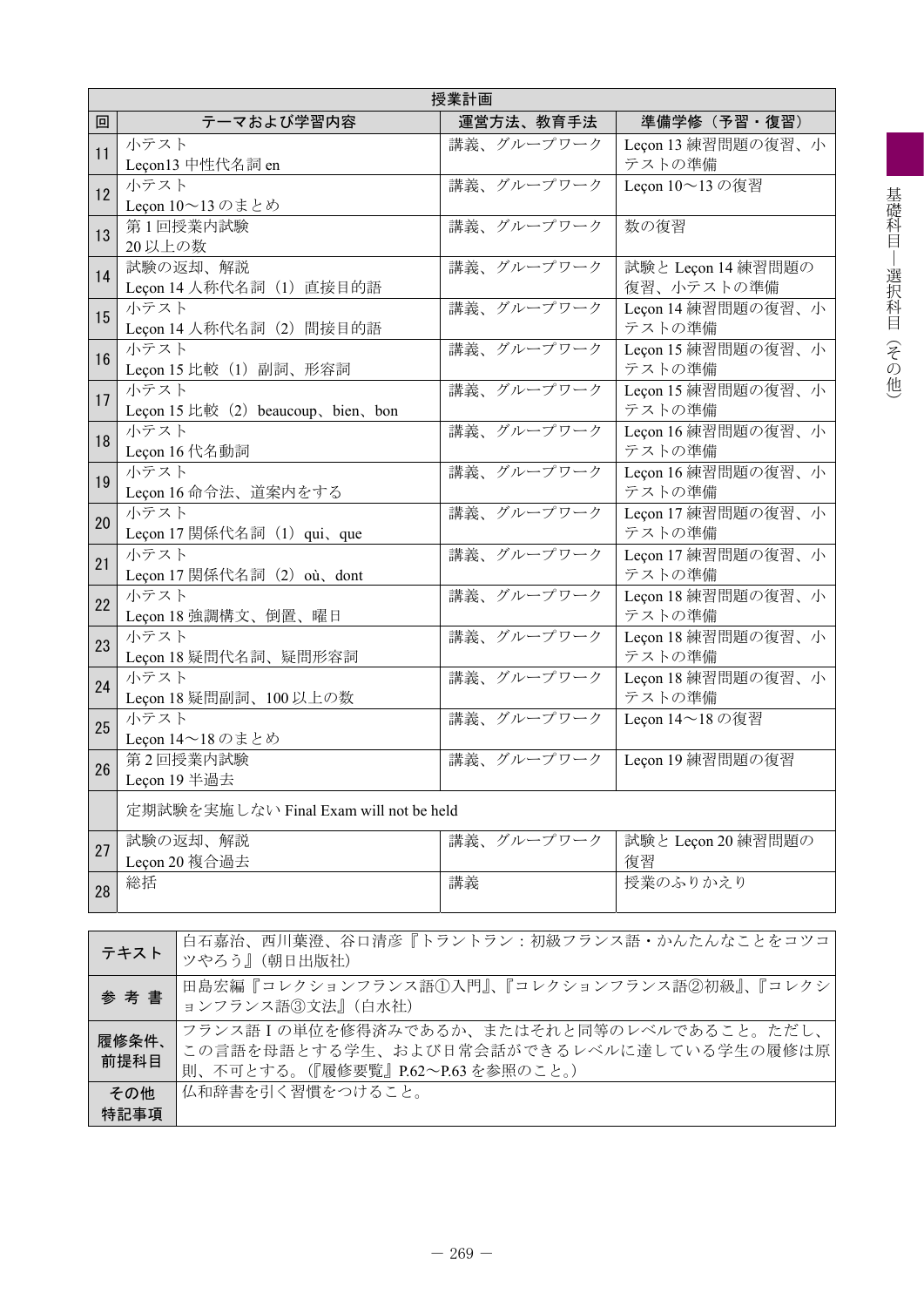|                 |    |                                                                                                                                                                                                                                      | 科 目 名 SPN101: スペイン語 I |                         |                                    | 担当教員 大堂 |  | 果林                                                                                                                                 |  |
|-----------------|----|--------------------------------------------------------------------------------------------------------------------------------------------------------------------------------------------------------------------------------------|-----------------------|-------------------------|------------------------------------|---------|--|------------------------------------------------------------------------------------------------------------------------------------|--|
| 開講              |    | 期 春/秋                                                                                                                                                                                                                                | 開講時限                  | (春) 月木4限<br>(秋) 月木3限    |                                    |         |  | 研究室 4号館2階 講師控室                                                                                                                     |  |
| 分               | 類丨 | 選択                                                                                                                                                                                                                                   | 単                     | 位 $ 2$                  | 標準受講年次 1 ・2 年                      |         |  | オフィスアワー   P.19〜P.20を参照のこと                                                                                                          |  |
| DP及び            |    | DP 分類                                                                                                                                                                                                                                |                       |                         | DP (卒業認定·学位授与の方針) 概要               |         |  | 学修成果獲得の観点                                                                                                                          |  |
| 学修成果            |    | 4                                                                                                                                                                                                                                    |                       |                         | 専門的知識を身につけ、自律した学修者として研究する力を修得できます。 |         |  | $4-(1)$                                                                                                                            |  |
| キーワード           |    |                                                                                                                                                                                                                                      |                       |                         | 第二外国語、スペイン語、スペイン、ラテンアメリカ、スペイン語圏の文化 |         |  |                                                                                                                                    |  |
| 授業の<br>概要       |    |                                                                                                                                                                                                                                      |                       |                         | 養い、言語だけでなくスペイン語圏の文化・習慣について学ぶ。      |         |  | スペイン語の基礎を学ぶ。スペイン語の文法構造を理解し、初級レベルの「読む」「書く」<br>「聞く」「話す」の 4 技能を習得する。文法知識を用いて運用力とコミュニケーション能力を                                          |  |
| 達成目標<br>(授業の目的) |    |                                                                                                                                                                                                                                      |                       | でもコミュニケーションを行う楽しさを実感する。 |                                    |         |  | 本講はスペイン語の学習を通して、スペイン語やスペイン語圏への理解を深め、異なる文<br>化・習慣に対する柔軟性と寛容な態度を身に付けることを目標とする。学んだ文法知識を活<br>用し、授業中に行う会話練習を通してスペイン語を発話することに慣れ、英語以外の外国語 |  |
| 到達目標<br>(学修成果)  |    | スペイン語を習得するために非常に重要である「動詞の活用」の仕組み・方法をしっかりと<br>理解する。日本語とは異なる名詞の性と数や形容詞の性数一致などの発想と仕組みを学ぶ。<br>語彙を増やし、基礎的なスペイン語を「読み」「書き」することができるようになる。挨拶や<br>簡単な日常会話を「聞いて」理解し、ゆっくりではあるが「話す」ことができるようにな<br>る。                                               |                       |                         |                                    |         |  |                                                                                                                                    |  |
| 評価方法            |    |                                                                                                                                                                                                                                      |                       |                         |                                    |         |  | ①定期試験:40%、②小テスト:10%、③授業への積極参加:25%、4授業外の課題:25%                                                                                      |  |
| 評価基準            |    | 1定期試験:授業内容を理解し、スペイン語の運用能力が身についているかを評価する。<br>②小テスト:単元ごとに短文テストを実施し、授業外の課題に取り組む態度を評価する。<br>3授業への積極参加:正解·不正解を問わず、しっかりと考えて回答しているか。また、質<br>間や意見、ペアワークへの積極参加など「主体的に学ぶ姿勢」も評価する。<br>4 授業外の課題:授業内容を理解したうえで、授業内で指示する練習問題の課題を確実に行<br>えているかを評価する。 |                       |                         |                                    |         |  |                                                                                                                                    |  |
| 準備学修            |    |                                                                                                                                                                                                                                      |                       |                         |                                    |         |  | 本科目の一回 (100 分) の授業のための授業外学修 (予習・復習) 時間は、平均 45 分が求め                                                                                 |  |
| の時間             |    | られる。                                                                                                                                                                                                                                 |                       |                         |                                    |         |  |                                                                                                                                    |  |

|                 | 授業計画                                    |                   |                              |  |  |  |  |  |
|-----------------|-----------------------------------------|-------------------|------------------------------|--|--|--|--|--|
| 回               | テーマおよび学習内容                              | 運営方法、教育手法         | 準備学修(予習・復習)                  |  |  |  |  |  |
|                 | スペイン語とスペイン語圏の紹介                         | 講義、質疑応答           | シラバスの確認                      |  |  |  |  |  |
| $\overline{2}$  | Unidad 1 挨拶、アルファベット、発音                  | 講義、練習問題、ペア<br>ワーク | 挨拶の復習                        |  |  |  |  |  |
| 3               | Unidad 1 発音、アクセント、注意の必要な<br>綴り          | 講義、練習問題、ペア<br>ワーク | 発音の復習                        |  |  |  |  |  |
| 4               | Unidad 1 固有名詞、数字                        | 講義、練習問題、ペア<br>ワーク | 発音・アクセントの復習                  |  |  |  |  |  |
| 5               | Unidad 1 挨拶の表現 (名前の自己紹介)                | 講義、練習問題、ペア<br>ワーク | Unidad 1 の総復習                |  |  |  |  |  |
| $6\overline{6}$ | Unidad 2 名詞の「性」と「数」<br>小テスト、試験の返却、および解説 | 講義、練習問題、ペア<br>ワーク | Unidad 1 短文テストのための<br>予習     |  |  |  |  |  |
|                 | Unidad 2 定冠詞、主語代名詞                      | 講義、練習問題、ペア<br>ワーク | 名詞の性と数の復習                    |  |  |  |  |  |
| 8               | Unidad 2 動詞 ser の直接法現在形<br>疑問文と否定文      | 講義、練習問題、ペア<br>ワーク | 動詞 ser の直接法現在形<br>疑問文と否定文の復習 |  |  |  |  |  |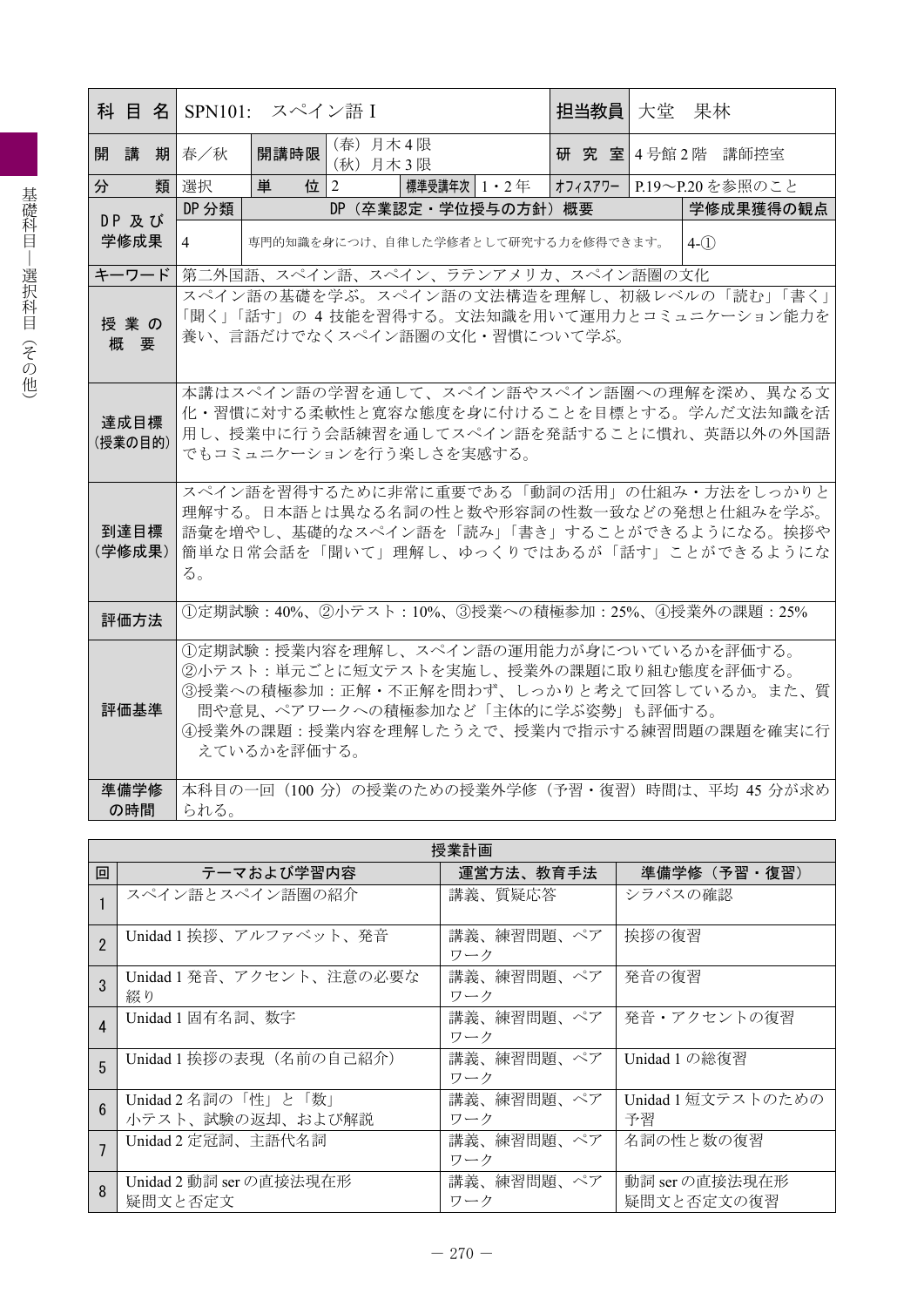|              | 授業計画                                         |                   |                                       |  |  |  |  |  |
|--------------|----------------------------------------------|-------------------|---------------------------------------|--|--|--|--|--|
| 回            | テーマおよび学習内容                                   | 運営方法、教育手法         | 準備学修(予習・復習)                           |  |  |  |  |  |
| $\mathbf{Q}$ | Unidad 2 数字・職業・国籍を表す表現                       | 講義、練習問題、ペア<br>ワーク | 数字・職業・国籍を表す表現<br>の復習                  |  |  |  |  |  |
| 10           | Unidad 3 不定冠詞、品質形容詞<br>小テスト、試験の返却、および解説      | 講義、練習問題、ペア<br>ワーク | Unidad 2 短文テストのための<br>予習              |  |  |  |  |  |
| 11           | Unidad 3 所有詞前置形、動詞 tener の直接法<br>現在形         | 講義、練習問題、ペア<br>ワーク | 不定冠詞、品質形容詞の復習                         |  |  |  |  |  |
| 12           | Unidad 3 疑問詞                                 | 講義、練習問題、ペア<br>ワーク | 所有詞前置形、動詞 tener の<br>直接法現在形の復習        |  |  |  |  |  |
| 13           | Unidad 3 数字・家族を表す表現                          | 講義、練習問題、ペア<br>ワーク | 疑問詞の復習                                |  |  |  |  |  |
| 14           | Unidad 4 指示形容詞、指示代名詞<br>小テスト、試験の返却、および解説     | 講義、練習問題、ペア<br>ワーク | Unidad 3 短文テストのための<br>予習              |  |  |  |  |  |
| 15           | Unidad 4 動詞 estar の直接法現在形                    | 講義、練習問題、ペア<br>ワーク | 指示形容詞、指示代名詞の復<br>習                    |  |  |  |  |  |
| 16           | Unidad 4 動詞 haber の用法                        | 講義、練習問題、ペア<br>ワーク | 動詞 estar の直接法現在形の<br>復習               |  |  |  |  |  |
| 17           | Unidad 4 場所を表す副詞、序数                          | 講義、練習問題、ペア<br>ワーク | 動詞 haber の用法の復習                       |  |  |  |  |  |
| 18           | Unidad 5 規則動詞の直接法現在形<br>小テスト、試験の返却、および解説     | 講義、練習問題、ペア<br>ワーク | Unidad 4短文テストのための<br>予習               |  |  |  |  |  |
| 19           | Unidad 5 規則動詞の直接法現在形の復習<br>不規則動詞の直接法現在形      | 講義、練習問題、ペア<br>ワーク | 規則動詞の直接法現在形の復<br>習                    |  |  |  |  |  |
| 20           | Unidad 5 不規則動詞の直接法現在形の復習<br>現在形の用法、疑問詞       | 講義、練習問題、ペア<br>ワーク | 不規則動詞の直接法現在形の<br>復習                   |  |  |  |  |  |
| 21           | Unidad 5 曜日、頻度を表す副詞表現                        | 講義、練習問題、ペア<br>ワーク | 現在形の用法、疑問詞の復習                         |  |  |  |  |  |
| 22           | Unidad 6 前置詞<br>小テスト、試験の返却、および解説             | 講義、練習問題、ペア<br>ワーク | Unidad 5 短文テストのための<br>予習              |  |  |  |  |  |
| 23           | Unidad 6 未来を表す表現 (ir a +不定詞)                 | 講義、練習問題、ペア<br>ワーク | 前置詞を使った表現の復習                          |  |  |  |  |  |
| 24           | Unidad 6 語幹母音変化動詞、動詞 salir と動<br>詞 venir の活用 | 講義、練習問題、ペア<br>ワーク | 未来を表す表現 (ira+不定<br>詞) の復習             |  |  |  |  |  |
| 25           | Unidad 6 時間・月と季節・交通機関を表す<br>表現               | 講義、練習問題、ペア<br>ワーク | 語幹母音変化動詞、動詞 salir<br>と動詞 venir の活用の復習 |  |  |  |  |  |
| 26           | 第25回までの授業内容のまとめ<br>小テスト、試験の返却、および解説          | 講義、練習問題、ペア<br>ワーク | Unidad 6短文テストのための<br>予習               |  |  |  |  |  |
|              | 定期試験を実施する Final Exam will be held            |                   |                                       |  |  |  |  |  |
| 27           | スペイン語圏の文化・習慣                                 | 講義、質疑応答           | スペイン語圏についての復習                         |  |  |  |  |  |
| 28           | 定期試験の返却と解説、全体のまとめ                            | 返却、講義、質疑応答        | 第27回までの授業内容の復<br>習                    |  |  |  |  |  |

| テキスト  | スペイン語教材研究会『Entre amigos 1-2 <sup>a</sup> edición-』(朝日出版社)            |
|-------|----------------------------------------------------------------------|
| 参考書   | 廣康好美『これならわかる スペイン語文法 入門から上級まで』(NHK出版)<br>高垣敏博 (監修)『西和中辞典』(第2版) (小学館) |
| 履修条件、 | 初学者、初級者向けであり、この言語を母語とする学生、および日常会話ができるレベルに                            |
| 前提科目  | 達している学生の履修は原則、不可とする。                                                 |
| その他   | 継続的に復習し、授業中は積極的に発言することが望ましい。辞書を購入し、毎回持参する                            |
| 特記事項  | ことを推奨する。                                                             |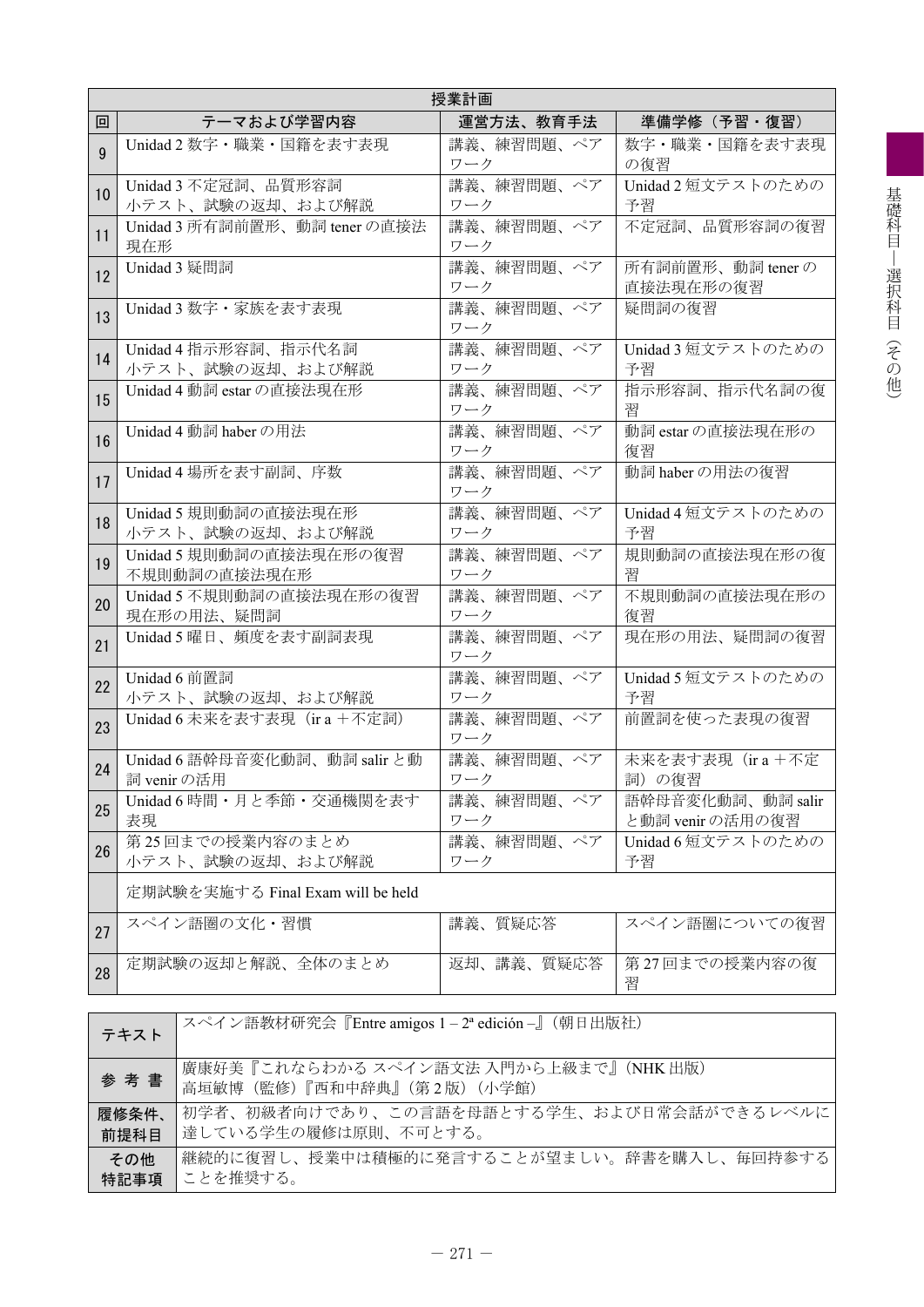|   |                 |   |                                                                                                                                                                                              | 科 目 名 SPN102: スペイン語Ⅱ         |     |                  |  | 担当教員 大堂                            |  | 果林                                                                                                                                                                              |
|---|-----------------|---|----------------------------------------------------------------------------------------------------------------------------------------------------------------------------------------------|------------------------------|-----|------------------|--|------------------------------------|--|---------------------------------------------------------------------------------------------------------------------------------------------------------------------------------|
|   | 開講              | 期 | 春                                                                                                                                                                                            | 開講時限 月木3限                    |     |                  |  |                                    |  | 研 究 室 4号館 2階 講師控室                                                                                                                                                               |
| 分 |                 | 類 | 選択                                                                                                                                                                                           | 単                            | 位 2 | 標準受講年次   1 ・ 2 年 |  |                                    |  | オフィスアワー  P.19〜P.20を参照のこと                                                                                                                                                        |
|   | DP 及び           |   | DP 分類                                                                                                                                                                                        |                              | DP. | (卒業認定・学位授与の方針)概要 |  |                                    |  | 学修成果獲得の観点                                                                                                                                                                       |
|   | 学修成果            |   | 4                                                                                                                                                                                            |                              |     |                  |  | 専門的知識を身につけ、自律した学修者として研究する力を修得できます。 |  | $4-(1)$                                                                                                                                                                         |
|   | キーワード           |   |                                                                                                                                                                                              |                              |     |                  |  | 第二外国語、スペイン語、スペイン、ラテンアメリカ、スペイン語圏の文化 |  |                                                                                                                                                                                 |
|   |                 |   |                                                                                                                                                                                              |                              |     |                  |  |                                    |  | 「スペイン語I」の復習をしながら、スペイン語の習得を進めていく。スペイン語の基本的な                                                                                                                                      |
|   | 授業の<br>概要       |   |                                                                                                                                                                                              |                              |     |                  |  |                                    |  | 文法事項を習得し、より表現豊かなスペイン語の運用能力を身に付ける。言語の習得ととも                                                                                                                                       |
|   |                 |   |                                                                                                                                                                                              | にスペイン語圏の文化・習慣について理解を深める。     |     |                  |  |                                    |  |                                                                                                                                                                                 |
|   | 達成目標<br>(授業の目的) |   |                                                                                                                                                                                              | も継続して学び続けることのできる自律的な学習者を目指す。 |     |                  |  |                                    |  | 本講はスペイン語の学習を通して、スペイン語やスペイン語圏への理解を深め、異なる文<br>化・習慣に対する柔軟性と寛容な態度を身に付けることを目標とする。授業中に行う会話練<br>習を通してスペイン語を発話することに慣れ、英語以外の外国語でもコミュニケーションを<br>行う楽しさを実感する。また、スペイン語Iよりさらに発展したスペイン語を学び、その後 |
|   | 到達目標<br>(学修成果)  |   | スペイン語を習得するために非常に重要である「動詞の活用」の仕組み・方法をしっかりと<br>理解して自分でスペイン語を「読み」「書き」する際にも適切に使いこなせるようになる。ス<br>ペイン語特有の発想方法を学び、慣用表現なども用いて日常の出来事や自分の意見・感情な<br>どを正確に伝えることができるようになる。さらには語彙を増やし、豊かな言語表現を行え<br>るようになる。 |                              |     |                  |  |                                    |  |                                                                                                                                                                                 |
|   | 評価方法            |   |                                                                                                                                                                                              |                              |     |                  |  |                                    |  | ①定期試験:40%、②小テスト:10%、③授業への積極参加:25%、4授業外の課題:25%                                                                                                                                   |
|   | 評価基準            |   |                                                                                                                                                                                              | えているかを評価する。                  |     |                  |  | 間や意見、ペアワークへの積極参加など「主体的に学ぶ姿勢」も評価する。 |  | ①定期試験:授業内容を理解し、スペイン語の運用能力が身についているかを評価する。<br>②小テスト:単元ごとに短文テストを実施し、授業外の課題に取り組む態度を評価する。<br>③授業への積極参加:正解・不正解を問わず、しっかりと考えて回答しているか。また、質<br>④授業外の課題:授業内容を理解したうえで、授業内で指示する練習問題の課題を確実に行  |
|   | 準備学修            |   |                                                                                                                                                                                              |                              |     |                  |  |                                    |  | 本科目の一回 (100分) の授業のための授業外学修 (予習・復習) 時間は、平均 45 分が求め                                                                                                                               |
|   | の時間             |   | られる。                                                                                                                                                                                         |                              |     |                  |  |                                    |  |                                                                                                                                                                                 |

|                 | 授業計画                                                             |                   |                                   |  |  |  |  |  |
|-----------------|------------------------------------------------------------------|-------------------|-----------------------------------|--|--|--|--|--|
| 回               | テーマおよび学習内容                                                       | 運営方法、教育手法         | 準備学修 (予習·復習)                      |  |  |  |  |  |
|                 | 現在形の動詞を用いた表現の復習                                                  | 講義、質疑応答、ペア<br>ワーク | シラバスの確認                           |  |  |  |  |  |
| $\overline{2}$  | Unidad 7 規則動詞と不規則動詞の復習                                           | 講義、練習問題、ペア<br>ワーク | 現在形の動詞を用いた表現の<br>復習               |  |  |  |  |  |
| 3               | Unidad 7 語幹母音変化動詞                                                | 講義、練習問題、ペア<br>ワーク | 規則動詞と不規則動詞の復習                     |  |  |  |  |  |
| $\overline{4}$  | Unidad 7 再帰動詞の活用                                                 | 講義、練習問題、ペア<br>ワーク | 語幹母音変化動詞の復習                       |  |  |  |  |  |
| 5               | Unidad 7 再帰動詞の用法、天候表現                                            | 講義、練習問題、ペア<br>ワーク | 再帰動詞の活用の復習                        |  |  |  |  |  |
| $6\overline{6}$ | Unidad 8 直接目的人称代名詞、動詞 ver<br>小テスト、試験の返却、および解説                    | 講義、練習問題、ペア<br>ワーク | Unidad 7 短文テストのための<br>予習          |  |  |  |  |  |
|                 | Unidad 8 動詞 saber と動詞 conocer の使い分<br>け、(saber+不定詞)と (poder+不定詞) | 講義、練習問題、ペア<br>ワーク | 直接目的人称代名詞、動詞<br>ver の復習           |  |  |  |  |  |
| 8               | Unidad 8 (poder + 不定詞)、(querer + 不定<br>詞)                        | 講義、練習問題、ペア<br>ワーク | 動詞 saber と動詞 conocer の<br>使い分けの復習 |  |  |  |  |  |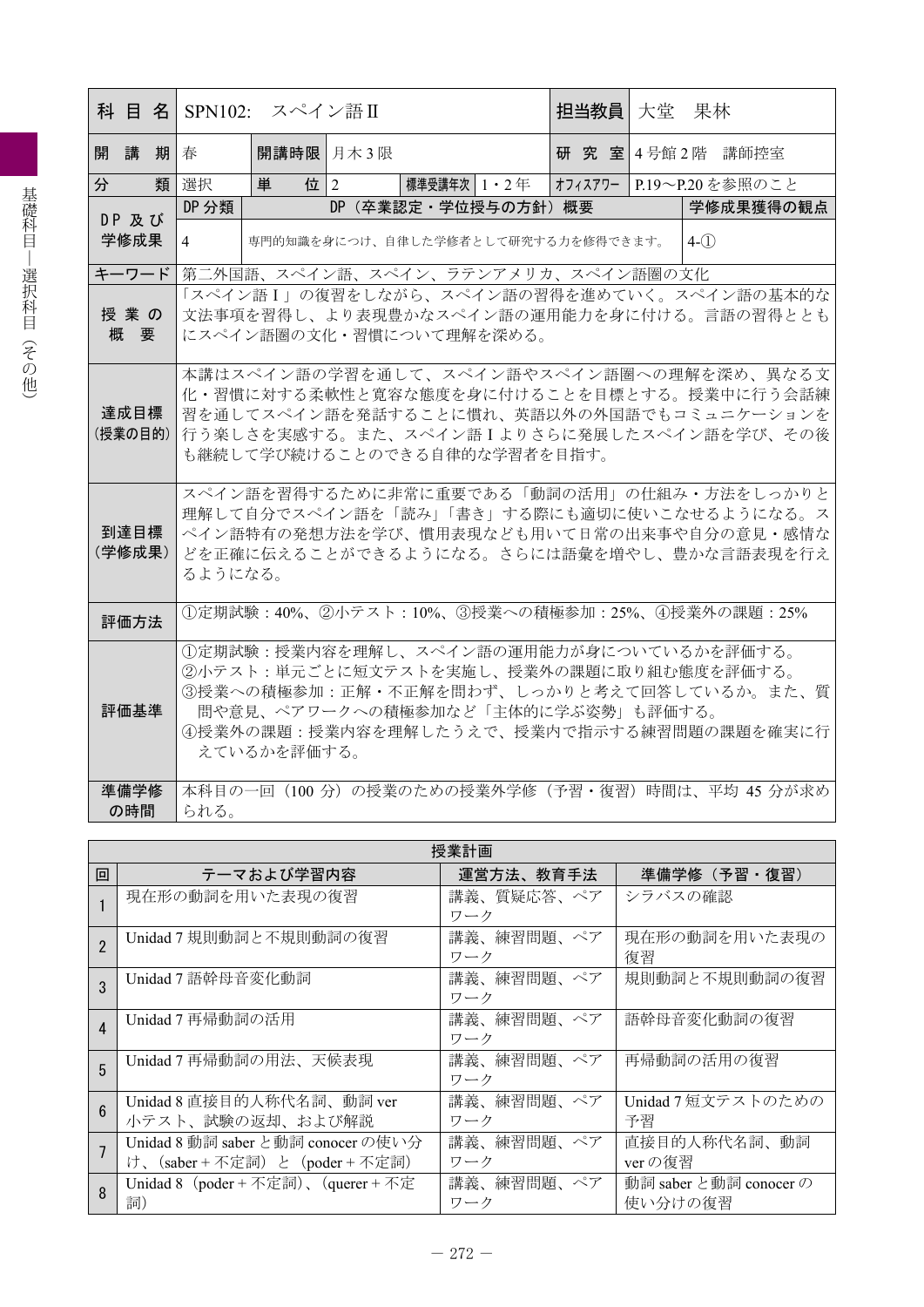|    | 授業計画                                                   |                   |                                           |  |  |  |  |  |  |
|----|--------------------------------------------------------|-------------------|-------------------------------------------|--|--|--|--|--|--|
| 回  | テーマおよび学習内容                                             | 運営方法、教育手法         | 準備学修(予習・復習)                               |  |  |  |  |  |  |
| 9  | Unidad 9 間接人称代名詞<br>小テスト、試験の返却、および解説                   | 講義、練習問題、ペア<br>ワーク | Unidad 8 短文テストのための<br>予習                  |  |  |  |  |  |  |
| 10 | Unidad 9 動詞 dar、traer、 decir の活用と用<br>法                | 講義、練習問題、ペア<br>ワーク | 間接人称代名詞の復習                                |  |  |  |  |  |  |
| 11 | Unidad 9 比較表現 (比較級と最上級)                                | 講義、練習問題、ペア<br>ワーク | 動詞 dar、traer、decir の活用<br>と用法の復習          |  |  |  |  |  |  |
| 12 | Unidad 10 動詞 gustar の考え方<br>小テスト、試験の返却、および解説           | 講義、練習問題、ペア<br>ワーク | Unidad 9短文テストのための<br>予習                   |  |  |  |  |  |  |
| 13 | Unidad 10 Gustar 型のその他の動詞                              | 講義、練習問題、ペア<br>ワーク | 動詞 gustar の考え方の復習                         |  |  |  |  |  |  |
| 14 | Unidad 10 副詞·数量の比較表現                                   | 講義、練習問題、ペア<br>ワーク | Gustar型のその他の動詞の復<br>習                     |  |  |  |  |  |  |
| 15 | Unidad 11 動詞 doler の用法<br>小テスト、試験の返却、および解説             | 講義、練習問題、ペア<br>ワーク | Unidad 10 短文テストのため<br>の予習                 |  |  |  |  |  |  |
| 16 | Unidad 11 動詞 estar と動詞 ser の使い分け                       | 講義、練習問題、ペア<br>ワーク | 動詞 doler の用法の復習                           |  |  |  |  |  |  |
| 17 | Unidad 11 感嘆文、(tener que + 不定詞) (hay<br>que + 不定詞) の表現 | 講義、練習問題、ペア<br>ワーク | 動詞 estar と動詞 ser の使い分<br>けの復習             |  |  |  |  |  |  |
| 18 | Unidad 11 不定語と否定語、体調·感情表現                              | 講義、練習問題、ペア<br>ワーク | (tener que + 不定詞) (hay que<br>+不定詞)の表現の復習 |  |  |  |  |  |  |
| 19 | Unidad 12 直接法点過去の規則活用<br>小テスト、試験の返却、および解説              | 講義、練習問題、ペア<br>ワーク | Unidad 11 短文テストのため<br>の予習                 |  |  |  |  |  |  |
| 20 | Unidad 12 直接法点過去の不規則活用、時を<br>表す副詞表現                    | 講義、練習問題、ペア<br>ワーク | 直接法点過去の規則活用の復<br>習                        |  |  |  |  |  |  |
| 21 | Unidad 13 直接法線過去                                       | 講義、練習問題、ペア<br>ワーク | 直接法点過去の不規則活用の<br>復習                       |  |  |  |  |  |  |
| 22 | Unidad 13 直接法点過去·線過去の使い分け                              | 講義、練習問題、ペア<br>ワーク | 直接法線過去の復習                                 |  |  |  |  |  |  |
| 23 | Unidad 14 不定形 (不定詞、過去分詞、現在<br>分詞)、直接法現在完了              | 講義、練習問題、ペア<br>ワーク | Unidad 12 短文テストのため<br>の予習                 |  |  |  |  |  |  |
| 24 | Unidad 14 進行形 (estar + 現在分詞)                           | 講義、練習問題、ペア<br>ワーク | 直接法現在完了の復習                                |  |  |  |  |  |  |
| 25 | Unidad 15 命令形                                          | 講義、練習問題、ペア<br>ワーク | 進行形の復習                                    |  |  |  |  |  |  |
| 26 | 第25回までの授業内容のまとめ<br>小テスト、試験の返却、および解説                    | 講義、練習問題、ペア<br>ワーク | 命令形の復習                                    |  |  |  |  |  |  |
|    | 定期試験を実施する Final Exam will be held                      |                   |                                           |  |  |  |  |  |  |
| 27 | スペイン語圏の文化・習慣                                           | 講義、質疑応答           | スペイン語圏についての復習                             |  |  |  |  |  |  |
| 28 | 定期試験の返却と解説、全体のまとめ                                      | 返却、講義、質疑応答        | 第27回までの授業内容の復<br>習                        |  |  |  |  |  |  |

| テキスト          | スペイン語教材研究会『Entre amigos 1-2 <sup>a</sup> edición-』(朝日出版社)                                                                 |
|---------------|---------------------------------------------------------------------------------------------------------------------------|
| 参考書           | 廣康好美『これならわかる スペイン語文法 入門から上級まで』(NHK出版)<br>高垣敏博 (監修)『西和中辞典』(第2版) (小学館)                                                      |
| 履修条件、<br>前提科目 | スペイン語Iの単位を修得済みであるか、またはそれと同等のレベルであること。ただし、<br>この言語を母語とする学生、および日常会話ができるレベルに達している学生の履修は原<br>則、不可とする。(『履修要覧』P.62~P.63を参照のこと。) |
| その他<br>特記事項   | 継続的に復習し、授業中は積極的に発言することが望ましい。辞書を購入し、毎回持参する<br>ことを推奨する。                                                                     |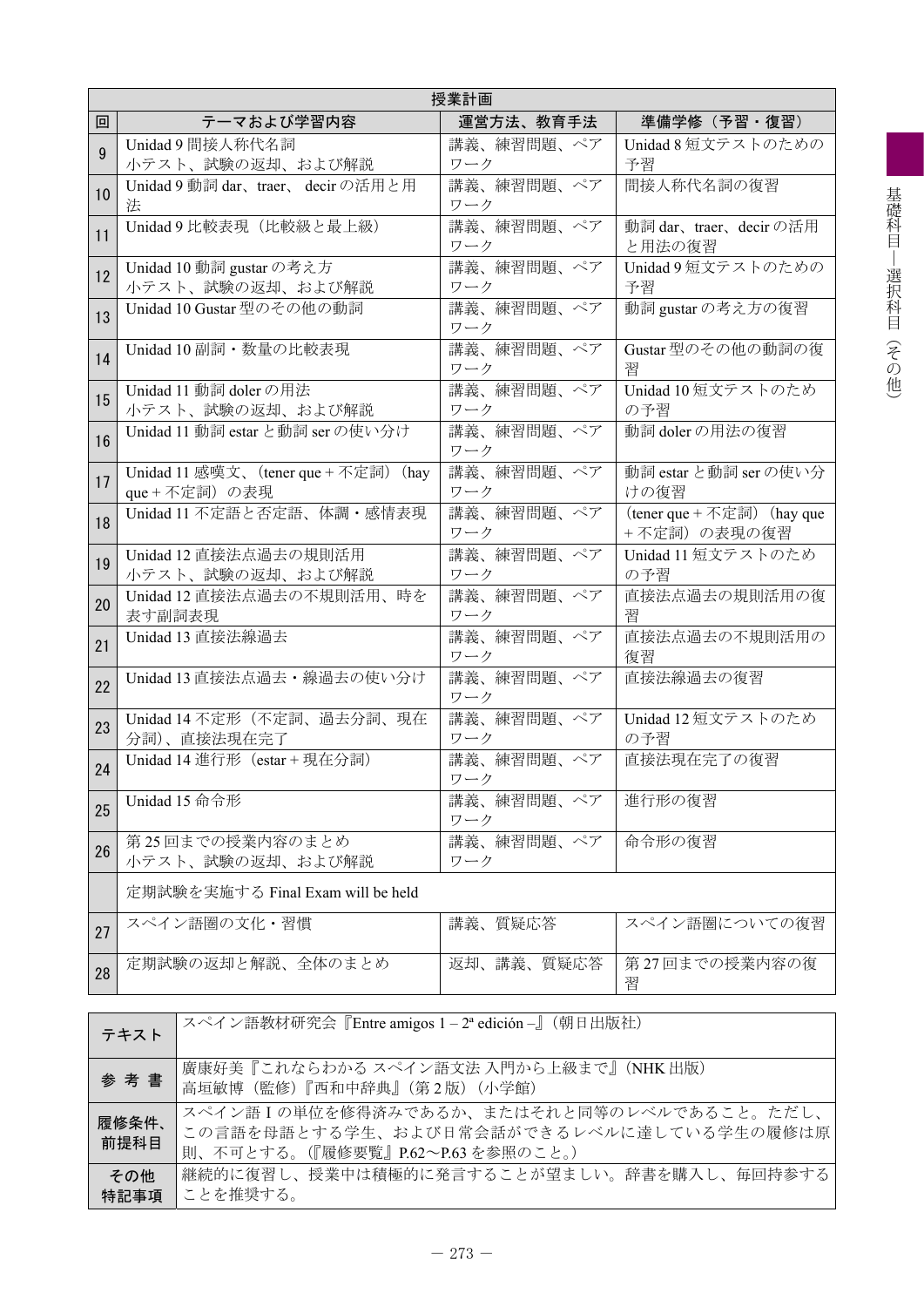|                 |                                                                                                                                                                             | 科 目 名   CHN101: 中国語 I |                      |                                                                                   |  | 担当教員 | 廣重 | 聖佐子                                                |
|-----------------|-----------------------------------------------------------------------------------------------------------------------------------------------------------------------------|-----------------------|----------------------|-----------------------------------------------------------------------------------|--|------|----|----------------------------------------------------|
| 開講              | 期 春/秋                                                                                                                                                                       | 開講時限                  | (春) 月木4限<br>(秋) 月木3限 |                                                                                   |  |      |    | 研究 室 4号館 2階 講師控室                                   |
| 分               | 類 選択                                                                                                                                                                        | 単                     | 位 $ 2$               | 標準受講年次   1 ・ 2 年                                                                  |  |      |    | オフィスアワー   P.19〜P.20 を参照のこと                         |
|                 | DP 分類                                                                                                                                                                       |                       |                      | DP(卒業認定・学位授与の方針)概要                                                                |  |      |    | 学修成果獲得の観点                                          |
| DP 及び<br>学修成果   | 4                                                                                                                                                                           |                       |                      | 専門的知識を身につけ、自律した学修者として研究する力を修得できます。                                                |  |      |    | $4-(1)$                                            |
| キーワード           |                                                                                                                                                                             | 第二外国語・中国語・入・ピンイン習得    |                      |                                                                                   |  |      |    |                                                    |
|                 |                                                                                                                                                                             |                       |                      |                                                                                   |  |      |    | 今年度の授業は教科書の前半部分を使用する。各課は2回の授業で1課を終了する。1回目の         |
| 授業の<br>概要       | 授業では、単語と文法解説後、各自本文の文法チェックをして授業終了時に提出する。<br>さらに宿題プリントで練習問題を次回授業の開始時に提出する。2回目の授業では、本文の音<br>読練習と音読テストをし、さらに会話練習をする。また同時に中華圏の文化や習慣も学ぶ。<br>今年度は音読と会話が中心なので各自教科書音声のダウンロードをしておくこと。 |                       |                      |                                                                                   |  |      |    |                                                    |
| 達成目標<br>(授業の目的) | 中国語学習に必要不可欠なピンイン、初級入門程度の基礎的な文法事項、挨拶などを反復練<br>習によって習得する。                                                                                                                     |                       |                      |                                                                                   |  |      |    |                                                    |
| 到達目標<br>(学修成果)  | ・ピンインを習得し本文の音読ができる。<br>・教科書本文の基本的な単語や文法事項が理解できる。<br>•練習問題や宿題プリント等で簡単な和文中訳ができる。                                                                                              |                       |                      |                                                                                   |  |      |    |                                                    |
| 評価方法            | ①授業内課題:授業内提出物、宿題プリント (20%)<br>②音読テスト:各課終了時 (10%) 28回目の授業 (10%)<br>③授業内試験: 2回の筆記試験 (60%)                                                                                     |                       |                      |                                                                                   |  |      |    |                                                    |
| 評価基準            |                                                                                                                                                                             |                       |                      | ②音読テスト:28回に課題の音読テストをする。ピンインが読めない場合は減点。<br>③授業内試験:12回と27回に実施。学習した単語と文法事項が理解できているか。 |  |      |    | ①授業内課題:各授業終了時に提出。宿題プリントを次回に提出。遅れた場合は減点。            |
| 準備学修<br>の時間     | られる。                                                                                                                                                                        |                       |                      |                                                                                   |  |      |    | 本科目の一回 (100 分) の授業のための授業外学修 (予習・復習) 時間は、平均 45 分が求め |

|                  | 授業計画                      |           |             |  |  |  |  |  |
|------------------|---------------------------|-----------|-------------|--|--|--|--|--|
| 回                | テーマおよび学習内容                | 運営方法、教育手法 | 準備学修(予習・復習) |  |  |  |  |  |
|                  | 第1課<br>中国語について 発音(1)      | 発音練習と解説   | 第1課復習と発音練習  |  |  |  |  |  |
|                  | 中国語の音節、声調                 |           | ドリル p7      |  |  |  |  |  |
| $\overline{2}$   | 第2課 発音 (2)                | 発音練習と解説   | 第2課復習と発音練習  |  |  |  |  |  |
|                  | 単母音、複母音                   |           | ドリル p11     |  |  |  |  |  |
| 3                | 第3課 発音 (3)                | 発音練習と解説   | 第3課復習と発音練習  |  |  |  |  |  |
|                  | 子音 (1)                    | 発音テスト     | ドリル p15     |  |  |  |  |  |
| $\overline{4}$   | 第4課 発音 (4)                | 発音練習と解説   | 第4課復習と発音練習  |  |  |  |  |  |
|                  | 子音 (2)                    |           | ドリル p19     |  |  |  |  |  |
| 5                | 第5課 名前の言い方とたずね方、人称代       | 単語と文法解説   | 第5課単語と文法の確認 |  |  |  |  |  |
|                  | 名詞、単語と文法                  |           | 宿題プリント      |  |  |  |  |  |
| $6 \overline{6}$ | 第5課 名前の言い方とたずね方、人称代       | 音読練習とテスト  | 音読練習        |  |  |  |  |  |
|                  | 名詞、音読と会話                  | 会話練習      | 復習プリント      |  |  |  |  |  |
| $\overline{7}$   | 第6課 動詞「是」、助詞「的」           | 単語と文法解説   | 第6課単語と文法の確認 |  |  |  |  |  |
|                  | 単語と文法                     |           | 宿題プリント      |  |  |  |  |  |
| 8                | 第6課 動詞「是」、助詞「的」           | 音読練習とテスト  | 音読練習        |  |  |  |  |  |
|                  | 音読と会話                     | 会話練習      | 復習プリント      |  |  |  |  |  |
| q                | 第7課 基本語順 S + V + O、連動文    | 単語と文法解説   | 第7課単語と文法の確認 |  |  |  |  |  |
|                  | 単語と文法                     |           | 宿題プリント      |  |  |  |  |  |
| 10               | 第7課 基本語順 $S + V + O$ 、連動文 | 音読練習とテスト  | 音読練習        |  |  |  |  |  |
|                  | 音読と会話                     | 会話練習      | 復習プリント      |  |  |  |  |  |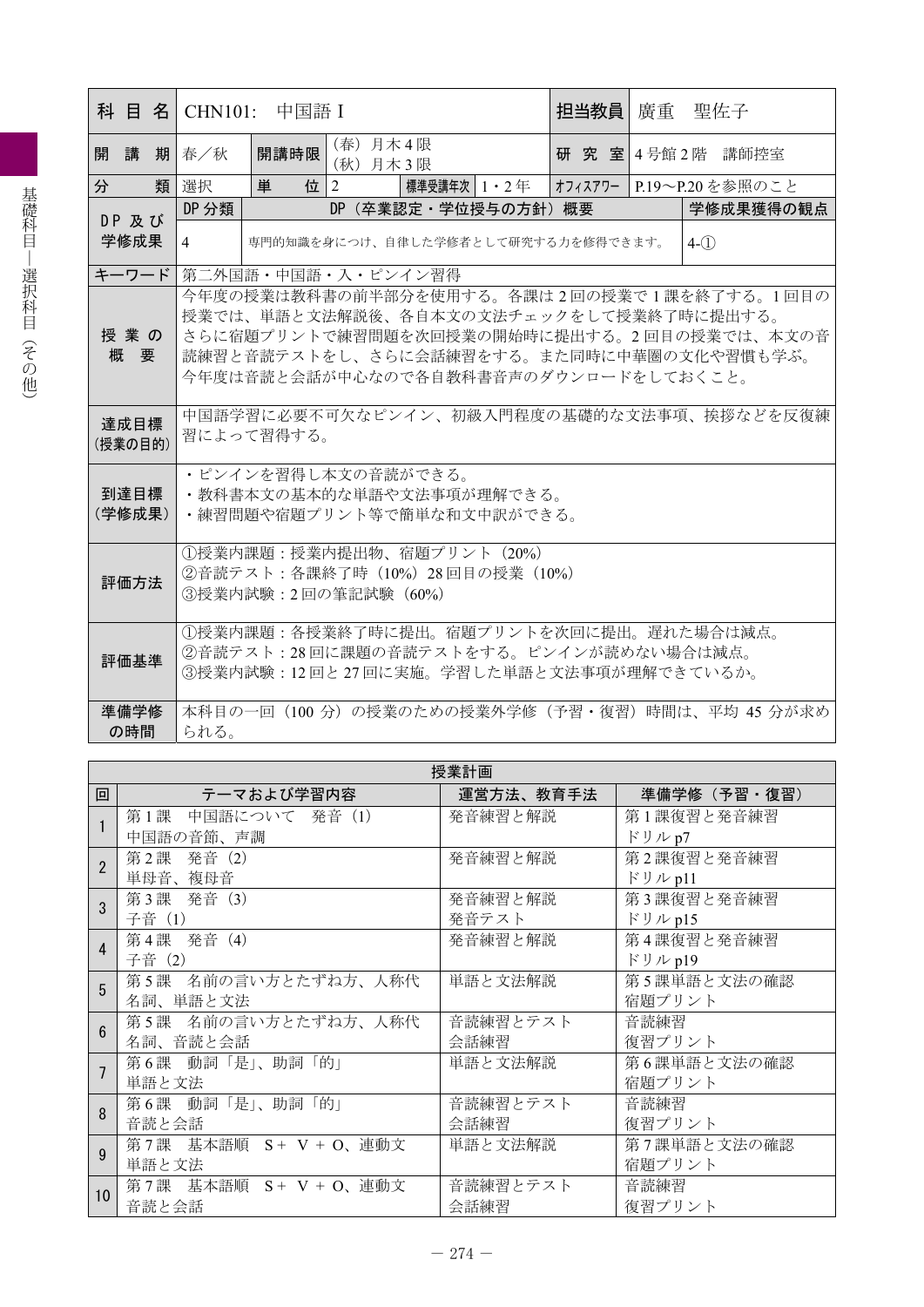|    |                                                       | 授業計画             |                        |  |  |
|----|-------------------------------------------------------|------------------|------------------------|--|--|
| 回  | テーマおよび学習内容                                            | 運営方法、教育手法        | 準備学修(予習・復習)            |  |  |
| 11 | 前半の復習 文法と練習問題の復習<br>音読テストと提出物の期限                      | 復習<br>試験の告知      | 第1課から7課までの復習           |  |  |
| 12 | 授業内試験①                                                | 筆記試験<br>第3課準備    | 第1課から7課までの復習           |  |  |
| 13 | 第8課 希望や願望を表す助動詞「想」<br>動詞「有」、指示代名詞、単語と文法               | 試験の講評<br>単語と文法解説 | 第8課単語と文法の確認<br>宿題プリント  |  |  |
| 14 | 第8課 希望や願望を表す助動詞「想」<br>動詞「有」、指示代名詞、音読と会話               | 音読練習とテスト<br>会話練習 | 音読練習<br>復習プリント         |  |  |
| 15 | 第9課 動詞「在」、方向詞、前置詞「从·<br>往」、場所を表す指示代名詞、単語と文法           | 単語と文法解説          | 第9課単語と文法の確認<br>宿題プリント  |  |  |
| 16 | 第9課 動詞「在」、方向詞、前置詞「从·<br>往」、場所を表す指示代名詞、音読と会話           | 音読練習とテスト<br>会話練習 | 音読練習<br>復習プリント         |  |  |
| 17 | 第10課 数の言い方、お金の言い方、値段<br>のたずね方、形容詞述語文、単語と文法            | 単語と文法解説          | 第10課単語と文法の確認<br>宿題プリント |  |  |
| 18 | 第10課 数の言い方、お金の言い方、値段<br>のたずね方、形容詞述語文、音読と会話            | 音読練習とテスト<br>会話練習 | 音読練習<br>復習プリント         |  |  |
| 19 | 第11課 年月日、曜日の言い方、年齢の言<br>い方、単語と文法                      | 単語と文法解説          | 第11課単語と文法の確認<br>宿題プリント |  |  |
| 20 | 第11課 年月日、曜日の言い方、年齢の言<br>い方、音読と会話                      | 音読練習とテスト<br>会話練習 | 音読練習<br>復習プリント         |  |  |
| 21 | 第12課 量詞、動詞の重ね型<br>単語と文法                               | 単語と文法解説          | 第12課単語と文法の確認<br>宿題プリント |  |  |
| 22 | 第12課 量詞、動詞の重ね型<br>音読と会話                               | 音読練習とテスト<br>会話練習 | 音読練習<br>復習プリント         |  |  |
| 23 | 第13課 時刻の言い方、新事態の発生や状<br>態の変化を表す文末の「了」、単語と文法           | 単語と文法解説          | 第13課単語と文法の確認<br>宿題プリント |  |  |
| 24 | 第13課 時刻の言い方、新事態の発生や状<br>態の変化を表す文末の「了」、音読と会話           | 音読練習とテスト<br>会話練習 | 音読練習<br>復習プリント         |  |  |
| 25 | 第14課 時間の長さの言い方、動作行為の<br>完了を表す助詞「了」、単語と文法              | 単語と文法解説          | 第14課単語と文法の確認<br>宿題プリント |  |  |
| 26 | 第14課 時間の長さの言い方、動作行為の<br>完了を表す助詞「了」、音読と会話   会話練習、試験の告知 | 音読練習とテスト         | 音読練習<br>復習プリント         |  |  |
|    | 定期試験を実施しない Final Exam will not be held                |                  |                        |  |  |
| 27 | 授業内試験2                                                | 筆記試験<br>音読テストの準備 | 第8課から14課までの復習          |  |  |
| 28 | 試験返却と講評<br>音読テスト                                      | 講評<br>音読テスト      | 音読テストの練習               |  |  |
|    | 陳淑梅·劉光赤『しゃべっていいとも中国語トータル版』(朝日出版社)<br>テキスト             |                  |                        |  |  |

| 7 T 7 T 1 |                                           |
|-----------|-------------------------------------------|
| 参考書       | 守屋宏則・李軼倫『やさしくくわしい中国語文法の基礎』改定新版(東方書店)      |
|           |                                           |
| 履修条件、     | 初学者、初級者向けであり、この言語を母語とする学生、および日常会話ができるレベルに |
| 前提科目      | 達している学生の履修は原則、不可とする。                      |
| その他       | 就職活動等で欠席する際は事前に連絡すること。                    |
|           | 20分以上の遅刻は欠席とする。                           |
| 特記事項      |                                           |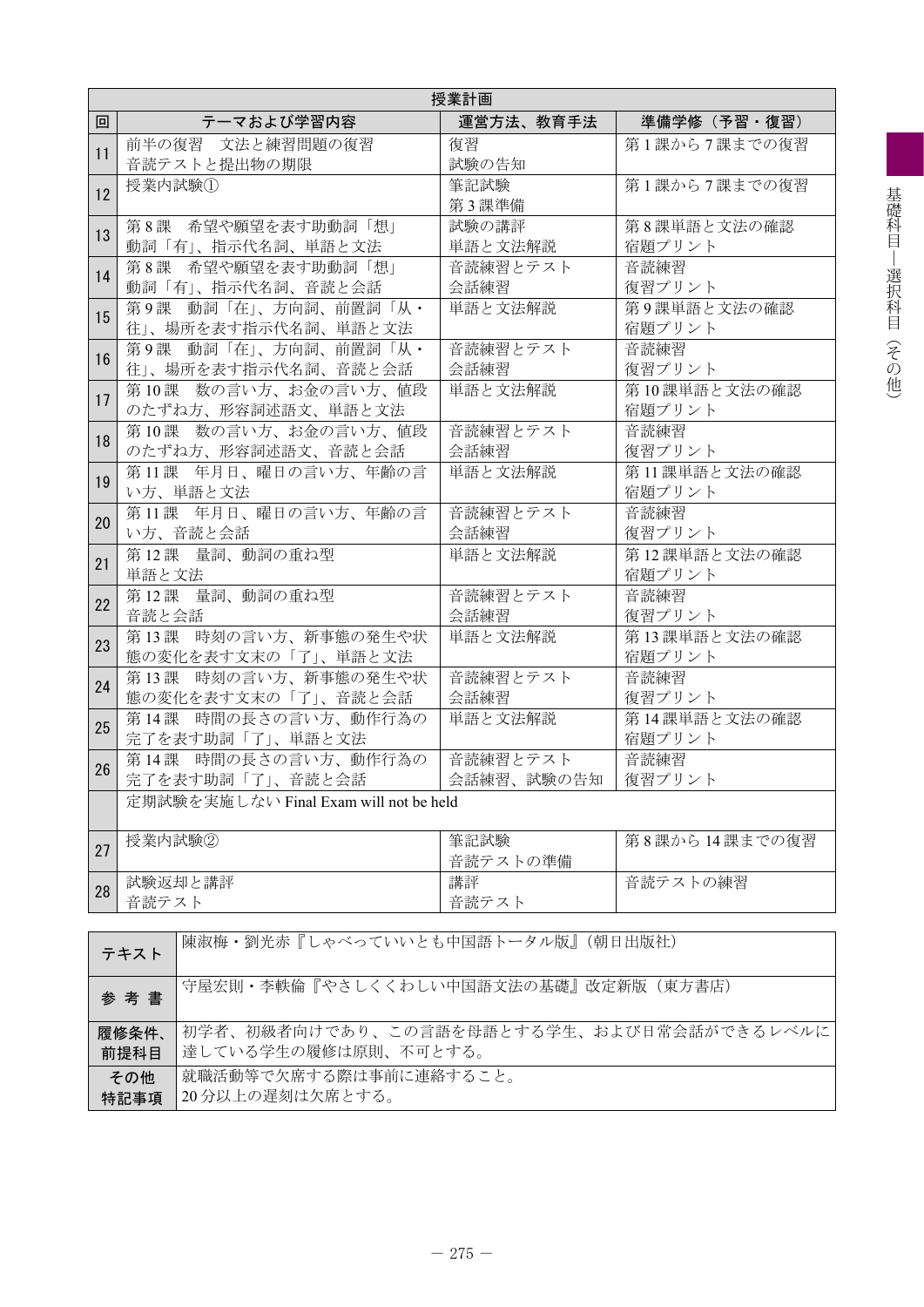| 科目名             |                                                                                                                                                                                                 | $CHN102$ : 中国語Ⅱ    |  |                                                      |  | 担当教員丨 | 廣重 | 聖佐子                                                                                                                                                                                           |
|-----------------|-------------------------------------------------------------------------------------------------------------------------------------------------------------------------------------------------|--------------------|--|------------------------------------------------------|--|-------|----|-----------------------------------------------------------------------------------------------------------------------------------------------------------------------------------------------|
| 講<br>期<br>開     | 春                                                                                                                                                                                               | 開講時限 月木3限          |  |                                                      |  |       |    | 研究室 4号館 2階 講師控室                                                                                                                                                                               |
| 分<br>類          | 選択                                                                                                                                                                                              | 単<br>位 $ 2 $       |  | 標準受講年次   1 ・ 2 年                                     |  |       |    | オフィスアワー   P.19〜P.20 を参照のこと                                                                                                                                                                    |
| DP 及び           | DP 分類                                                                                                                                                                                           |                    |  | DP (卒業認定·学位授与の方針) 概要                                 |  |       |    | 学修成果獲得の観点                                                                                                                                                                                     |
| 学修成果            | $\overline{4}$                                                                                                                                                                                  |                    |  | 専門的知識を身につけ、自律した学修者として研究する力を修得できます。                   |  |       |    | $4-(1)$                                                                                                                                                                                       |
| キーワード           |                                                                                                                                                                                                 | 第二外国語・中国語・初級・音読・会話 |  |                                                      |  |       |    |                                                                                                                                                                                               |
| 授業の<br>概要       | 前年度使用した教科書の後半部分を引き続き学習する。各課3回で1課を終了する。1回目の<br>授業では単語と文法ポイントを学習後、宿題プリントで練習問題を提出する。2回目の授業で<br>は本文読トレの音読練習と音読テストをする。3 回目の授業では、宿題の解説とチャレンジで<br>会話練習をする。授業では音読練習と練習問題を中心に繰り返し練習することにより学習の<br>定着をはかる。 |                    |  |                                                      |  |       |    |                                                                                                                                                                                               |
| 達成目標<br>(授業の目的) | • 中国語の初級課程を完了するとともに、学習した構文等を自分で分析し、和訳や中訳がで<br>きるようにする。<br>・音読練習と初級過程の成果として、今まで学んだ構文を用いて中国語で自己紹介ができる<br>ようにする。                                                                                   |                    |  |                                                      |  |       |    |                                                                                                                                                                                               |
| 到達目標<br>(学修成果)  | ・本文の音読ができる。<br>・文法事項が理解でき、和訳や練習問題ができる。<br>・例文等を用いて中国語で表現できる。                                                                                                                                    |                    |  |                                                      |  |       |    |                                                                                                                                                                                               |
| 評価方法            | ①授業課題:授業内での提出物と宿題プリント (20%)<br>②音読テスト:各課終了時授業中に行う (10%)<br>③自己紹介: 7~10センテンスを発表 (10%)<br>④授業内試験:2回の筆記試験 (60%)                                                                                    |                    |  |                                                      |  |       |    |                                                                                                                                                                                               |
| 評価基準<br>準備学修    |                                                                                                                                                                                                 |                    |  | ②音読テスト:本文(読トレ)が正しく音読できるか。<br>訳ソフトでの翻訳や原稿を見ながらの発表は減点。 |  |       |    | ①授業課題:基本的な文法事項が理解できているか。宿題等提出物が遅れた場合は減点。<br>③自己紹介: 24回目の授業までに原稿を提出し、原稿返却後 28回目の授業時に発表する。翻<br>④授業内試験:13回と27回に筆記試験を実施。学習した単語や構文が理解できているか。<br>本科目の一回 (100 分) の授業のための授業外学修 (予習・復習) 時間は、平均 45 分が求め |
| の時間             | られる。                                                                                                                                                                                            |                    |  |                                                      |  |       |    |                                                                                                                                                                                               |

|                    | 授業計画                    |           |                  |  |  |  |  |  |  |  |  |
|--------------------|-------------------------|-----------|------------------|--|--|--|--|--|--|--|--|
| 回                  | テーマおよび学習内容              | 運営方法、教育手法 | 準備学修 (予習·復習)     |  |  |  |  |  |  |  |  |
|                    | 第7課<br>時点と時量、前置詞「从・到・离」 | 単語と文法解説   | 7課の単語と文法の確認      |  |  |  |  |  |  |  |  |
|                    | 結果補語、方向詞②<br>解説         |           | 宿題プリント           |  |  |  |  |  |  |  |  |
|                    | 時点と時量、前置詞「从・到・离」<br>第7課 | 音読練習とテスト  | 読トレ音読、課題 p95 耳トレ |  |  |  |  |  |  |  |  |
|                    | 結果補語、方向詞② 音読            |           | チャレンジ予習          |  |  |  |  |  |  |  |  |
|                    | 時点と時量、前置詞「从・到・离」<br>第7課 | 宿題の解説     | 総合練習第7課          |  |  |  |  |  |  |  |  |
|                    | 結果補語、方向詞② 練習            | 会話練習とテスト  |                  |  |  |  |  |  |  |  |  |
| $\mathbf{\Lambda}$ | 第8課 助動詞「会」、動作完了の助詞「了」、  | 単語と文法解説   | 8課の単語と文法の確認      |  |  |  |  |  |  |  |  |
|                    | 様態補語、二重目的語をとる動詞、解説      |           | 宿題プリント           |  |  |  |  |  |  |  |  |
| 5                  | 第8課 助動詞「会」、動作完了の助詞「了」、  | 音読練習とテスト  | 読トレ音読、課題 p103 耳ト |  |  |  |  |  |  |  |  |
|                    | 様態補語、二重目的語をとる動詞、音読      |           | レ、チャレンジ予習        |  |  |  |  |  |  |  |  |
| $6\overline{6}$    | 第8課 助動詞「会」、動作完了の助詞「了」、  | 宿題の解説     | 総合練習第8課          |  |  |  |  |  |  |  |  |
|                    | 様態補語、二重目的語をとる動詞、練習      | 会話練習とテスト  |                  |  |  |  |  |  |  |  |  |
|                    | 第9課 進行を表す「在」、助詞「过」、主    | 単語と文法解説   | 9課の単語と文法の確認      |  |  |  |  |  |  |  |  |
|                    | 述述語文、前置詞「对・给・跟」、解説      |           | 宿題プリント           |  |  |  |  |  |  |  |  |
| 8                  | 進行を表す「在」、助詞「过」、主<br>第9課 | 音読練習とテスト  | 読トレ音読、課題 p111 耳ト |  |  |  |  |  |  |  |  |
|                    | 述述語文、前置詞「对・给・跟」、音読      |           | レ、チャレンジ予習        |  |  |  |  |  |  |  |  |
| $\mathbf{Q}$       | 第9課 進行を表す「在」、助詞「过」、主    | 宿題の解説     | 総合練習第9課          |  |  |  |  |  |  |  |  |
|                    | 述述語文、前置詞「对・给・跟」、練習      | 会話練習とテスト  |                  |  |  |  |  |  |  |  |  |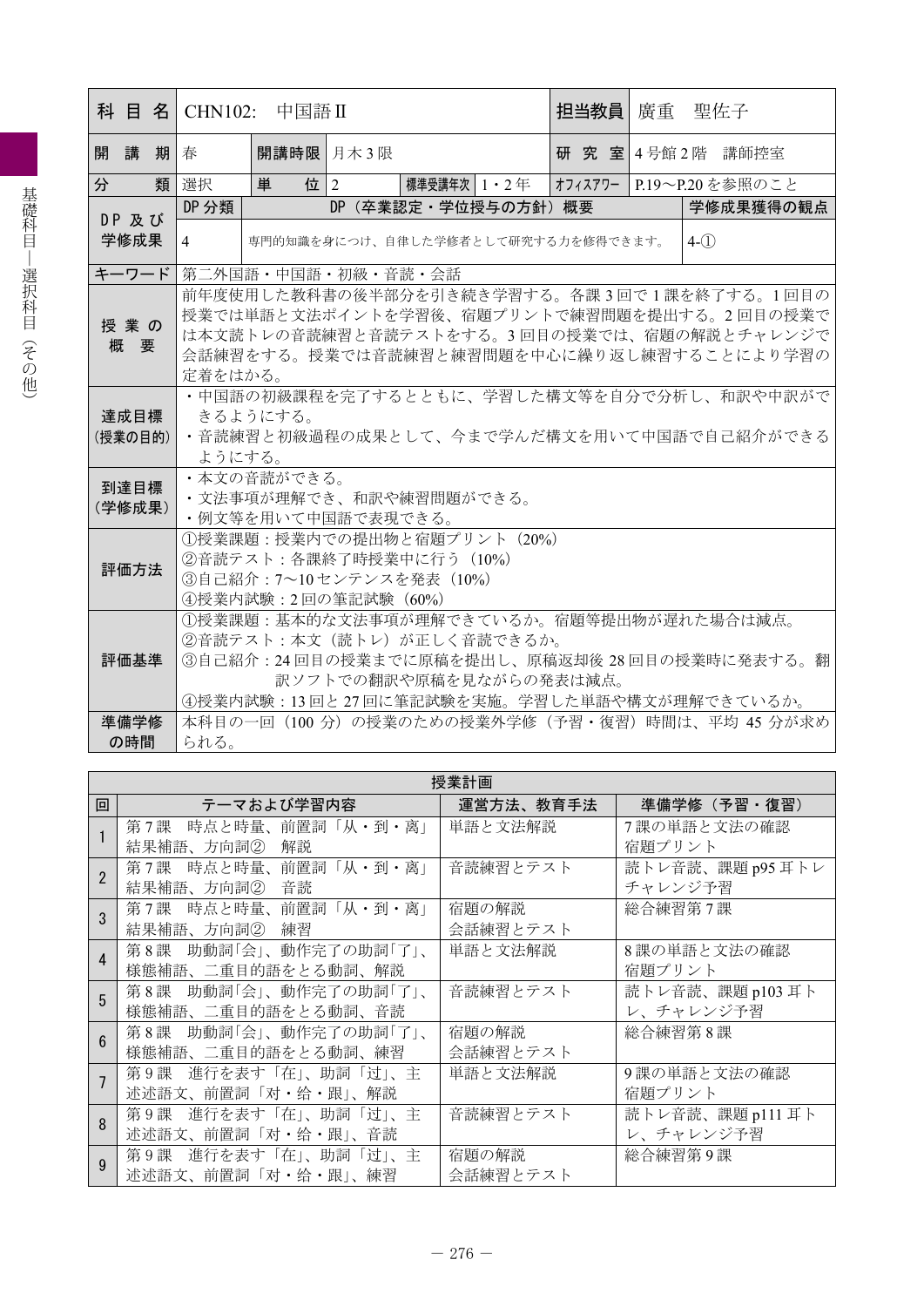|    | 授業計画                                                |                     |                                  |  |  |  |  |  |  |  |
|----|-----------------------------------------------------|---------------------|----------------------------------|--|--|--|--|--|--|--|
| 回  | テーマおよび学習内容                                          | 運営方法、教育手法           | 準備学修 (予習·復習)                     |  |  |  |  |  |  |  |
| 10 | 第10課「(是) ~V的」構文、可能性を表<br>す「会」、二つの「少し」、解説            | 単語と文法解説             | 10課の単語と文法の確認<br>宿題プリント           |  |  |  |  |  |  |  |
| 11 | 第10課「(是) ~V的」構文、可能性を表<br>す「会」、二つの「少し」、音読            | 音読練習とテスト            | 読トレ練習、課題 p119 耳ト<br>レ、チャレンジ予習    |  |  |  |  |  |  |  |
| 12 | 第10課「(是) ~V的」構文、可能性を表<br>す「会」、二つの「少し」、練習            | 宿題の解説<br>会話練習とテスト   | 総合練習第10課                         |  |  |  |  |  |  |  |
| 13 | 授業内試験①<br>第11課の準備                                   | 筆記試験<br>12課の単語と文法解説 | 第7課から10課までの復習                    |  |  |  |  |  |  |  |
| 14 | 第11課「把」構文、助動詞「得」、受身文<br>解説                          | 単語と文法解説             | 11課の単語と文法の確認<br>宿題プリント           |  |  |  |  |  |  |  |
| 15 | 第11課「把」構文、助動詞「得」、受身文<br>音読                          | 音読練習とテスト            | 読トレ練習、課題 p127 耳ト<br>レ、チャレンジ予習    |  |  |  |  |  |  |  |
| 16 | 第11課「把」構文、助動詞「得」、受身文<br>練習                          | 宿題の解説<br>会話練習とテスト   | 総合練習第11課                         |  |  |  |  |  |  |  |
| 17 | 第12課<br>方向補語、可能補語、使役文<br>解説                         | 単語と文法解説             | 12課の単語と文法の確認<br>宿題プリント           |  |  |  |  |  |  |  |
| 18 | 第12課<br>方向補語、可能補語、使役文<br>音読                         | 宿題の解説<br>会話練習とテスト   | 読トレ練習、課題 p135 耳ト<br>レ、チャレンジ予習    |  |  |  |  |  |  |  |
| 19 | 方向補語、可能補語、使役文<br>第12課<br>練習                         | 宿題の解説<br>会話練習とテスト   | 総合練習第12課                         |  |  |  |  |  |  |  |
| 20 | 第13課 複文、「有」を用いた連動文、禁<br>止を表す副詞「別」、解説                | 単語と文法解説             | 13課の単語と文法の確認<br>宿題プリント           |  |  |  |  |  |  |  |
| 21 | 複文、「有」を用いた連動文、禁<br>第13課<br>止を表す副詞「別、音読              | 音読練習とテスト            | 読トレ練習、課題 p143 耳ト<br>レ、チャレンジ予習    |  |  |  |  |  |  |  |
| 22 | 複文、「有」を用いた連動文、禁<br>第13課<br>止を表す副詞「別」、練習             | 宿題の解説<br>会話練習とテスト   | 総合練習第13課                         |  |  |  |  |  |  |  |
| 23 | 第14課 アスペクト助詞「着」、V1着V2<br>現存文、近接未来「快~了」、解説           | 単語と文法解説             | 14課の単語と文法の確認<br>宿題プリント           |  |  |  |  |  |  |  |
| 24 | 第14課 アスペクト助詞「着」、V1着V2<br>現存文、近接未来「快~了」、音読           | 音読練習とテスト            | 読トレ練習、課題 p151 耳ト<br>レ、チャレンジ、自己紹介 |  |  |  |  |  |  |  |
| 25 | 第14課 アスペクト助詞「着」、V1着V2<br>現存文、近接未来「快~了」、練習           | 宿題の解説<br>会話練習とテスト   | 総合練習第14課                         |  |  |  |  |  |  |  |
| 26 | 第11課から14課の総復習<br>試験の告知と質問                           | 第11課から14課までの復習      |                                  |  |  |  |  |  |  |  |
|    | 定期試験を実施しない Final Exam will not be held              |                     |                                  |  |  |  |  |  |  |  |
| 27 | 授業内試験②<br>自己紹介の準備                                   | 筆記試験<br>自己紹介の準備と確認  | 第11課から14課までの復習                   |  |  |  |  |  |  |  |
| 28 | 授業内試験の返却と講評<br>自己紹介                                 | 講評<br>自己紹介の発表       | 第11課から14課までの復習                   |  |  |  |  |  |  |  |
|    |                                                     |                     |                                  |  |  |  |  |  |  |  |
|    | 監修『読む・書く・話す・書く 中国語でコミュニケーション』(朝日出版社)<br>沈国威<br>テキスト |                     |                                  |  |  |  |  |  |  |  |
|    | 守屋宏則・李軼倫『やさしくくわしい中国語文法の基礎』改訂新版(東方書店)<br>参考書         |                     |                                  |  |  |  |  |  |  |  |
|    | 中国語Iの単位を修得済みであるか、またはそれと同等のレベルであること。ただし、この<br>履修条件   |                     |                                  |  |  |  |  |  |  |  |

可とする。(『履修要覧』P.62~P.63 を参照のこと。)

就職活動等で遅刻、欠席する際は事前に連絡すること。

言語を母語とする学生、および日常会話ができるレベルに達している学生の履修は原則、不

前提科目

その他 特記事項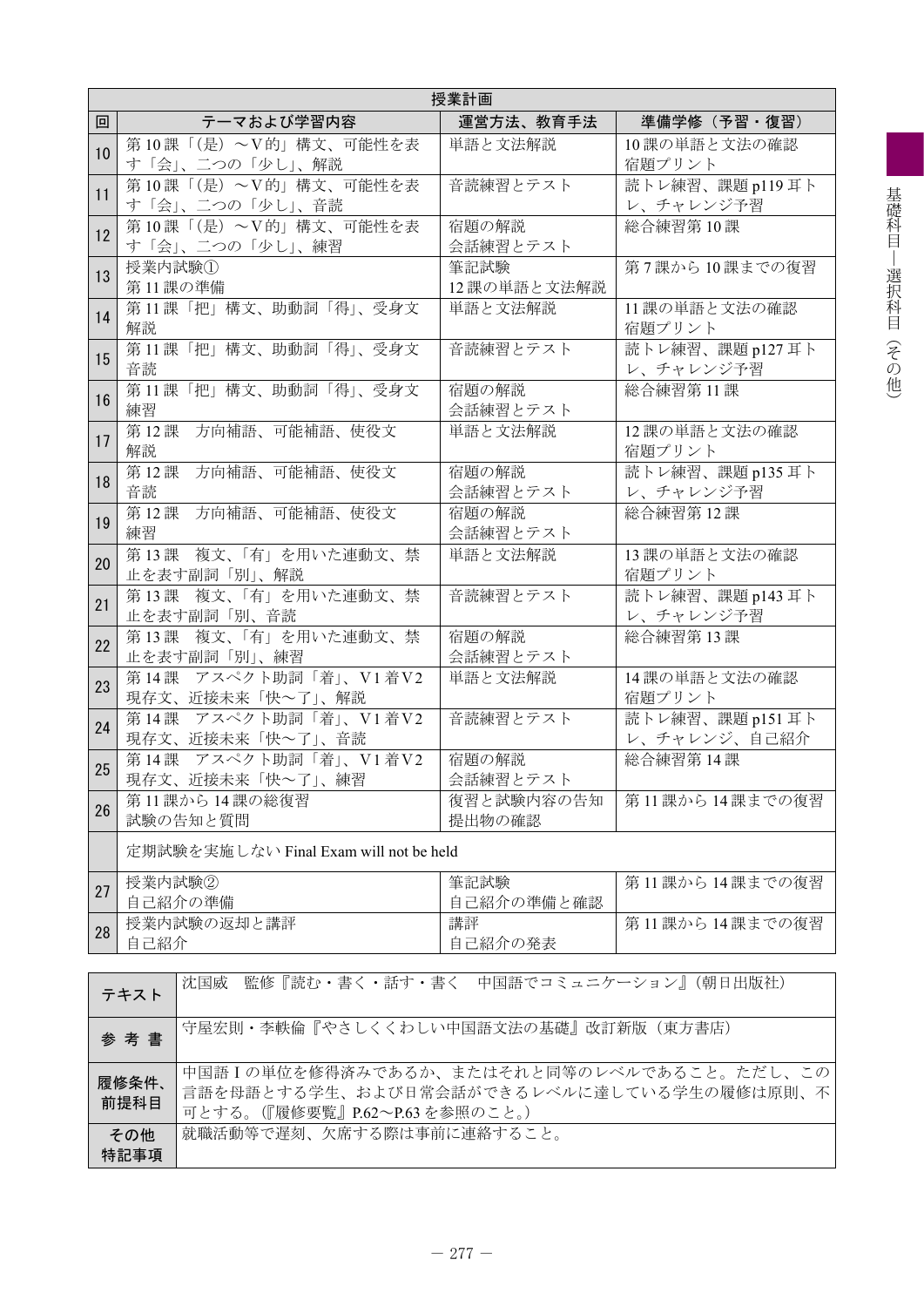| (春) 月3限<br>開講時限<br>開講<br>期 春/秋<br>研 究 室 4号館 2階 講師控室<br>(秋) 金3限<br>分<br>類 選択<br>単<br>位 $ 2 $<br>標準受講年次 1・2 年<br>オフィスアワー   P.19〜P.20 を参照のこと<br>DP 分類<br>DP (卒業認定·学位授与の方針) 概要<br>学修成果獲得の観点<br>DP 及び<br>学修成果<br>専門的知識を身につけ、自律した学修者として研究する力を修得できます。<br>$4-(1)$<br>4<br>キーワード<br> 事実・意見 書き言葉と話し言葉、構成<br>話し言葉と書き言葉の違いを知り、論理的に自分の考えや意見を説明するにふさわしい語<br>彙、表現、文章を学ぶ。論文を構成する序論、本論、結びの 3 つの構造に従った書き方を体<br>授業の<br>験しながら論文を完成させていく。学生間および教師によるフィードバックなどから、客観<br>概要<br>的に自分の表現についてふり返り、学びを進める。<br>自分の日本語を意識的にふり返り、客観的で説得力ある論文を書くために、事実と意見を的<br>達成目標<br>確な表現で書き分け、構成された論文が書けるようになる。<br>(授業の目的)<br>論文にふさわしい表現を用い、構成がしっかりした 1500 字程度の説得力ある小論文が学期末<br>到達目標<br>に書けるようになる。<br>(学修成果)<br>1 授業態度:積極的な発言、責任ある授業参加をする。<br>30%<br>② 授業課題:「書いてみよう」を次の授業までに Moodle に提出する。<br>評価方法<br>リアクションペーパーにタスク、練習問題について記載する。<br>20%<br>3 小論文 : Word で作成し、学期末の指定期間内に Moodle に提出する。<br>50%<br>① 授業態度:他者の発言・発表を真摯に聴き、フィードバックする。<br>② 授業課題:指定されたポイント、提出期限を守っているか。欠席した場合は Moodle をチ | 科 目 名 JPN250: 日本語表現法 |                 |  |  |  |  |  | 担当教員 | 河北 | 祐子 |  |
|----------------------------------------------------------------------------------------------------------------------------------------------------------------------------------------------------------------------------------------------------------------------------------------------------------------------------------------------------------------------------------------------------------------------------------------------------------------------------------------------------------------------------------------------------------------------------------------------------------------------------------------------------------------------------------------------------------------------------------------------------------------------------------------------------------------------------------------------------------------------------------------------------------------------------------------|----------------------|-----------------|--|--|--|--|--|------|----|----|--|
|                                                                                                                                                                                                                                                                                                                                                                                                                                                                                                                                                                                                                                                                                                                                                                                                                                                                                                                                        |                      |                 |  |  |  |  |  |      |    |    |  |
|                                                                                                                                                                                                                                                                                                                                                                                                                                                                                                                                                                                                                                                                                                                                                                                                                                                                                                                                        |                      |                 |  |  |  |  |  |      |    |    |  |
|                                                                                                                                                                                                                                                                                                                                                                                                                                                                                                                                                                                                                                                                                                                                                                                                                                                                                                                                        |                      |                 |  |  |  |  |  |      |    |    |  |
|                                                                                                                                                                                                                                                                                                                                                                                                                                                                                                                                                                                                                                                                                                                                                                                                                                                                                                                                        |                      |                 |  |  |  |  |  |      |    |    |  |
|                                                                                                                                                                                                                                                                                                                                                                                                                                                                                                                                                                                                                                                                                                                                                                                                                                                                                                                                        |                      |                 |  |  |  |  |  |      |    |    |  |
|                                                                                                                                                                                                                                                                                                                                                                                                                                                                                                                                                                                                                                                                                                                                                                                                                                                                                                                                        |                      |                 |  |  |  |  |  |      |    |    |  |
|                                                                                                                                                                                                                                                                                                                                                                                                                                                                                                                                                                                                                                                                                                                                                                                                                                                                                                                                        |                      |                 |  |  |  |  |  |      |    |    |  |
|                                                                                                                                                                                                                                                                                                                                                                                                                                                                                                                                                                                                                                                                                                                                                                                                                                                                                                                                        |                      |                 |  |  |  |  |  |      |    |    |  |
|                                                                                                                                                                                                                                                                                                                                                                                                                                                                                                                                                                                                                                                                                                                                                                                                                                                                                                                                        |                      |                 |  |  |  |  |  |      |    |    |  |
|                                                                                                                                                                                                                                                                                                                                                                                                                                                                                                                                                                                                                                                                                                                                                                                                                                                                                                                                        |                      |                 |  |  |  |  |  |      |    |    |  |
|                                                                                                                                                                                                                                                                                                                                                                                                                                                                                                                                                                                                                                                                                                                                                                                                                                                                                                                                        |                      |                 |  |  |  |  |  |      |    |    |  |
| ③ 小論文<br>- : 授業で学んだ論文構成に従い、論文にふさわしい表現をしているか。信頼できる<br>リソースを用い、他者の意見を自分の意見と区別し、自身の考察ができているか。                                                                                                                                                                                                                                                                                                                                                                                                                                                                                                                                                                                                                                                                                                                                                                                                                                             | 評価基準                 | ェックし、時間までに提出する。 |  |  |  |  |  |      |    |    |  |
| 準備学修<br>本科目の一回 (100分) の授業のための授業外学修 (予習・復習) 時間は、平均 190分が求め                                                                                                                                                                                                                                                                                                                                                                                                                                                                                                                                                                                                                                                                                                                                                                                                                                                                              | の時間                  | られる。            |  |  |  |  |  |      |    |    |  |

| 授業計画 |                        |            |                  |  |  |  |  |  |  |
|------|------------------------|------------|------------------|--|--|--|--|--|--|
| 回    | テーマおよび学習内容             | 運営方法、教育手法  | 準備学修(予習・復習)      |  |  |  |  |  |  |
|      | 〔基礎編〕                  | 講義、質疑応答、ペア | 教科書18頁を読んでくる。    |  |  |  |  |  |  |
|      | よく使われる文の形、語と表現         | ワーク        | タスク・練習問題をする。     |  |  |  |  |  |  |
|      | 引用、要約、句読点、表記規則         | 講義、グループワー  | 8-22 頁を読んでくる。    |  |  |  |  |  |  |
|      | 実際の論文で確認する。            | ク、確認クイズ    | タスク・練習問題をする。     |  |  |  |  |  |  |
|      | [論文編 I] 論文とは、論文の構成、構成の | 講義、グループワー  | 24-42 頁を読んでくる。   |  |  |  |  |  |  |
|      | 作り方、本論のまとめ方、論文で確認する。   | ク、確認クイズ    | タスク・練習問題をする。     |  |  |  |  |  |  |
| 4    | 書いてみよう①、3 種類の文(FOA)    | 講義、グループワー  | 43-50頁を読んでくる。    |  |  |  |  |  |  |
|      | 論文のモデル                 | ク、確認クイズ    | タスク・練習問題をする。     |  |  |  |  |  |  |
| 5    | 〔論文編Ⅱ序論〕序論の役割、背景説明、事   | 講義、グループワー  | 課題①提出、51-60 頁読む、 |  |  |  |  |  |  |
|      | 物の説明、先行研究の紹介等          | ク、確認クイズ    | タスク・練習問題をする。     |  |  |  |  |  |  |
| ĥ    | 問題提起、方向づけ              | 講義、グループワー  | 64-74 頁を読んでくる。   |  |  |  |  |  |  |
|      |                        | ク、確認クイズ    | タスク・練習問題をする。     |  |  |  |  |  |  |
|      | 書いてみよう②、全体の予告          | 講義、グループワー  | 75-83 頁を読んでくる。   |  |  |  |  |  |  |
|      | 〔本論編〕本論の役割             | ク、確認クイズ    | タスク・練習問題をする。     |  |  |  |  |  |  |
| 8    | 論拠提示:データ提示、事柄データ       | 講義、グループワー  | 課題②提出、84-87 頁読む。 |  |  |  |  |  |  |
|      |                        | ク、確認クイズ    | タスク・練習問題をする。     |  |  |  |  |  |  |
|      | 数量データ、文章データ            | 講義、グループワー  | 87-93 頁を読んでくる。   |  |  |  |  |  |  |
| q    |                        | ク、確認クイズ    | タスク・練習問題をする。     |  |  |  |  |  |  |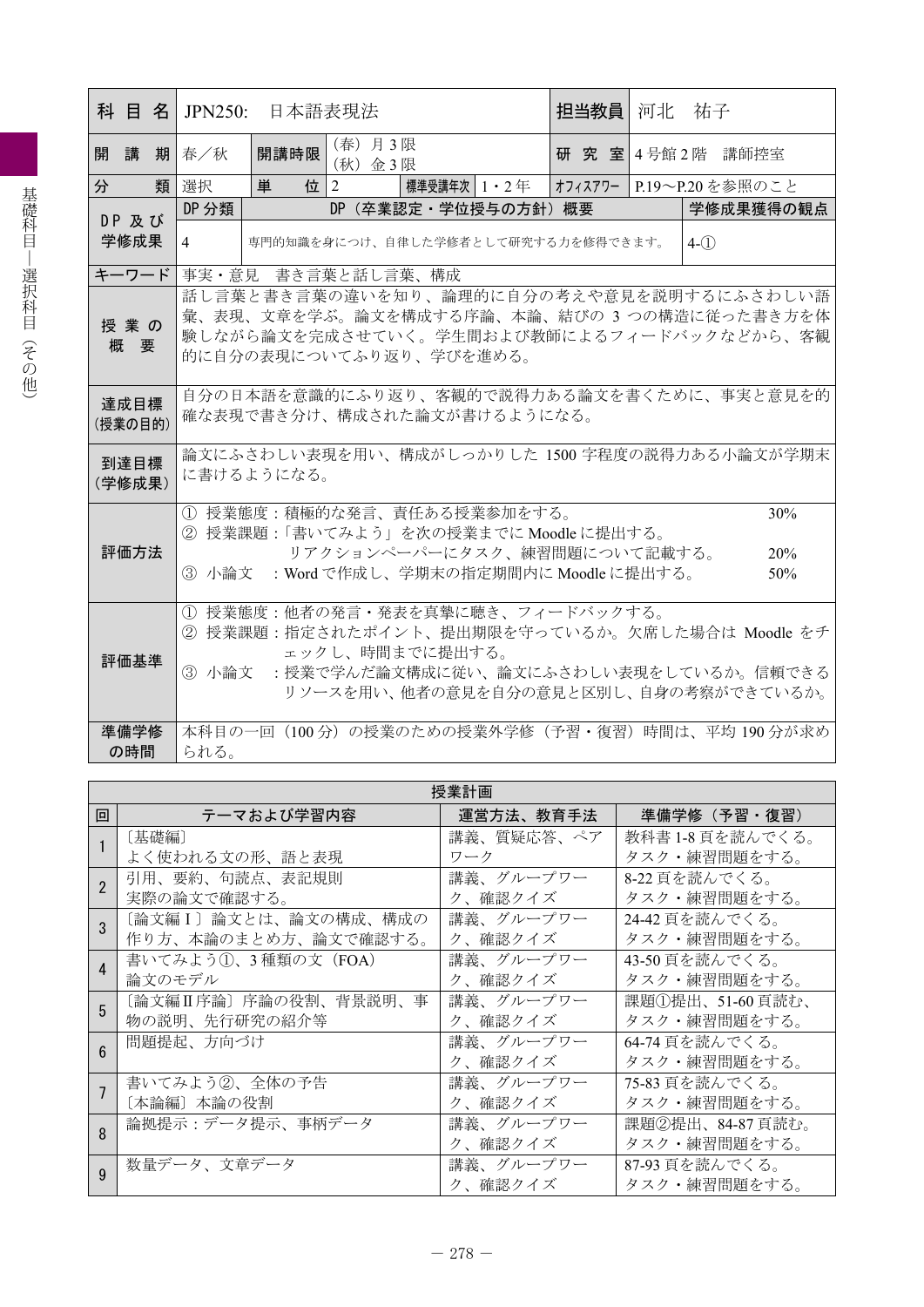|    | 授業計画                                       |            |                  |  |  |  |  |  |  |  |
|----|--------------------------------------------|------------|------------------|--|--|--|--|--|--|--|
| 回  | テーマおよび学習内容                                 | 運営方法、教育手法  | 準備学修(予習・復習)      |  |  |  |  |  |  |  |
| 10 | 意見提示、データ解釈、考察                              | 講義、グループワー  | 93-99 頁を読んでくる。   |  |  |  |  |  |  |  |
|    |                                            | ク、確認クイズ    | タスク・練習問題をする。     |  |  |  |  |  |  |  |
| 11 | 結論提示、行動提示、論の展開、書いてみ                        | 講義、グループワー  | 100-132 頁を読んでくる。 |  |  |  |  |  |  |  |
|    | よう3 〔資料編〕                                  | ク、確認クイズ    | タスク・練習問題をする。     |  |  |  |  |  |  |  |
| 12 | 序論、論拠発表会①                                  | グループワーク、質疑 | 課題③提出、発表準備をして    |  |  |  |  |  |  |  |
|    |                                            | 応答         | おく。              |  |  |  |  |  |  |  |
| 13 | 序論、論拠発表会②                                  | グループワーク、質疑 | 発表準備をしておく。       |  |  |  |  |  |  |  |
|    | 提出小論文について                                  | 応答、講義      | 提出論文の書き方を確認。     |  |  |  |  |  |  |  |
|    |                                            |            |                  |  |  |  |  |  |  |  |
|    | 定期試験を実施しない Final Exam will not be held     |            |                  |  |  |  |  |  |  |  |
| 14 | 小論文講評                                      | 講義、質疑応答    | 授業のふり返り、まとめ      |  |  |  |  |  |  |  |
|    |                                            |            |                  |  |  |  |  |  |  |  |
|    |                                            |            |                  |  |  |  |  |  |  |  |
|    | 浜田麻里、平尾得子、由井紀久子『大学生と留学生のための論文ワークブック』(くろしお出 |            |                  |  |  |  |  |  |  |  |
|    | テキスト<br>トロノ                                |            |                  |  |  |  |  |  |  |  |

| テキスト | 版             |
|------|---------------|
| 参考書  | 『上智大学短期大学部紀要』 |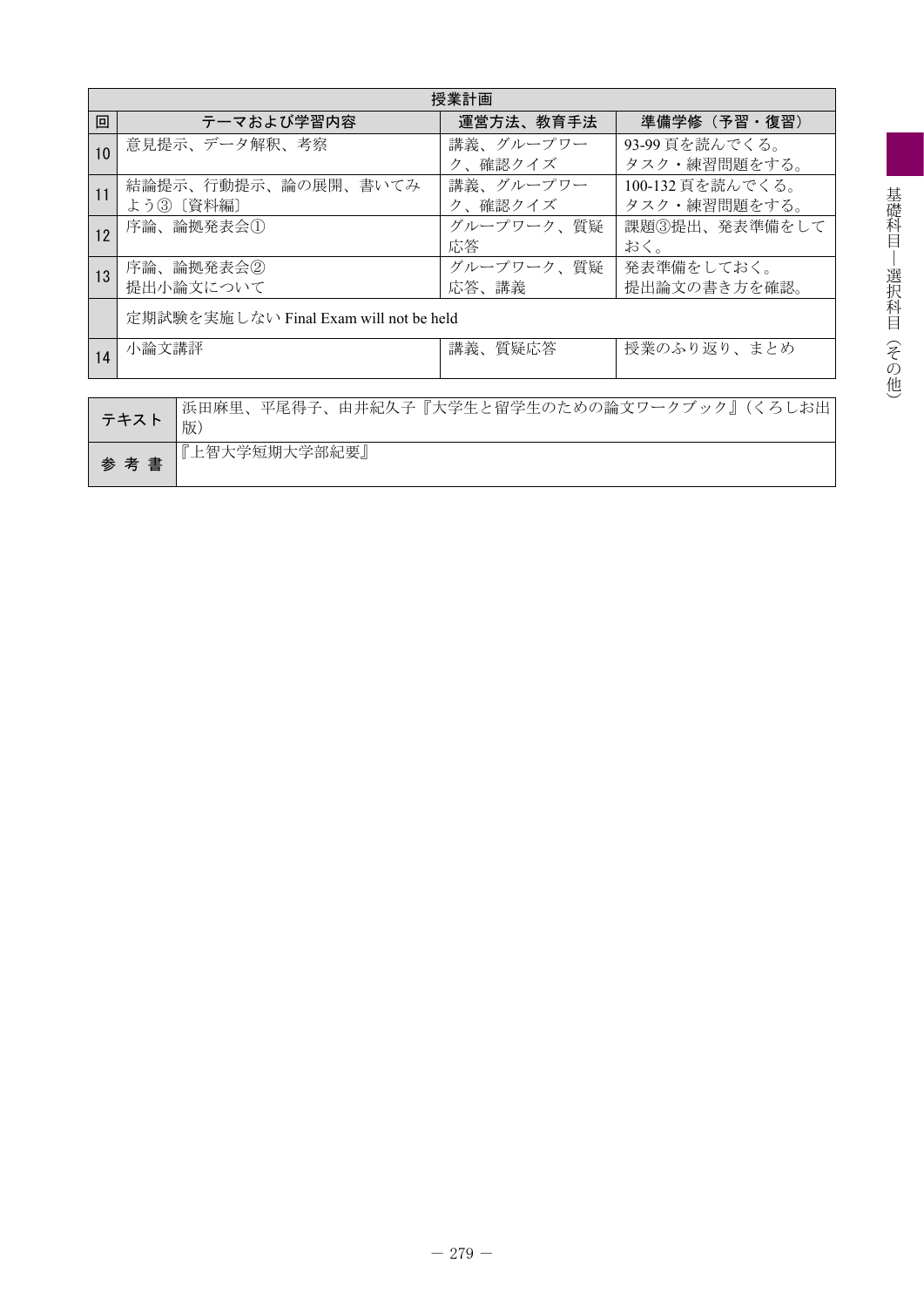| 科 目 名   SEF200: |                                                                                                                                                                       |              | キャリアプランニング |                                                                        |  | 担当教員       | 森下 | 園                                                  |
|-----------------|-----------------------------------------------------------------------------------------------------------------------------------------------------------------------|--------------|------------|------------------------------------------------------------------------|--|------------|----|----------------------------------------------------|
| 開講<br>期         | 秋                                                                                                                                                                     | 開講時限 金 5 限   |            |                                                                        |  | 研究室   4202 |    |                                                    |
| 類<br>分          | 選択                                                                                                                                                                    | 位 $ 2 $<br>単 |            | 標準受講年次 1・2 年                                                           |  |            |    | オフィスアワー   P.19〜P.20を参照のこと                          |
| DP 及び           | DP 分類                                                                                                                                                                 |              |            | DP (卒業認定・学位授与の方針) 概要                                                   |  |            |    | 学修成果獲得の観点                                          |
| 学修成果            | $\overline{4}$                                                                                                                                                        |              |            | 専門的知識を身につけ、自律した学修者として研究する力を修得できます。                                     |  |            |    | $4-(1)$                                            |
| キーワード           |                                                                                                                                                                       |              |            |                                                                        |  |            |    | キャリアデザイン、ライフコース、社会保障、労働法、卒業生との交流、職場での実務            |
| 授業の<br>概要       | 本学ソフィア会(同窓会)の支援により、社会の様々な分野で「Women for Others, with<br>Others」を実践している卒業生の方々による講演·質疑応答を通して、卒業後のキャリアプラ<br>ンをどう組み立てるか考える。また、あわせて労働法などの基礎知識についても学ぶ。同窓<br>生以外のゲスト講師の講義を含む。 |              |            |                                                                        |  |            |    |                                                    |
| 達成目標<br>(授業の目的) | 1卒業後の人生設計について様々な可能性やその実現に向けて必要なステップを考え、2社<br>会人として必要な労働法の知識を身につけ、③各自のキャリアプランを組み立てることが目<br>標である。                                                                       |              |            |                                                                        |  |            |    |                                                    |
| 到達目標<br>(学修成果)  | ①現在の社会情勢と女性のライフコースの問題を各自で考え、卒業生の講演内容を通して将<br>来の多様な可能性について考察できるようになる。<br>②労働法や社会人として求められる基礎知識を身につけることができる。<br>3各自のキャリアプランを設計できるようになる。                                  |              |            |                                                                        |  |            |    |                                                    |
| 評価方法            | ①リアクションペーパー:授業後 Moodle に提出、最終回を除く。(5%×13回=65%)<br>②定期試験:労働法に関する小テスト (15%)<br>③キャリアプランの作成 (20%)                                                                        |              |            |                                                                        |  |            |    |                                                    |
| 評価基準            | ているか                                                                                                                                                                  |              |            | ②定期試験:社会人として求められる労働法の基礎知識が身についているか<br>③キャリアプラン:書式・期限を守り現実的なプランを作成しているか |  |            |    | 1リアクションペーパー:同窓生講師の話から学んだことや考えたことを適切な文でまとめ          |
| 準備学修<br>の時間     | られる。                                                                                                                                                                  |              |            |                                                                        |  |            |    | 本科目の一回 (100分) の授業のための授業外学修 (予習・復習) 時間は、平均 190 分が求め |

| 授業計画                   |                      |           |               |  |  |  |  |  |  |
|------------------------|----------------------|-----------|---------------|--|--|--|--|--|--|
| 回                      | テーマおよび学習内容           | 運営方法、教育手法 | 準備学修(予習・復習)   |  |  |  |  |  |  |
|                        | ガイダンス                | 講義、質疑応答   | リアクションペーパーの作成 |  |  |  |  |  |  |
|                        | 現代日本のライフコース          |           | と提出①          |  |  |  |  |  |  |
| $\overline{2}$         | 同窓生講師: 外資系 IT 企業     | 講義、質疑応答   | リアクションペーパーの作成 |  |  |  |  |  |  |
|                        |                      |           | と提出②          |  |  |  |  |  |  |
| 3                      | 同窓生講師:大手食品メーカー       | 講義、質疑応答   | リアクションペーパーの作成 |  |  |  |  |  |  |
|                        |                      |           | と提出③          |  |  |  |  |  |  |
| $\boldsymbol{\Lambda}$ | 同窓生講師:児童英語教材開発       | 講義、質疑応答   | リアクションペーパーの作成 |  |  |  |  |  |  |
|                        |                      |           | と提出④          |  |  |  |  |  |  |
| 5                      | 同窓生講師:海外で日本語教師、JICA  | 講義、質疑応答   | リアクションペーパーの作成 |  |  |  |  |  |  |
|                        |                      |           | と提出⑤          |  |  |  |  |  |  |
| $6\overline{6}$        | 同窓生講師:アメリカでの暮らし      | 講義、質疑応答   | リアクションペーパーの作成 |  |  |  |  |  |  |
|                        |                      |           | と提出⑥          |  |  |  |  |  |  |
|                        | 同窓生講師:デザイン、漫画制作      | 講義、質疑応答   | リアクションペーパーの作成 |  |  |  |  |  |  |
|                        |                      |           | と提出⑦          |  |  |  |  |  |  |
|                        | ゲスト講師:少子高齢化をともに考える - | 講義、質疑応答   | リアクションペーパーの作成 |  |  |  |  |  |  |
| 8                      | 秦野市の公共施設更新問題 + 市役所で  |           | と提出(8)        |  |  |  |  |  |  |
|                        | の仕事とは                |           |               |  |  |  |  |  |  |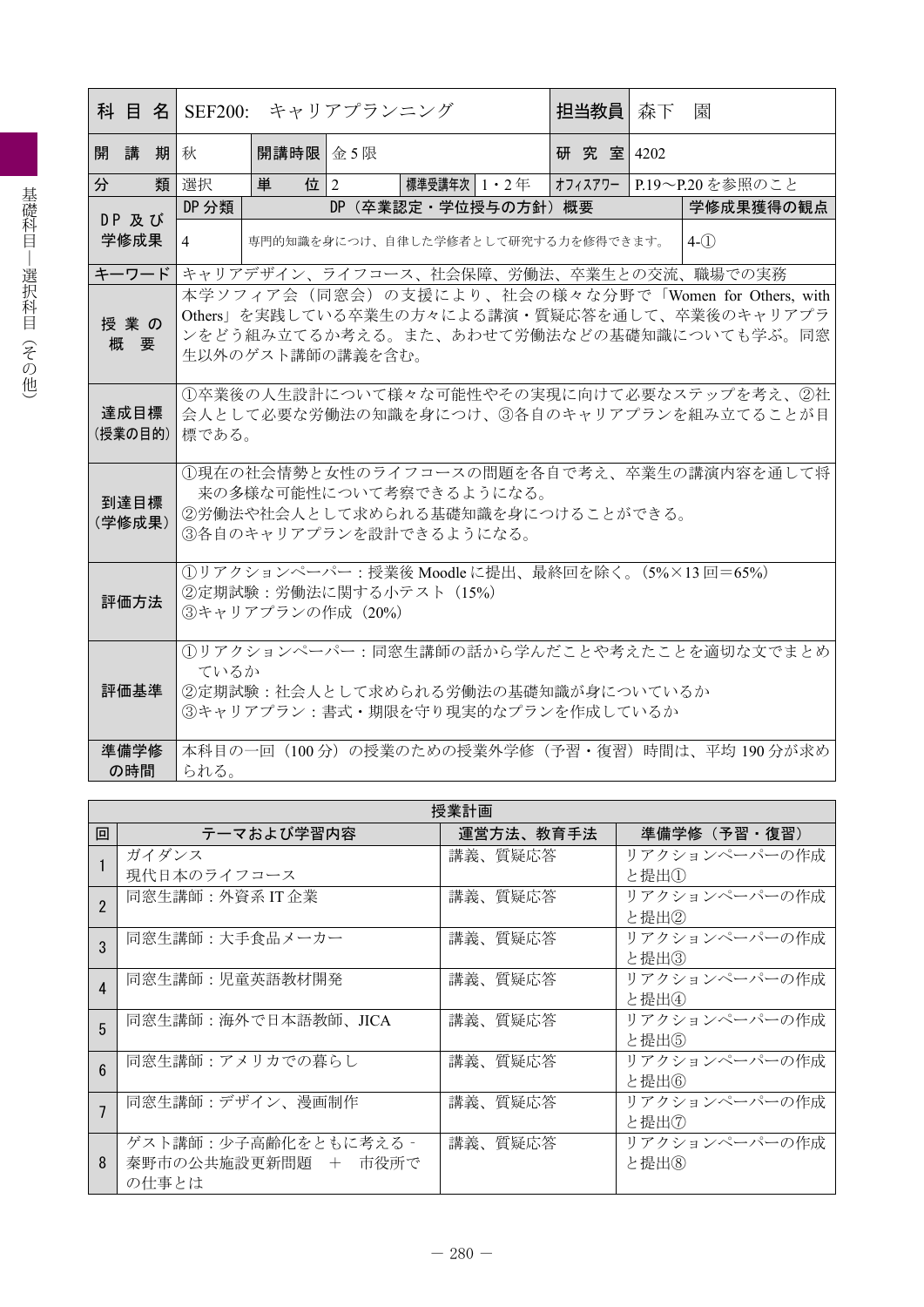|              | 授業計画                              |                    |                |  |  |  |  |  |  |  |
|--------------|-----------------------------------|--------------------|----------------|--|--|--|--|--|--|--|
| 回            | テーマおよび学習内容                        | 運営方法、教育手法          | 準備学修(予習・復習)    |  |  |  |  |  |  |  |
| $\mathbf{Q}$ | 同窓生講師:韓国語通訳                       | 講義、質疑応答            | リアクションペーパーの作成  |  |  |  |  |  |  |  |
|              |                                   |                    | と提出⑨           |  |  |  |  |  |  |  |
| 10           | 同窓生講師:放送業界、アパレル、セラピ               | 講義、質疑応答            | リアクションペーパーの作成  |  |  |  |  |  |  |  |
|              | スト                                |                    | と提出(10)        |  |  |  |  |  |  |  |
| 11           | ゲスト講師:労働法について                     | 講義、質疑応答            | リアクションペーパーの作成  |  |  |  |  |  |  |  |
|              |                                   |                    | と提出①           |  |  |  |  |  |  |  |
|              | 同窓生講師:公立小学校での英語教育                 | 講義、質疑応答            | リアクションペーパーの作成  |  |  |  |  |  |  |  |
| 12           |                                   |                    | と提出⑫、キャリアプラン作  |  |  |  |  |  |  |  |
|              |                                   |                    | 成              |  |  |  |  |  |  |  |
|              | 同窓生講師:都市銀行での仕事                    | 講義、質疑応答            | リアクションペーパーの作成  |  |  |  |  |  |  |  |
| 13           |                                   |                    | と提出13、キャリアプラン作 |  |  |  |  |  |  |  |
|              |                                   |                    | 成              |  |  |  |  |  |  |  |
|              | 定期試験を実施する Final Exam will be held | *定期試験期間にキャリアプランを提出 |                |  |  |  |  |  |  |  |
|              |                                   |                    |                |  |  |  |  |  |  |  |
|              | 女性のキャリアについて、同窓生の講義の               | 講義、質疑応答、講評         | 振り返り           |  |  |  |  |  |  |  |
| 14           | 振り返り、定期試験の返却、キャリアプラ               |                    |                |  |  |  |  |  |  |  |
|              | ンの講評                              |                    |                |  |  |  |  |  |  |  |

| テキスト        | │なし、パワーポイントスライドなどを用いての講義となる。                                                                                                                                                                                                                   |
|-------------|------------------------------------------------------------------------------------------------------------------------------------------------------------------------------------------------------------------------------------------------|
| 参考書         | 厚生労働省「令和元年版 働く女性の実情」(https://www.mhlw.go.jp/bunya/koyoukintou/josei-<br>jitsujo/19.html)、インターネットで閲覧可                                                                                                                                           |
| その他<br>特記事項 | 本講座は上智大学短期大学部ソフィア会(同窓会)の寄付講座であり、社会で活躍されてい<br>る卒業生の方々がボランティアで講師をご担当下さるものである。担当される卒業生・講義<br>内容・担当回は講師の方々のご都合により変更がある。確定版は9月中旬に Moodle の「2021<br>短大部 キャリアプランニング」にアップする。<br>なお、同窓生の講義はリアルタイムの Zoom で教室スクリーンに映し、学生からの質問は<br>Google フォームで受け付ける予定である。 |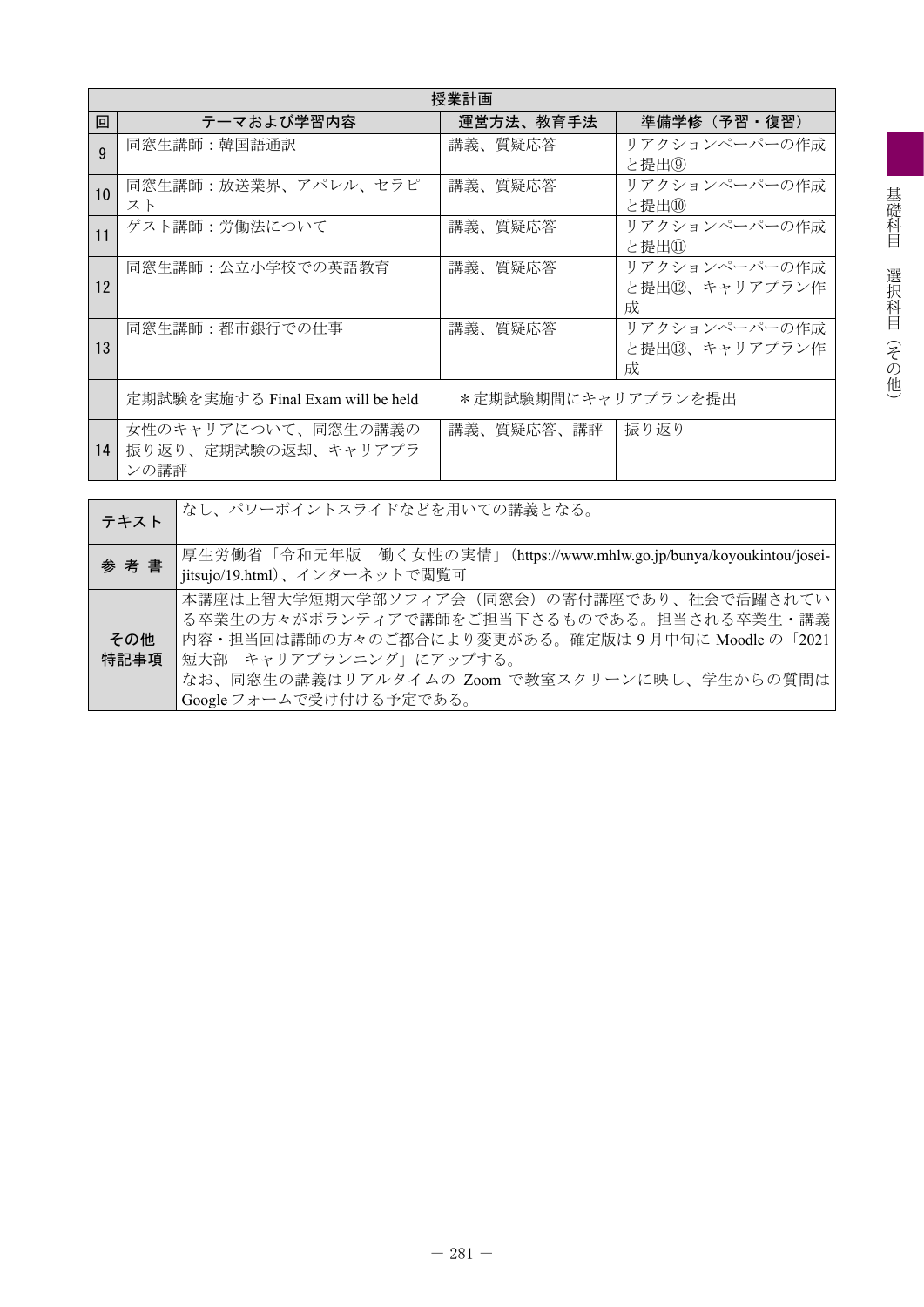| 科 目 名                                                                                                                                                                                   |                                                                                                                                                                                                                                         | ENG253: | 留学準備 B                                                                             |  |                  |                      | 担当教員     |  | 狩野 | 晶子                                                                                                                                                                                                                            |
|-----------------------------------------------------------------------------------------------------------------------------------------------------------------------------------------|-----------------------------------------------------------------------------------------------------------------------------------------------------------------------------------------------------------------------------------------|---------|------------------------------------------------------------------------------------|--|------------------|----------------------|----------|--|----|-------------------------------------------------------------------------------------------------------------------------------------------------------------------------------------------------------------------------------|
| 開講                                                                                                                                                                                      |                                                                                                                                                                                                                                         | 期秋      | 開講時限 月 5限                                                                          |  |                  |                      | 研究室 4203 |  |    |                                                                                                                                                                                                                               |
| 分                                                                                                                                                                                       | 類                                                                                                                                                                                                                                       | 選択      | 位 1<br>単                                                                           |  | 標準受講年次   1 ・ 2 年 |                      |          |  |    | オフィスアワー   P.19~P.20を参照のこと                                                                                                                                                                                                     |
| DP 及び                                                                                                                                                                                   |                                                                                                                                                                                                                                         | DP 分類   |                                                                                    |  |                  | DP (卒業認定・学位授与の方針) 概要 |          |  |    | 学修成果獲得の観点                                                                                                                                                                                                                     |
| 学修成果                                                                                                                                                                                    |                                                                                                                                                                                                                                         | 3, 4    | 自己発信力に重点を置いた英語力を身につけ、英語を実践的かつ学術的に運<br>用できます。専門的知識を身につけ、自律した学修者として研究する力を修<br>得できます。 |  |                  |                      |          |  |    | $3-(4), 4-(1)$                                                                                                                                                                                                                |
| キーワード                                                                                                                                                                                   |                                                                                                                                                                                                                                         |         | 短期語学研修、異文化理解、安全管理、英語運用力                                                            |  |                  |                      |          |  |    |                                                                                                                                                                                                                               |
|                                                                                                                                                                                         | この授業では、本学が認定する海外大学での短期語学研修プログラムに参加する学生が、滞<br>在国に関する予備知識や、渡航と現地生活安全管理に際して留意事項を学び、目的意識を持<br>授業の<br>ち自律した学習者として充実した留学生活を送ることを目指す。異文化理解の一環として滞<br>概要<br>在国について調べ、発表を通して理解を深める。さらに現地での実践的英語使用運用及び英<br>語学習に向けた準備を行うことで学生が主体的にプログラムに参加する素地を作る。 |         |                                                                                    |  |                  |                      |          |  |    |                                                                                                                                                                                                                               |
| 達成目標<br>(授業の目的)                                                                                                                                                                         |                                                                                                                                                                                                                                         |         |                                                                                    |  |                  |                      |          |  |    | 学生は安全に留学が完遂できるよう、海外生活に関する基本的知識、危機管理等の留意事項<br>を学ぶ。留学先で想定される異文化体験への準備を行い、目的意識と自信をもって滞在国で<br>の学習と生活ができるように備える。滞在国について学び、自国の文化と対比し異文化を客<br>観的に理解し表出できるようになる。さらに留学先での英語運用と英語学習に備え学ぶ。                                               |
| 留学に向けて、渡航および現地生活の際の安全管理の留意事項を理解する。滞在国に関する<br>知識を深め自国の文化と対比しながら発信できるようになる。異文化を客観的に理解し英語<br>到達目標<br>で表出できるようになる。留学先で必要となる実践的な英語運用のスキルを磨き、現地大学<br>(学修成果)<br>での英語学習に備えて学び、効果的な英語力向上の道筋をつける。 |                                                                                                                                                                                                                                         |         |                                                                                    |  |                  |                      |          |  |    |                                                                                                                                                                                                                               |
|                                                                                                                                                                                         | ①授業時の参加姿勢(20%)、②滞在国・自国プレゼンテーション課題:準備及び発表<br>評価方法<br>(30%)、③英語課題 (20%)、4授業時の省察及び最終課題 (30%)                                                                                                                                               |         |                                                                                    |  |                  |                      |          |  |    |                                                                                                                                                                                                                               |
| 評価基準                                                                                                                                                                                    |                                                                                                                                                                                                                                         |         | 期を通した学修への取り組みを最終課題としてまとめ、期日までに提出できたか。                                              |  |                  |                      |          |  |    | ①積極的に学ぶ姿勢と準備を行ったうえで授業に参加し、グループワークやアクティビティ<br>に主体的に取り組んでいるか。②滞在国に関して複数のリソースにあたり自国と対比しなが<br>ら十分調べてまとめ、映像資料を効果的に使いながらプレゼンテーションをし、質疑応答に<br>しっかり対応できたか。③英語力向上のための課題を解き、期日までに提出したか。4授業<br>で自らの取り組みを省察し具体的かつ客観的に記述できたか。また、個々の省察をもとに学 |
| 準備学修<br>の時間                                                                                                                                                                             |                                                                                                                                                                                                                                         | られる。    |                                                                                    |  |                  |                      |          |  |    | 本科目の一回 (100 分) の授業のための授業外学修 (予習・復習) 時間は、平均 45 分が求め                                                                                                                                                                            |

|   | 授業計画                |           |               |  |  |  |  |  |  |  |  |
|---|---------------------|-----------|---------------|--|--|--|--|--|--|--|--|
| 回 | テーマおよび学習内容          | 運営方法、教育手法 | 準備学修(予習・復習)   |  |  |  |  |  |  |  |  |
|   | ガイダンス、留学の目的、        | 講義、ペアワーク、 | 留学の意義を考える     |  |  |  |  |  |  |  |  |
|   | どのような準備が必要か考える      | グループワーク   |               |  |  |  |  |  |  |  |  |
|   | プログラムの概要と日程の説明、     | 講義、ペアワーク、 | 英語課題を自己設定し具体的 |  |  |  |  |  |  |  |  |
|   | 必要となる英語力とは:英語課題自己設定 | グループワーク   | なプランを立てる      |  |  |  |  |  |  |  |  |
|   | 手続きガイダンス (30分)      | 講義、ペアワーク、 | 英語課題プランの改訂    |  |  |  |  |  |  |  |  |
|   | 各自の英語課題プランをシェアし相互講評 | グループワーク   | 英語課題に取り組む     |  |  |  |  |  |  |  |  |
|   | 滞在国の文化・伝統・歴史についてディス | 講義、ペアワーク、 | プレゼンテーション準備   |  |  |  |  |  |  |  |  |
|   | カッション・リサーチ、英語課題     | グループワーク   | 英語課題          |  |  |  |  |  |  |  |  |
| 5 | 滞在国の文化・伝統・歴史プレゼンテーシ | 学生発表、     | プレゼンテーション準備   |  |  |  |  |  |  |  |  |
|   | ョンと相互講評1、英語課題       | グループワーク   | 英語課題          |  |  |  |  |  |  |  |  |
|   | 滞在国の文化・伝統・歴史プレゼンテーシ | 学生発表、     | プレゼンテーション準備   |  |  |  |  |  |  |  |  |
|   | ョンと相互講評2、英語課題       | グループワーク   | 英語課題          |  |  |  |  |  |  |  |  |
|   | 滞在国の文化・伝統・歴史プレゼンテーシ | 学生発表、     | プレゼンテーション準備   |  |  |  |  |  |  |  |  |
|   | ョンと相互講評3、英語課題       | グループワーク   | 英語課題          |  |  |  |  |  |  |  |  |